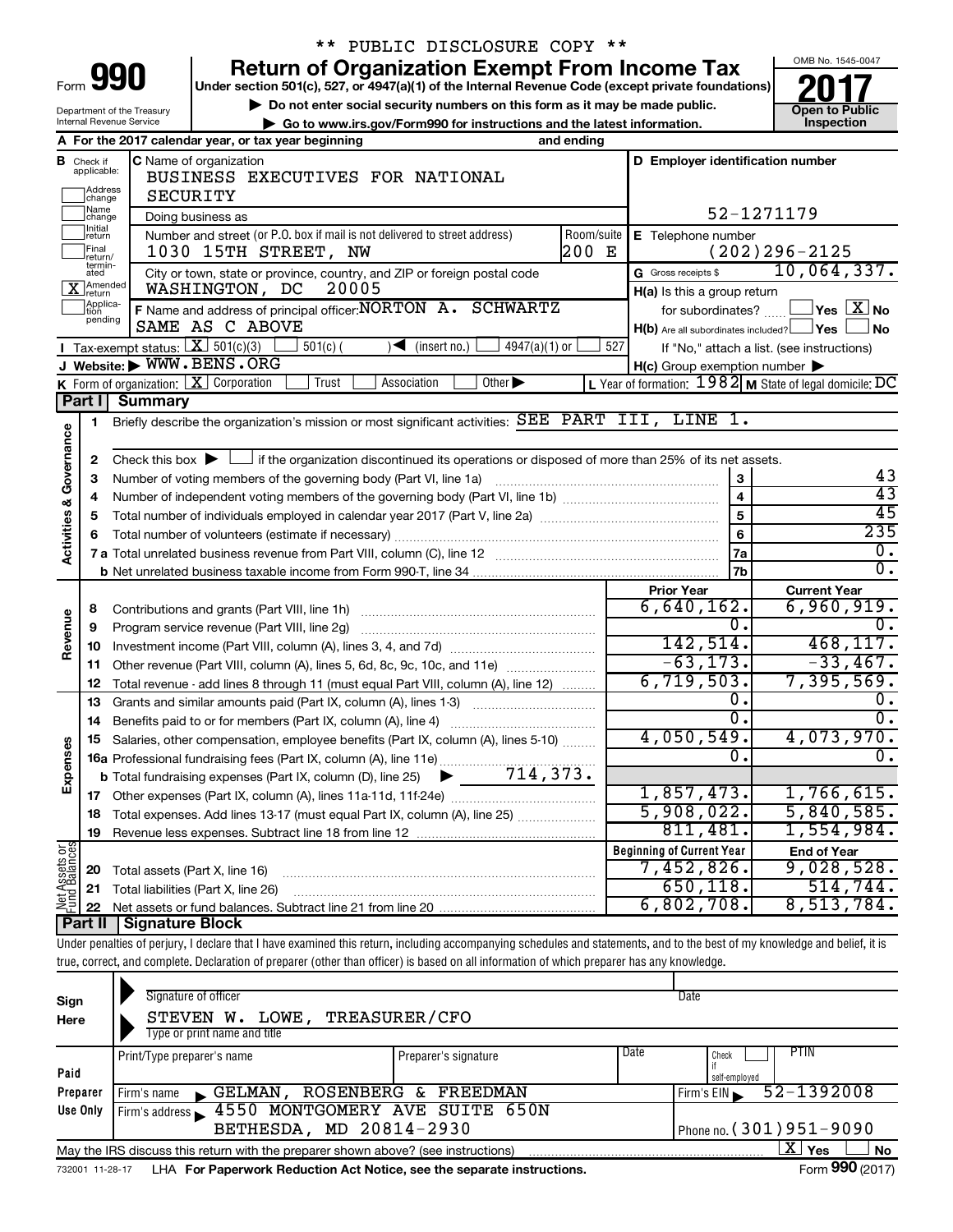|              | 52-1271179<br>SECURITY<br>Form 990 (2017)                                                                                                                       | Page 2                               |
|--------------|-----------------------------------------------------------------------------------------------------------------------------------------------------------------|--------------------------------------|
| Part III     | <b>Statement of Program Service Accomplishments</b>                                                                                                             |                                      |
| $\mathbf{1}$ | Briefly describe the organization's mission:                                                                                                                    |                                      |
|              | TO APPLY BEST BUSINESS PRACTICES TO ADDRESS THE NATION'S MOST PRESSING                                                                                          |                                      |
|              | SECURITY CHALLENGES.                                                                                                                                            |                                      |
|              |                                                                                                                                                                 |                                      |
| 2            | Did the organization undertake any significant program services during the year which were not listed on the                                                    |                                      |
|              | prior Form 990 or 990-EZ?                                                                                                                                       | $\sqrt{\mathsf{Yes}\ \mathbf{X}}$ No |
|              | If "Yes," describe these new services on Schedule O.                                                                                                            | $\exists$ Yes $\boxed{\text{X}}$ No  |
| 3            | Did the organization cease conducting, or make significant changes in how it conducts, any program services?<br>If "Yes," describe these changes on Schedule O. |                                      |
| 4            | Describe the organization's program service accomplishments for each of its three largest program services, as measured by expenses.                            |                                      |
|              | Section 501(c)(3) and 501(c)(4) organizations are required to report the amount of grants and allocations to others, the total expenses, and                    |                                      |
|              | revenue, if any, for each program service reported.                                                                                                             |                                      |
| 4a           | 2,655,784. including grants of \$<br>) (Expenses \$<br>) (Revenue \$<br>(Code:<br>MEETINGS, PROGRAMS DEVELOPMENT, AND IMPLEMENTATION:<br>BENS SERVES A          |                                      |
|              | PRIMARY CHANNEL FOR MEANINGFUL EXCHANGE BETWEEN SENIOR PRIVATE SECTOR                                                                                           |                                      |
|              | EXECUTIVES AND NATIONAL SECURITY LEADERS. THROUGH SMALL,<br>INTIMATE                                                                                            |                                      |
|              | EVENTS AND SELF-FINANCED NATIONAL AND INTERNATIONAL TRAVEL,<br>BENS                                                                                             |                                      |
|              | PROVIDES A FORUM FOR PRIVATE SECTOR LEADERS TO LEARN ABOUT<br>THE MAJOR<br>ISSUES AFFECTING THE NATIONAL SECURITY COMMUNITY AND<br><b>SHARE</b><br>INSIGHTS AND |                                      |
|              | BEST PRACTICES FROM INDUSTRY THAT COULD HELP ADDRESS THEIR CURRENT                                                                                              |                                      |
|              | IN 2017, BENS HOSTED 129 EVENTS THROUGHOUT THE<br>CHALLENGES.<br><b>NATION AND</b>                                                                              |                                      |
|              | 17 UNIQUE LOCATIONS IN THE U.S. AND AROUND THE WORLD TO<br>TRAVELED TO                                                                                          |                                      |
|              | OBSERVE KEY MILITARY AND SECURITY MISSIONS FIRSTHAND AND PARTICIPATE IN                                                                                         |                                      |
|              | THOUGHTFUL DIALOGUE THAT STRENGTHEN U.S. SECURITY.                                                                                                              |                                      |
| 4b           | 2,049,533. including grants of \$<br>(Code:<br>(Expenses \$<br>Revenue \$                                                                                       |                                      |
|              | PROJECT DEVELOPMENT AND IMPLEMENTATION:<br>IN EXECUTING<br>OUR MISSION IN                                                                                       |                                      |
|              | 2017, APPLYING BEST BUSINESS PRACTICES TO THE NATION'S MOST PRESSING                                                                                            |                                      |
|              | SECURITY CHALLENGES, BENS PROJECTS AIMED TO STRENGTHEN PUBLIC-PRIVATE                                                                                           |                                      |
|              | PARTNERSHIPS WITH RESPECT TO PUBLIC SAFETY, OFFER SUSTAINABLE<br>APPROACHES FOR US AGENCIES' ARCTIC ISSUES,<br>SUGGEST FRESH LOOKS AT                           |                                      |
|              | DEFENSE ACQUISITION AND AUDIT PROCESSES, AND HELP SUPPORT THE                                                                                                   |                                      |
|              | DEPARTMENT OF DEFENSE REORGANIZATION AND REFORM EFFORTS. "DIVIDING OUSD                                                                                         |                                      |
|              | (AT&L): CORPORATE REORGANIZATION KEYS FOR SUCCESS" AND "PUBLIC-PRIVATE                                                                                          |                                      |
|              | PARTNERSHIPS: INFORMATION SHARING IN THE DIGITAL AGE" WERE AMONG THE<br>REPORTS DEVELOPED FOR GOVERNMENT PARTNERS.                                              |                                      |
|              |                                                                                                                                                                 |                                      |
|              |                                                                                                                                                                 |                                      |
| 4с           |                                                                                                                                                                 |                                      |
|              |                                                                                                                                                                 |                                      |
|              |                                                                                                                                                                 |                                      |
|              |                                                                                                                                                                 |                                      |
|              |                                                                                                                                                                 |                                      |
|              |                                                                                                                                                                 |                                      |
|              |                                                                                                                                                                 |                                      |
|              |                                                                                                                                                                 |                                      |
|              |                                                                                                                                                                 |                                      |
|              |                                                                                                                                                                 |                                      |
|              | 4d Other program services (Describe in Schedule O.)                                                                                                             |                                      |
|              | (Expenses \$<br>) (Revenue \$<br>including grants of \$                                                                                                         |                                      |
|              | $\overline{4,705,317.}$<br>4e Total program service expenses >                                                                                                  |                                      |
|              |                                                                                                                                                                 | Form 990 (2017)                      |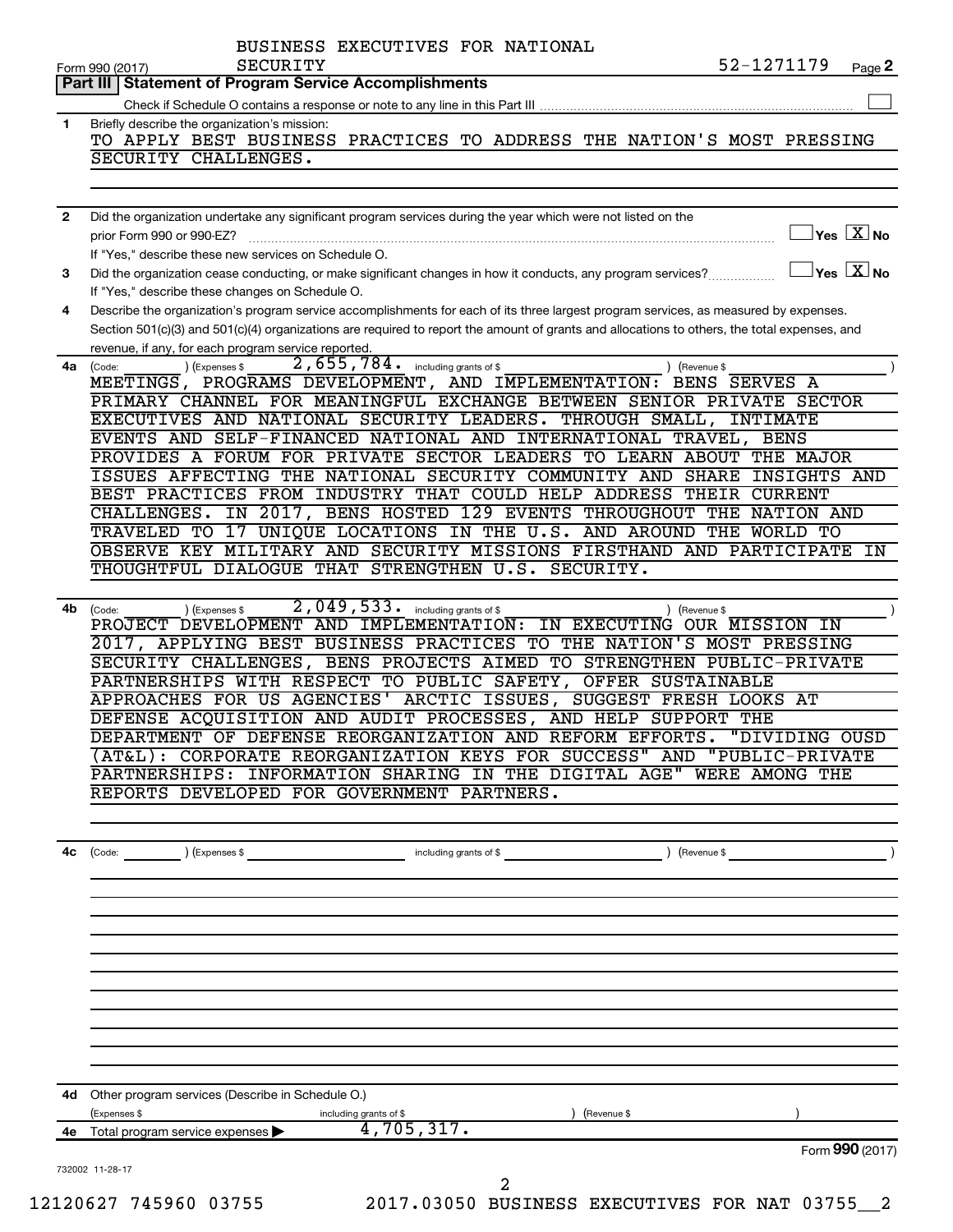|    | Part IV   Checklist of Required Schedules                                                                                                                                                                                                                                                                                                                 |                |     |                         |
|----|-----------------------------------------------------------------------------------------------------------------------------------------------------------------------------------------------------------------------------------------------------------------------------------------------------------------------------------------------------------|----------------|-----|-------------------------|
|    |                                                                                                                                                                                                                                                                                                                                                           |                | Yes | No.                     |
| 1  | Is the organization described in section 501(c)(3) or $4947(a)(1)$ (other than a private foundation)?                                                                                                                                                                                                                                                     |                |     |                         |
|    |                                                                                                                                                                                                                                                                                                                                                           | 1              | X   |                         |
| 2  |                                                                                                                                                                                                                                                                                                                                                           | $\mathbf{2}$   |     | $\overline{\text{X}}$   |
| З  | Did the organization engage in direct or indirect political campaign activities on behalf of or in opposition to candidates for                                                                                                                                                                                                                           |                |     |                         |
|    |                                                                                                                                                                                                                                                                                                                                                           | 3              |     | х                       |
| 4  | Section 501(c)(3) organizations. Did the organization engage in lobbying activities, or have a section 501(h) election in effect                                                                                                                                                                                                                          |                |     | х                       |
|    |                                                                                                                                                                                                                                                                                                                                                           | 4              |     |                         |
| 5  | Is the organization a section 501(c)(4), 501(c)(5), or 501(c)(6) organization that receives membership dues, assessments, or                                                                                                                                                                                                                              | 5              |     | х                       |
| 6  | Did the organization maintain any donor advised funds or any similar funds or accounts for which donors have the right to                                                                                                                                                                                                                                 |                |     |                         |
|    | provide advice on the distribution or investment of amounts in such funds or accounts? If "Yes," complete Schedule D, Part I                                                                                                                                                                                                                              | 6              |     | х                       |
| 7  | Did the organization receive or hold a conservation easement, including easements to preserve open space,                                                                                                                                                                                                                                                 |                |     |                         |
|    |                                                                                                                                                                                                                                                                                                                                                           | $\overline{7}$ |     | х                       |
| 8  | Did the organization maintain collections of works of art, historical treasures, or other similar assets? If "Yes," complete                                                                                                                                                                                                                              |                |     |                         |
|    | Schedule D, Part III <b>Marting Communities</b> Contract and Contract and Contract and Contract and Contract and Contract and Contract and Contract and Contract and Contract and Contract and Contract and Contract and Contract a                                                                                                                       | 8              |     | x                       |
| 9  | Did the organization report an amount in Part X, line 21, for escrow or custodial account liability, serve as a custodian for                                                                                                                                                                                                                             |                |     |                         |
|    | amounts not listed in Part X; or provide credit counseling, debt management, credit repair, or debt negotiation services?<br>If "Yes," complete Schedule D, Part IV                                                                                                                                                                                       | 9              |     | х                       |
| 10 | Did the organization, directly or through a related organization, hold assets in temporarily restricted endowments, permanent                                                                                                                                                                                                                             |                |     |                         |
|    |                                                                                                                                                                                                                                                                                                                                                           | 10             |     | x                       |
| 11 | If the organization's answer to any of the following questions is "Yes," then complete Schedule D, Parts VI, VII, VIII, IX, or X                                                                                                                                                                                                                          |                |     |                         |
|    | as applicable.                                                                                                                                                                                                                                                                                                                                            |                |     |                         |
|    | a Did the organization report an amount for land, buildings, and equipment in Part X, line 10? If "Yes," complete Schedule D,                                                                                                                                                                                                                             |                |     |                         |
|    | Part VI                                                                                                                                                                                                                                                                                                                                                   | 11a            | х   |                         |
|    | b Did the organization report an amount for investments - other securities in Part X, line 12 that is 5% or more of its total                                                                                                                                                                                                                             |                |     |                         |
|    |                                                                                                                                                                                                                                                                                                                                                           | 11b            |     | x                       |
|    | c Did the organization report an amount for investments - program related in Part X, line 13 that is 5% or more of its total                                                                                                                                                                                                                              |                |     |                         |
|    |                                                                                                                                                                                                                                                                                                                                                           |                |     | x                       |
|    | d Did the organization report an amount for other assets in Part X, line 15 that is 5% or more of its total assets reported in                                                                                                                                                                                                                            | 11c            |     |                         |
|    |                                                                                                                                                                                                                                                                                                                                                           | 11d            |     | x                       |
|    | e Did the organization report an amount for other liabilities in Part X, line 25? If "Yes," complete Schedule D, Part X                                                                                                                                                                                                                                   | 11e            | X   |                         |
| f  | Did the organization's separate or consolidated financial statements for the tax year include a footnote that addresses                                                                                                                                                                                                                                   |                |     |                         |
|    | the organization's liability for uncertain tax positions under FIN 48 (ASC 740)? If "Yes," complete Schedule D, Part X                                                                                                                                                                                                                                    | 11f            | X   |                         |
|    | 12a Did the organization obtain separate, independent audited financial statements for the tax year? If "Yes," complete                                                                                                                                                                                                                                   |                |     |                         |
|    |                                                                                                                                                                                                                                                                                                                                                           | 12a            | х   |                         |
|    | Schedule D, Parts XI and XII <b>continuum continuum continuum continuum continuum continuum continuum continuum</b> continuum continuum continuum continuum continuum continuum continuum continuum continuum continuum continuum c<br><b>b</b> Was the organization included in consolidated, independent audited financial statements for the tax year? |                |     |                         |
|    | If "Yes," and if the organization answered "No" to line 12a, then completing Schedule D, Parts XI and XII is optional                                                                                                                                                                                                                                     | 12b            |     | x                       |
| 13 |                                                                                                                                                                                                                                                                                                                                                           | 13             |     | $\overline{\mathbf{X}}$ |
|    | 14a Did the organization maintain an office, employees, or agents outside of the United States?                                                                                                                                                                                                                                                           | 14a            |     | X                       |
|    | <b>b</b> Did the organization have aggregate revenues or expenses of more than \$10,000 from grantmaking, fundraising, business,                                                                                                                                                                                                                          |                |     |                         |
|    | investment, and program service activities outside the United States, or aggregate foreign investments valued at \$100,000                                                                                                                                                                                                                                |                |     |                         |
|    |                                                                                                                                                                                                                                                                                                                                                           | 14b            |     | х                       |
| 15 | Did the organization report on Part IX, column (A), line 3, more than \$5,000 of grants or other assistance to or for any                                                                                                                                                                                                                                 |                |     |                         |
|    |                                                                                                                                                                                                                                                                                                                                                           | 15             |     | X.                      |
| 16 | Did the organization report on Part IX, column (A), line 3, more than \$5,000 of aggregate grants or other assistance to                                                                                                                                                                                                                                  |                |     |                         |
|    |                                                                                                                                                                                                                                                                                                                                                           | 16             |     | X.                      |
| 17 | Did the organization report a total of more than \$15,000 of expenses for professional fundraising services on Part IX,                                                                                                                                                                                                                                   |                |     |                         |
|    |                                                                                                                                                                                                                                                                                                                                                           | 17             |     | x.                      |
| 18 | Did the organization report more than \$15,000 total of fundraising event gross income and contributions on Part VIII, lines                                                                                                                                                                                                                              |                |     |                         |
|    |                                                                                                                                                                                                                                                                                                                                                           | 18             | х   |                         |
| 19 | Did the organization report more than \$15,000 of gross income from gaming activities on Part VIII, line 9a? If "Yes,"                                                                                                                                                                                                                                    |                |     |                         |
|    |                                                                                                                                                                                                                                                                                                                                                           | 19             |     | x.                      |

Form (2017) **990**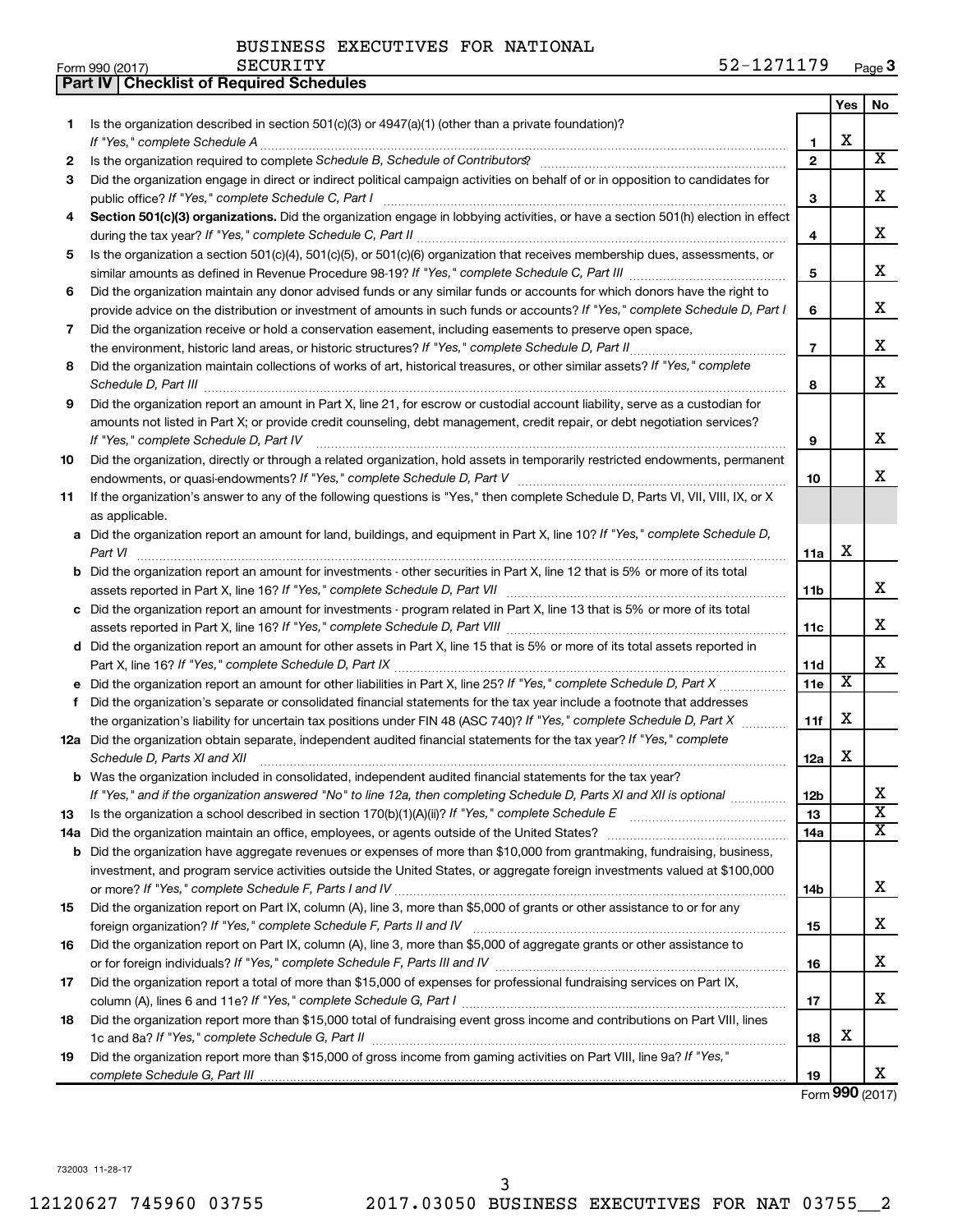| -<br>Form 990 (2017) | <b>CECIIDIRV</b><br><b>SECURIII</b> | 170<br><b>Undry</b><br>.<br><b><i>.</i></b><br>aue~<br>. . |
|----------------------|-------------------------------------|------------------------------------------------------------|
|----------------------|-------------------------------------|------------------------------------------------------------|

|    | <b>Part IV   Checklist of Required Schedules (continued)</b>                                                                        |                 |                         |                         |
|----|-------------------------------------------------------------------------------------------------------------------------------------|-----------------|-------------------------|-------------------------|
|    |                                                                                                                                     |                 | Yes                     | No                      |
|    | 20a Did the organization operate one or more hospital facilities? If "Yes," complete Schedule H                                     | 20a             |                         | x                       |
|    |                                                                                                                                     | 20 <sub>b</sub> |                         |                         |
| 21 | Did the organization report more than \$5,000 of grants or other assistance to any domestic organization or                         |                 |                         |                         |
|    |                                                                                                                                     | 21              |                         | х                       |
| 22 | Did the organization report more than \$5,000 of grants or other assistance to or for domestic individuals on                       |                 |                         |                         |
|    |                                                                                                                                     | 22              |                         | x                       |
| 23 | Did the organization answer "Yes" to Part VII, Section A, line 3, 4, or 5 about compensation of the organization's current          |                 |                         |                         |
|    | and former officers, directors, trustees, key employees, and highest compensated employees? If "Yes," complete                      |                 |                         |                         |
|    | Schedule J <b>Execute Schedule J Execute Schedule J</b>                                                                             | 23              | X                       |                         |
|    | 24a Did the organization have a tax-exempt bond issue with an outstanding principal amount of more than \$100,000 as of the         |                 |                         |                         |
|    | last day of the year, that was issued after December 31, 2002? If "Yes," answer lines 24b through 24d and complete                  |                 |                         |                         |
|    | Schedule K. If "No", go to line 25a                                                                                                 | 24a             |                         | x                       |
| b  |                                                                                                                                     | 24 <sub>b</sub> |                         |                         |
|    | Did the organization maintain an escrow account other than a refunding escrow at any time during the year to defease                |                 |                         |                         |
|    |                                                                                                                                     | 24c             |                         |                         |
|    |                                                                                                                                     | 24d             |                         |                         |
|    | 25a Section 501(c)(3), 501(c)(4), and 501(c)(29) organizations. Did the organization engage in an excess benefit                    |                 |                         |                         |
|    |                                                                                                                                     | 25a             |                         | x                       |
|    | <b>b</b> Is the organization aware that it engaged in an excess benefit transaction with a disqualified person in a prior year, and |                 |                         |                         |
|    | that the transaction has not been reported on any of the organization's prior Forms 990 or 990-EZ? If "Yes," complete               |                 |                         |                         |
|    | Schedule L, Part I                                                                                                                  | 25b             |                         | х                       |
| 26 | Did the organization report any amount on Part X, line 5, 6, or 22 for receivables from or payables to any current or               |                 |                         |                         |
|    | former officers, directors, trustees, key employees, highest compensated employees, or disqualified persons? If "Yes,"              |                 |                         |                         |
|    | complete Schedule L, Part II                                                                                                        | 26              |                         | х                       |
| 27 | Did the organization provide a grant or other assistance to an officer, director, trustee, key employee, substantial                |                 |                         |                         |
|    | contributor or employee thereof, a grant selection committee member, or to a 35% controlled entity or family member                 |                 |                         |                         |
|    |                                                                                                                                     | 27              |                         | х                       |
| 28 | Was the organization a party to a business transaction with one of the following parties (see Schedule L, Part IV                   |                 |                         |                         |
|    | instructions for applicable filing thresholds, conditions, and exceptions):                                                         |                 |                         |                         |
| а  | A current or former officer, director, trustee, or key employee? If "Yes," complete Schedule L, Part IV                             | 28a             |                         | x                       |
| b  | A family member of a current or former officer, director, trustee, or key employee? If "Yes," complete Schedule L, Part IV          | 28b             |                         | $\overline{\textbf{X}}$ |
|    | c An entity of which a current or former officer, director, trustee, or key employee (or a family member thereof) was an officer,   |                 |                         |                         |
|    | director, trustee, or direct or indirect owner? If "Yes," complete Schedule L, Part IV                                              | 28c             |                         | х                       |
| 29 |                                                                                                                                     | 29              | $\overline{\textbf{x}}$ |                         |
| 30 | Did the organization receive contributions of art, historical treasures, or other similar assets, or qualified conservation         |                 |                         |                         |
|    |                                                                                                                                     | 30              |                         | ▵                       |
| 31 | Did the organization liquidate, terminate, or dissolve and cease operations?                                                        |                 |                         |                         |
|    |                                                                                                                                     | 31              |                         | X.                      |
| 32 | Did the organization sell, exchange, dispose of, or transfer more than 25% of its net assets? If "Yes," complete                    |                 |                         |                         |
|    |                                                                                                                                     | 32              |                         | х                       |
| 33 | Did the organization own 100% of an entity disregarded as separate from the organization under Regulations                          |                 |                         |                         |
|    |                                                                                                                                     | 33              |                         | x                       |
| 34 | Was the organization related to any tax-exempt or taxable entity? If "Yes," complete Schedule R, Part II, III, or IV, and           |                 |                         |                         |
|    | Part V, line 1                                                                                                                      | 34              |                         | х                       |
|    |                                                                                                                                     | <b>35a</b>      |                         | X                       |
|    | b If "Yes" to line 35a, did the organization receive any payment from or engage in any transaction with a controlled entity         |                 |                         |                         |
|    |                                                                                                                                     | 35b             |                         |                         |
| 36 | Section 501(c)(3) organizations. Did the organization make any transfers to an exempt non-charitable related organization?          |                 |                         |                         |
|    |                                                                                                                                     | 36              |                         | x                       |
| 37 | Did the organization conduct more than 5% of its activities through an entity that is not a related organization                    |                 |                         |                         |
|    |                                                                                                                                     | 37              |                         | x                       |
| 38 | Did the organization complete Schedule O and provide explanations in Schedule O for Part VI, lines 11b and 19?                      |                 |                         |                         |
|    |                                                                                                                                     | 38              | X                       |                         |

Form (2017) **990**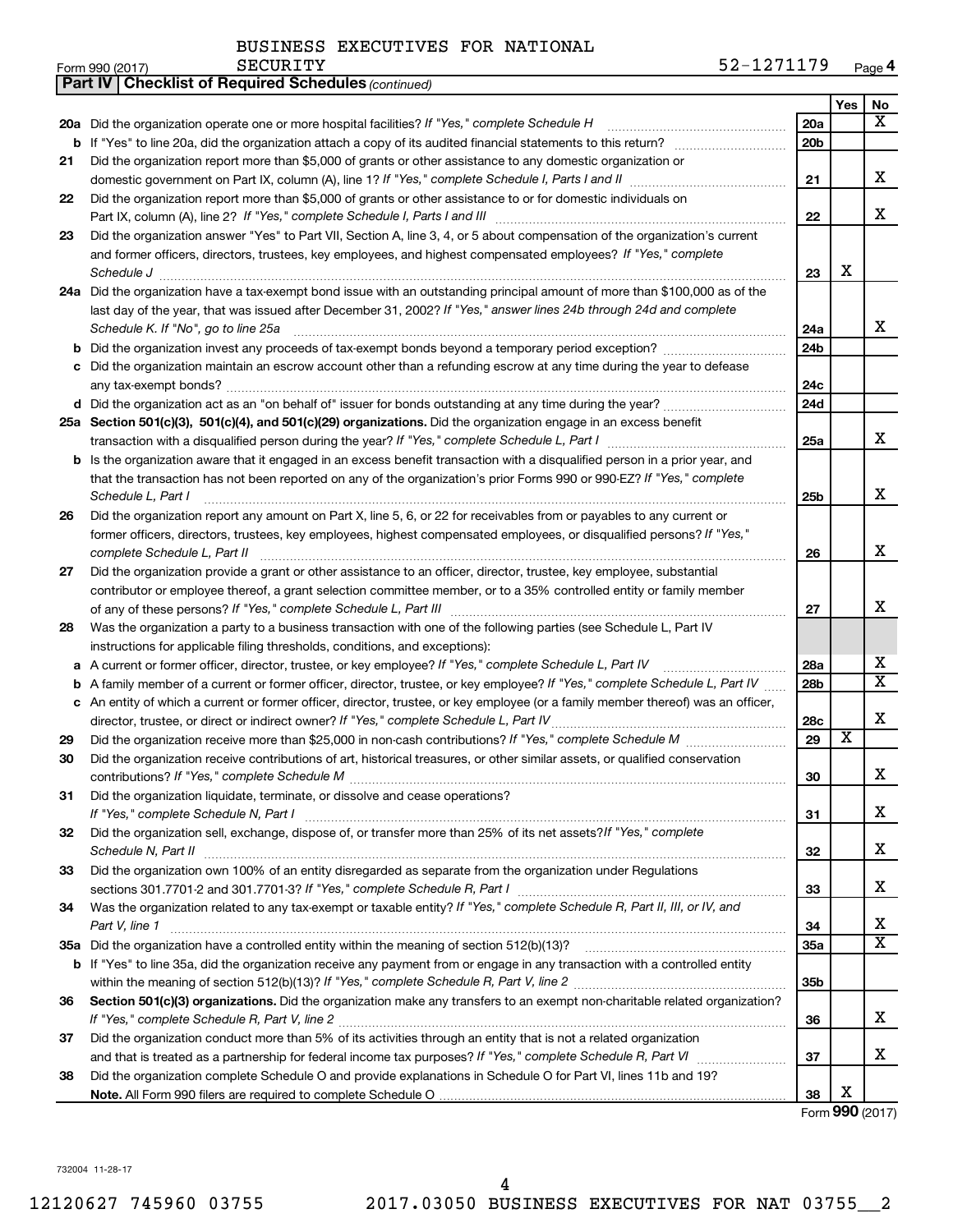| BUSINESS EXECUTIVES FOR NATIONAL |  |
|----------------------------------|--|
|                                  |  |

| Part V | <b>Statements Regarding Other IRS Filings and Tax Compliance</b>                                                                                                                                                                                                         |                 |     |                 |     |                              |
|--------|--------------------------------------------------------------------------------------------------------------------------------------------------------------------------------------------------------------------------------------------------------------------------|-----------------|-----|-----------------|-----|------------------------------|
|        | Check if Schedule O contains a response or note to any line in this Part V                                                                                                                                                                                               |                 |     |                 |     |                              |
|        |                                                                                                                                                                                                                                                                          |                 |     |                 | Yes | No                           |
|        |                                                                                                                                                                                                                                                                          | 1a              | 22  |                 |     |                              |
|        | <b>b</b> Enter the number of Forms W-2G included in line 1a. Enter -0- if not applicable <i>manumumumum</i>                                                                                                                                                              | 1b              |     |                 |     |                              |
|        | c Did the organization comply with backup withholding rules for reportable payments to vendors and reportable gaming                                                                                                                                                     |                 |     |                 |     |                              |
|        |                                                                                                                                                                                                                                                                          |                 |     | 1c              | х   |                              |
|        | 2a Enter the number of employees reported on Form W-3, Transmittal of Wage and Tax Statements,                                                                                                                                                                           |                 |     |                 |     |                              |
|        | filed for the calendar year ending with or within the year covered by this return                                                                                                                                                                                        | 2a              | 45  |                 |     |                              |
|        | <b>b</b> If at least one is reported on line 2a, did the organization file all required federal employment tax returns?                                                                                                                                                  |                 |     | 2 <sub>b</sub>  | х   |                              |
|        | <b>Note.</b> If the sum of lines 1a and 2a is greater than 250, you may be required to e-file (see instructions) <i>managererous</i>                                                                                                                                     |                 |     |                 |     |                              |
|        | 3a Did the organization have unrelated business gross income of \$1,000 or more during the year?                                                                                                                                                                         |                 |     | 3a              |     | х                            |
|        | <b>b</b> If "Yes," has it filed a Form 990-T for this year? If "No," to line 3b, provide an explanation in Schedule O                                                                                                                                                    |                 |     | 3 <sub>b</sub>  |     |                              |
|        | 4a At any time during the calendar year, did the organization have an interest in, or a signature or other authority over, a                                                                                                                                             |                 |     |                 |     | x                            |
|        | financial account in a foreign country (such as a bank account, securities account, or other financial account)?<br><b>b</b> If "Yes," enter the name of the foreign country: $\blacktriangleright$                                                                      |                 |     | 4a              |     |                              |
|        | See instructions for filing requirements for FinCEN Form 114, Report of Foreign Bank and Financial Accounts (FBAR).                                                                                                                                                      |                 |     |                 |     |                              |
|        |                                                                                                                                                                                                                                                                          |                 |     | 5a              |     | х                            |
|        |                                                                                                                                                                                                                                                                          |                 |     | 5 <sub>b</sub>  |     | $\overline{\texttt{x}}$      |
|        |                                                                                                                                                                                                                                                                          |                 |     | 5c              |     |                              |
|        | 6a Does the organization have annual gross receipts that are normally greater than \$100,000, and did the organization solicit                                                                                                                                           |                 |     |                 |     |                              |
|        | any contributions that were not tax deductible as charitable contributions?                                                                                                                                                                                              |                 |     | 6а              |     | X                            |
|        | b If "Yes," did the organization include with every solicitation an express statement that such contributions or gifts                                                                                                                                                   |                 |     |                 |     |                              |
|        | were not tax deductible?                                                                                                                                                                                                                                                 |                 |     | 6b              |     |                              |
| 7      | Organizations that may receive deductible contributions under section 170(c).                                                                                                                                                                                            |                 |     |                 |     |                              |
|        | a Did the organization receive a payment in excess of \$75 made partly as a contribution and partly for goods and services provided to the payor?                                                                                                                        |                 |     |                 | х   |                              |
|        | <b>b</b> If "Yes," did the organization notify the donor of the value of the goods or services provided?                                                                                                                                                                 |                 |     | 7b              | X   |                              |
|        | c Did the organization sell, exchange, or otherwise dispose of tangible personal property for which it was required                                                                                                                                                      |                 |     |                 |     |                              |
|        | to file Form 8282?                                                                                                                                                                                                                                                       |                 |     | 7c              |     | x                            |
|        | d If "Yes," indicate the number of Forms 8282 filed during the year                                                                                                                                                                                                      | 7d              |     |                 |     |                              |
|        | e Did the organization receive any funds, directly or indirectly, to pay premiums on a personal benefit contract?                                                                                                                                                        |                 |     | 7е              |     | х<br>$\overline{\mathbf{X}}$ |
| Ť.     | Did the organization, during the year, pay premiums, directly or indirectly, on a personal benefit contract?                                                                                                                                                             |                 |     | 7f              |     |                              |
| g      | If the organization received a contribution of qualified intellectual property, did the organization file Form 8899 as required?<br>h If the organization received a contribution of cars, boats, airplanes, or other vehicles, did the organization file a Form 1098-C? |                 |     | 7g<br>7h        |     |                              |
| 8      | Sponsoring organizations maintaining donor advised funds. Did a donor advised fund maintained by the                                                                                                                                                                     |                 | N/A |                 |     |                              |
|        | sponsoring organization have excess business holdings at any time during the year?                                                                                                                                                                                       |                 |     | 8               |     |                              |
| 9      | Sponsoring organizations maintaining donor advised funds.                                                                                                                                                                                                                |                 |     |                 |     |                              |
|        | a Did the sponsoring organization make any taxable distributions under section 4966?                                                                                                                                                                                     |                 | N/A | 9а              |     |                              |
|        |                                                                                                                                                                                                                                                                          |                 | N/A | 9b              |     |                              |
| 10     | Section 501(c)(7) organizations. Enter:                                                                                                                                                                                                                                  |                 |     |                 |     |                              |
| а      |                                                                                                                                                                                                                                                                          | 10a             |     |                 |     |                              |
| b      | Gross receipts, included on Form 990, Part VIII, line 12, for public use of club facilities                                                                                                                                                                              | 10 <sub>b</sub> |     |                 |     |                              |
| 11     | Section 501(c)(12) organizations. Enter:                                                                                                                                                                                                                                 |                 |     |                 |     |                              |
|        | N/A                                                                                                                                                                                                                                                                      | 11a             |     |                 |     |                              |
|        | <b>b</b> Gross income from other sources (Do not net amounts due or paid to other sources against                                                                                                                                                                        |                 |     |                 |     |                              |
|        |                                                                                                                                                                                                                                                                          | 11b             |     |                 |     |                              |
|        | 12a Section 4947(a)(1) non-exempt charitable trusts. Is the organization filing Form 990 in lieu of Form 1041?                                                                                                                                                           |                 |     | 12a             |     |                              |
| 13     | <b>b</b> If "Yes," enter the amount of tax-exempt interest received or accrued during the year $\ldots$ $\mathbf{N}/\mathbf{A}$ .<br>Section 501(c)(29) qualified nonprofit health insurance issuers.                                                                    | 12b             |     |                 |     |                              |
|        |                                                                                                                                                                                                                                                                          |                 | N/A | 13a             |     |                              |
|        | Note. See the instructions for additional information the organization must report on Schedule O.                                                                                                                                                                        |                 |     |                 |     |                              |
|        | <b>b</b> Enter the amount of reserves the organization is required to maintain by the states in which the                                                                                                                                                                |                 |     |                 |     |                              |
|        |                                                                                                                                                                                                                                                                          | 13b             |     |                 |     |                              |
|        |                                                                                                                                                                                                                                                                          | 13с             |     |                 |     |                              |
|        | 14a Did the organization receive any payments for indoor tanning services during the tax year?                                                                                                                                                                           |                 |     | 14a             |     | X                            |
|        |                                                                                                                                                                                                                                                                          |                 |     | 14 <sub>b</sub> |     |                              |

| Form 990 (2017) |  |
|-----------------|--|
|-----------------|--|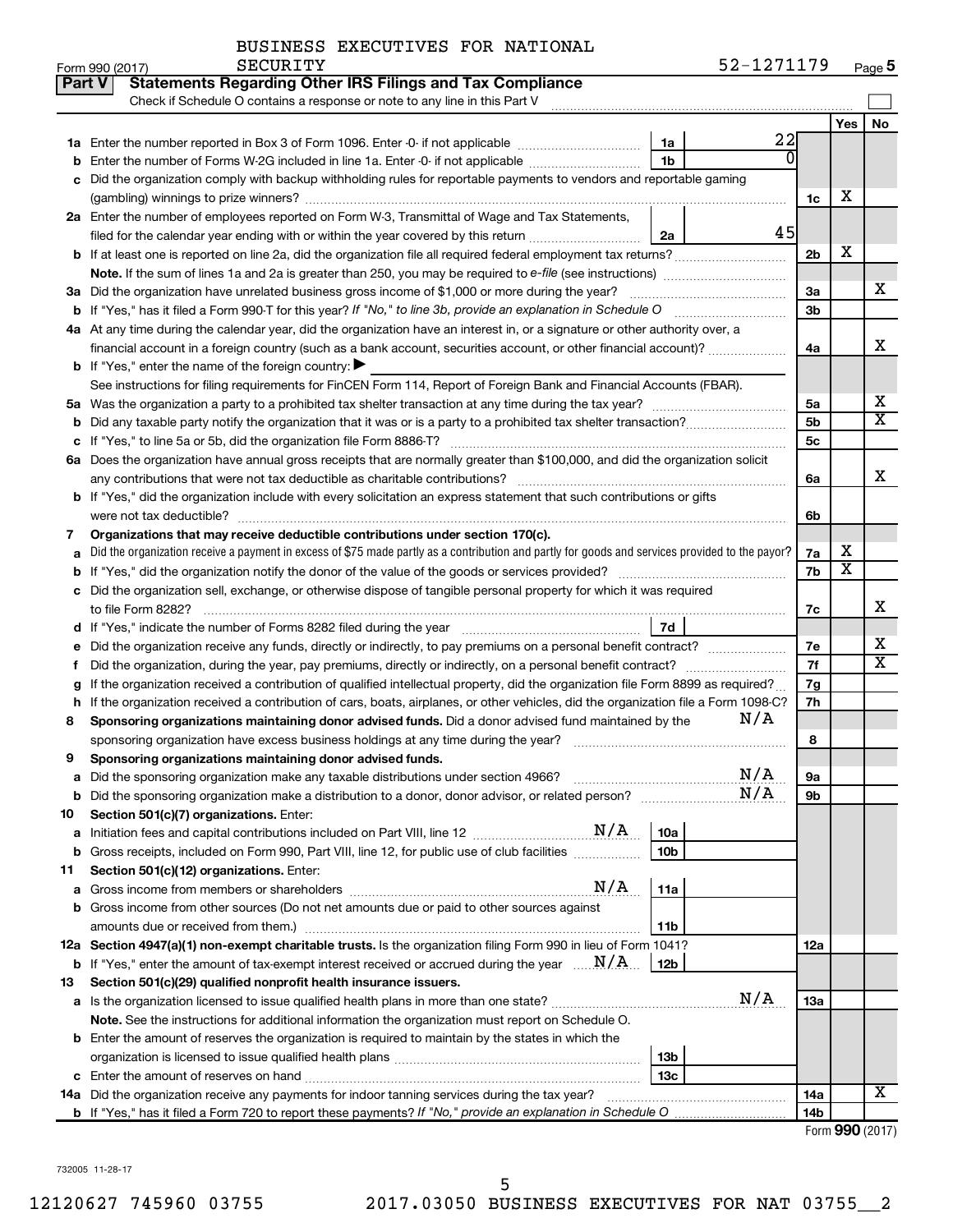| Form 990 (2017) | SECURITY | 52-1271179                                                                                                                         | Pag |
|-----------------|----------|------------------------------------------------------------------------------------------------------------------------------------|-----|
|                 |          | <b>Part VI Governance, Management, and Disclosure</b> For each "Yes" response to lines 2 through 7b below, and for a "No" response |     |
|                 |          | to line 8a, 8b, or 10b below, describe the circumstances, processes, or changes in Schedule O. See instructions.                   |     |

|     |                                                                                                                                                                                                                               |    |  |                 |                         | $\overline{\mathbf{X}}$ |
|-----|-------------------------------------------------------------------------------------------------------------------------------------------------------------------------------------------------------------------------------|----|--|-----------------|-------------------------|-------------------------|
|     | <b>Section A. Governing Body and Management</b>                                                                                                                                                                               |    |  |                 |                         |                         |
|     |                                                                                                                                                                                                                               |    |  |                 | Yes                     | No                      |
|     | 1a Enter the number of voting members of the governing body at the end of the tax year manuscom                                                                                                                               | 1a |  | 43              |                         |                         |
|     | If there are material differences in voting rights among members of the governing body, or if the governing                                                                                                                   |    |  |                 |                         |                         |
|     | body delegated broad authority to an executive committee or similar committee, explain in Schedule O.                                                                                                                         |    |  |                 |                         |                         |
| b   | Enter the number of voting members included in line 1a, above, who are independent                                                                                                                                            | 1b |  | 43              |                         |                         |
| 2   | Did any officer, director, trustee, or key employee have a family relationship or a business relationship with any other                                                                                                      |    |  |                 |                         |                         |
|     | officer, director, trustee, or key employee?                                                                                                                                                                                  |    |  | $\mathbf{2}$    |                         | х                       |
| 3   | Did the organization delegate control over management duties customarily performed by or under the direct supervision                                                                                                         |    |  |                 |                         |                         |
|     |                                                                                                                                                                                                                               |    |  | 3               |                         | x                       |
| 4   | Did the organization make any significant changes to its governing documents since the prior Form 990 was filed?                                                                                                              |    |  | 4               |                         | $\overline{\mathbf{x}}$ |
| 5   |                                                                                                                                                                                                                               |    |  | 5               |                         | $\overline{\mathbf{x}}$ |
| 6   | Did the organization have members or stockholders?                                                                                                                                                                            |    |  |                 |                         |                         |
|     | 7a Did the organization have members, stockholders, or other persons who had the power to elect or appoint one or                                                                                                             |    |  |                 |                         |                         |
|     |                                                                                                                                                                                                                               |    |  | 7a              |                         | x                       |
|     | <b>b</b> Are any governance decisions of the organization reserved to (or subject to approval by) members, stockholders, or                                                                                                   |    |  |                 |                         |                         |
|     | persons other than the governing body?                                                                                                                                                                                        |    |  | 7b              |                         | x                       |
| 8   | Did the organization contemporaneously document the meetings held or written actions undertaken during the year by the following:                                                                                             |    |  |                 |                         |                         |
| a   |                                                                                                                                                                                                                               |    |  | 8а              | x                       |                         |
| b   |                                                                                                                                                                                                                               |    |  | 8b              | $\overline{\textbf{x}}$ |                         |
| 9   | Is there any officer, director, trustee, or key employee listed in Part VII, Section A, who cannot be reached at the                                                                                                          |    |  |                 |                         |                         |
|     | organization's mailing address? If "Yes," provide the names and addresses in Schedule O                                                                                                                                       |    |  | 9               |                         | X.                      |
|     | <b>Section B. Policies</b> (This Section B requests information about policies not required by the Internal Revenue Code.)                                                                                                    |    |  |                 |                         |                         |
|     |                                                                                                                                                                                                                               |    |  |                 | Yes                     | No                      |
|     |                                                                                                                                                                                                                               |    |  | 10a             |                         | $\overline{\mathbf{X}}$ |
|     | b If "Yes," did the organization have written policies and procedures governing the activities of such chapters, affiliates,                                                                                                  |    |  |                 |                         |                         |
|     |                                                                                                                                                                                                                               |    |  | 10 <sub>b</sub> |                         |                         |
|     | 11a Has the organization provided a complete copy of this Form 990 to all members of its governing body before filing the form?                                                                                               |    |  | 11a             | X                       |                         |
| b   | Describe in Schedule O the process, if any, used by the organization to review this Form 990.                                                                                                                                 |    |  |                 |                         |                         |
| 12a | Did the organization have a written conflict of interest policy? If "No," go to line 13                                                                                                                                       |    |  | 12a             | х                       |                         |
| b   | Were officers, directors, or trustees, and key employees required to disclose annually interests that could give rise to conflicts?                                                                                           |    |  | 12 <sub>b</sub> | $\overline{\textbf{x}}$ |                         |
| c   | Did the organization regularly and consistently monitor and enforce compliance with the policy? If "Yes," describe                                                                                                            |    |  |                 |                         |                         |
|     | in Schedule O how this was done                                                                                                                                                                                               |    |  | 12c             | х                       |                         |
| 13  |                                                                                                                                                                                                                               |    |  | 13              | $\overline{\textbf{x}}$ |                         |
| 14  | Did the organization have a written document retention and destruction policy? [11] manufaction manufaction in                                                                                                                |    |  | 14              | $\overline{\textbf{x}}$ |                         |
| 15  | Did the process for determining compensation of the following persons include a review and approval by independent                                                                                                            |    |  |                 |                         |                         |
|     | persons, comparability data, and contemporaneous substantiation of the deliberation and decision?                                                                                                                             |    |  |                 |                         |                         |
|     | The organization's CEO, Executive Director, or top management official manufactured content of the organization's CEO, Executive Director, or top management official manufactured and the state of the state of the state of |    |  | 15a             | x                       |                         |
| b   | Other officers or key employees of the organization                                                                                                                                                                           |    |  | 15b             |                         | x                       |
|     | If "Yes" to line 15a or 15b, describe the process in Schedule O (see instructions).                                                                                                                                           |    |  |                 |                         |                         |
|     | 16a Did the organization invest in, contribute assets to, or participate in a joint venture or similar arrangement with a                                                                                                     |    |  |                 |                         |                         |
|     | taxable entity during the year?                                                                                                                                                                                               |    |  | 16a             |                         | х                       |
|     | b If "Yes," did the organization follow a written policy or procedure requiring the organization to evaluate its participation                                                                                                |    |  |                 |                         |                         |
|     | in joint venture arrangements under applicable federal tax law, and take steps to safeguard the organization's                                                                                                                |    |  |                 |                         |                         |
|     | exempt status with respect to such arrangements?                                                                                                                                                                              |    |  | 16b             |                         |                         |
|     | <b>Section C. Disclosure</b>                                                                                                                                                                                                  |    |  |                 |                         |                         |
| 17  | List the states with which a copy of this Form 990 is required to be filed $\blacktriangleright$ SEE SCHEDULE O                                                                                                               |    |  |                 |                         |                         |
| 18  | Section 6104 requires an organization to make its Forms 1023 (or 1024 if applicable), 990, and 990-T (Section 501(c)(3)s only) available                                                                                      |    |  |                 |                         |                         |
|     | for public inspection. Indicate how you made these available. Check all that apply.                                                                                                                                           |    |  |                 |                         |                         |
|     | $X$ Other (explain in Schedule O)<br>$\lfloor x \rfloor$ Upon request<br>Another's website<br>Own website                                                                                                                     |    |  |                 |                         |                         |
| 19  | Describe in Schedule O whether (and if so, how) the organization made its governing documents, conflict of interest policy, and financial                                                                                     |    |  |                 |                         |                         |
|     | statements available to the public during the tax year.                                                                                                                                                                       |    |  |                 |                         |                         |
| 20  | State the name, address, and telephone number of the person who possesses the organization's books and records:                                                                                                               |    |  |                 |                         |                         |
|     | STEVEN W. LOWE - (202)296-2125                                                                                                                                                                                                |    |  |                 |                         |                         |
|     | 1030 15TH STREET, SUITE 200E, WASHINGTON, DC<br>20005                                                                                                                                                                         |    |  |                 |                         |                         |
|     | 732006 11-28-17                                                                                                                                                                                                               |    |  |                 |                         | Form 990 (2017)         |
|     | 6                                                                                                                                                                                                                             |    |  |                 |                         |                         |

12120627 745960 03755 2017.03050 BUSINESS EXECUTIVES FOR NAT 03755\_\_2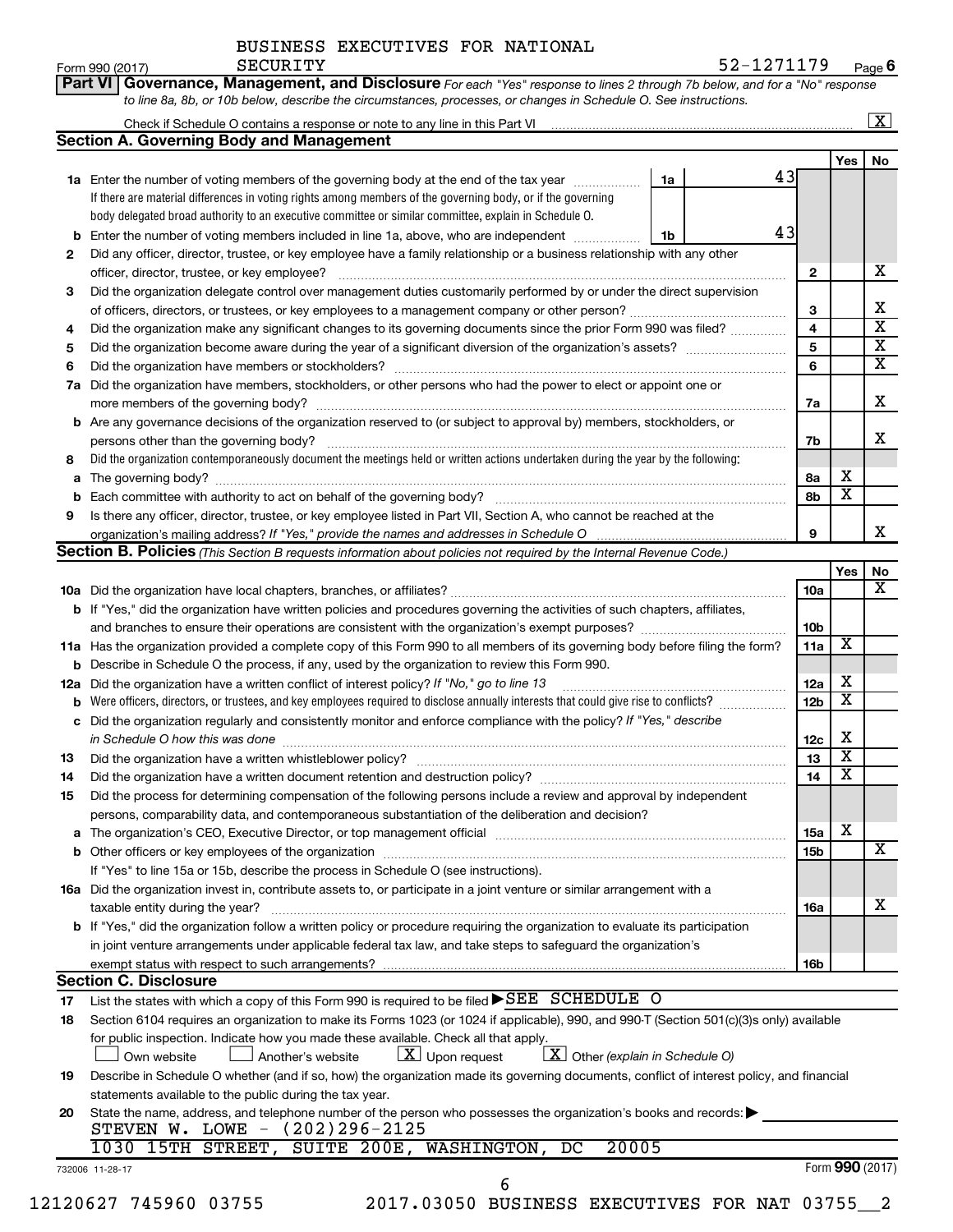$\Box$ 

|  | Part VII Compensation of Officers, Directors, Trustees, Key Employees, Highest Compensated |
|--|--------------------------------------------------------------------------------------------|
|  | <b>Employees, and Independent Contractors</b>                                              |

Check if Schedule O contains a response or note to any line in this Part VII

**Section A. Officers, Directors, Trustees, Key Employees, and Highest Compensated Employees**

**1a**  Complete this table for all persons required to be listed. Report compensation for the calendar year ending with or within the organization's tax year.

 $\bullet$  List all of the organization's current officers, directors, trustees (whether individuals or organizations), regardless of amount of compensation. Enter -0- in columns  $(D)$ ,  $(E)$ , and  $(F)$  if no compensation was paid.

**•** List all of the organization's **current** key employees, if any. See instructions for definition of "key employee."

**•** List the organization's five current highest compensated employees (other than an officer, director, trustee, or key employee) who received reportable compensation (Box 5 of Form W-2 and/or Box 7 of Form 1099-MISC) of more than \$100,000 from the organization and any related organizations.

**•** List all of the organization's former officers, key employees, and highest compensated employees who received more than \$100,000 of reportable compensation from the organization and any related organizations.

**•** List all of the organization's former directors or trustees that received, in the capacity as a former director or trustee of the organization, more than \$10,000 of reportable compensation from the organization and any related organizations.

List persons in the following order: individual trustees or directors; institutional trustees; officers; key employees; highest compensated employees; and former such persons.

Check this box if neither the organization nor any related organization compensated any current officer, director, or trustee.  $\Box$ 

| (A)                               | (B)               |                                         |                                                                  |             | (C)          |                                 |            | (D)             | (E)                           | (F)                   |
|-----------------------------------|-------------------|-----------------------------------------|------------------------------------------------------------------|-------------|--------------|---------------------------------|------------|-----------------|-------------------------------|-----------------------|
| Name and Title                    | Average           | Position<br>(do not check more than one |                                                                  |             |              |                                 | Reportable | Reportable      | Estimated                     |                       |
|                                   | hours per         |                                         | box, unless person is both an<br>officer and a director/trustee) |             |              |                                 |            | compensation    | compensation                  | amount of             |
|                                   | week<br>(list any |                                         |                                                                  |             |              |                                 |            | from<br>the     | from related<br>organizations | other<br>compensation |
|                                   | hours for         |                                         |                                                                  |             |              |                                 |            | organization    | (W-2/1099-MISC)               | from the              |
|                                   | related           |                                         |                                                                  |             |              |                                 |            | (W-2/1099-MISC) |                               | organization          |
|                                   | organizations     |                                         |                                                                  |             |              |                                 |            |                 |                               | and related           |
|                                   | below             | Individual trustee or director          | Institutional trustee                                            |             | Key employee | Highest compensated<br>employee |            |                 |                               | organizations         |
|                                   | line)             |                                         |                                                                  | Officer     |              |                                 | Former     |                 |                               |                       |
| NORMAN C. CHAMBERS<br>(1)         | 2.00              |                                         |                                                                  |             |              |                                 |            |                 |                               |                       |
| CHAIRMAN                          |                   | $\mathbf X$                             |                                                                  | $\mathbf X$ |              |                                 |            | $\mathbf 0$ .   | $\mathbf 0$ .                 | $\mathbf 0$ .         |
| DENIS A. BOVIN<br>(2)             | 0.20              |                                         |                                                                  |             |              |                                 |            |                 |                               |                       |
| VICE CHAIR                        |                   | $\mathbf X$                             |                                                                  | $\mathbf X$ |              |                                 |            | 0               | $\mathbf 0$                   | $\mathbf 0$ .         |
| RAPHAEL BENAROYA<br>(3)           | 0.20              |                                         |                                                                  |             |              |                                 |            |                 |                               |                       |
| VICE CHAIR                        |                   | $\mathbf X$                             |                                                                  | $\mathbf X$ |              |                                 |            | $\mathbf 0$     | $\mathbf 0$ .                 | $\mathbf 0$ .         |
| ALFRED R. BERKELEY<br>(4)         | 0.20              |                                         |                                                                  |             |              |                                 |            |                 |                               |                       |
| <b>BOARD MEMBER</b>               |                   | $\mathbf X$                             |                                                                  |             |              |                                 |            | $\mathbf 0$     | $\mathbf 0$ .                 | $\mathbf 0$ .         |
| BRUCE E. MOSLER<br>(5)            | 0.20              |                                         |                                                                  |             |              |                                 |            |                 |                               |                       |
| <b>BOARD MEMBER</b>               |                   | $\mathbf X$                             |                                                                  |             |              |                                 |            | $\mathbf 0$ .   | 0.                            | $\mathbf 0$ .         |
| CHARLES E. PHILLIPS, JR.<br>(6)   | 0.20              |                                         |                                                                  |             |              |                                 |            |                 |                               |                       |
| <b>BOARD MEMBER</b>               |                   | $\mathbf X$                             |                                                                  |             |              |                                 |            | 0               | 0.                            | $\mathbf 0$ .         |
| CHRISTOPHER C. MELTON, SR.<br>(7) | 0.20              |                                         |                                                                  |             |              |                                 |            |                 |                               |                       |
| <b>BOARD MEMBER</b>               |                   | $\mathbf X$                             |                                                                  |             |              |                                 |            | $\mathbf 0$     | 0.                            | $\mathbf 0$ .         |
| CHRISTOPHER W. COLLINS<br>(8)     | 0.20              |                                         |                                                                  |             |              |                                 |            |                 |                               |                       |
| <b>BOARD MEMBER</b>               |                   | $\mathbf X$                             |                                                                  |             |              |                                 |            | 0.              | 0.                            | $\mathbf 0$ .         |
| (9) DONALD R. DIXON               | 0.20              |                                         |                                                                  |             |              |                                 |            |                 |                               |                       |
| <b>BOARD MEMBER</b>               |                   | $\mathbf X$                             |                                                                  |             |              |                                 |            | $\mathbf 0$     | $\mathbf 0$ .                 | $\mathbf 0$ .         |
| (10) EZRA S. FIELD                | 0.20              |                                         |                                                                  |             |              |                                 |            |                 |                               |                       |
| <b>BOARD MEMBER</b>               |                   | $\mathbf X$                             |                                                                  |             |              |                                 |            | $\mathbf 0$     | $\mathbf 0$ .                 | $\mathbf 0$ .         |
| (11) G. S. BECKWITH GILBERT       | 0.20              |                                         |                                                                  |             |              |                                 |            |                 |                               |                       |
| <b>BOARD MEMBER</b>               |                   | $\mathbf X$                             |                                                                  |             |              |                                 |            | $\mathbf 0$     | $\mathbf 0$ .                 | $\mathbf 0$ .         |
| (12) HARRIS DIAMOND               | 0.20              |                                         |                                                                  |             |              |                                 |            |                 |                               |                       |
| <b>BOARD MEMBER</b>               |                   | $\rm X$                                 |                                                                  |             |              |                                 |            | $\mathbf 0$ .   | $\mathbf 0$ .                 | $\mathbf 0$ .         |
| (13) HOWARD E. COX, JR.           | 0.20              |                                         |                                                                  |             |              |                                 |            |                 |                               |                       |
| <b>BOARD MEMBER</b>               |                   | X                                       |                                                                  |             |              |                                 |            | $\mathbf 0$     | $\mathbf 0$ .                 | $\mathbf 0$ .         |
| (14) JOHN K. HURLEY               | 0.20              |                                         |                                                                  |             |              |                                 |            |                 |                               |                       |
| BOARD MEMBER                      |                   | $\mathbf X$                             |                                                                  |             |              |                                 |            | $\mathbf 0$     | $\mathbf 0$ .                 | $\mathbf 0$ .         |
| (15) JOHN P. MORGRIDGE            | 0.20              |                                         |                                                                  |             |              |                                 |            |                 |                               |                       |
| BOARD MEMBER                      |                   | X                                       |                                                                  |             |              |                                 |            | $\mathbf 0$     | $\mathbf 0$ .                 | $\mathbf 0$ .         |
| (16) JOSEPH M. DEPINTO            | 0.20              |                                         |                                                                  |             |              |                                 |            |                 |                               |                       |
| <b>BOARD MEMBER</b>               |                   | $\mathbf X$                             |                                                                  |             |              |                                 |            | 0               | $\mathbf 0$ .                 | $\mathbf 0$ .         |
| (17) KENNETH FISHER               | 0.20              |                                         |                                                                  |             |              |                                 |            |                 |                               |                       |
| <b>BOARD MEMBER</b>               |                   | $\mathbf X$                             |                                                                  |             |              |                                 |            | 0.              | $\mathbf 0$ .                 | $\mathbf 0$ .         |

7

732007 11-28-17

Form (2017) **990**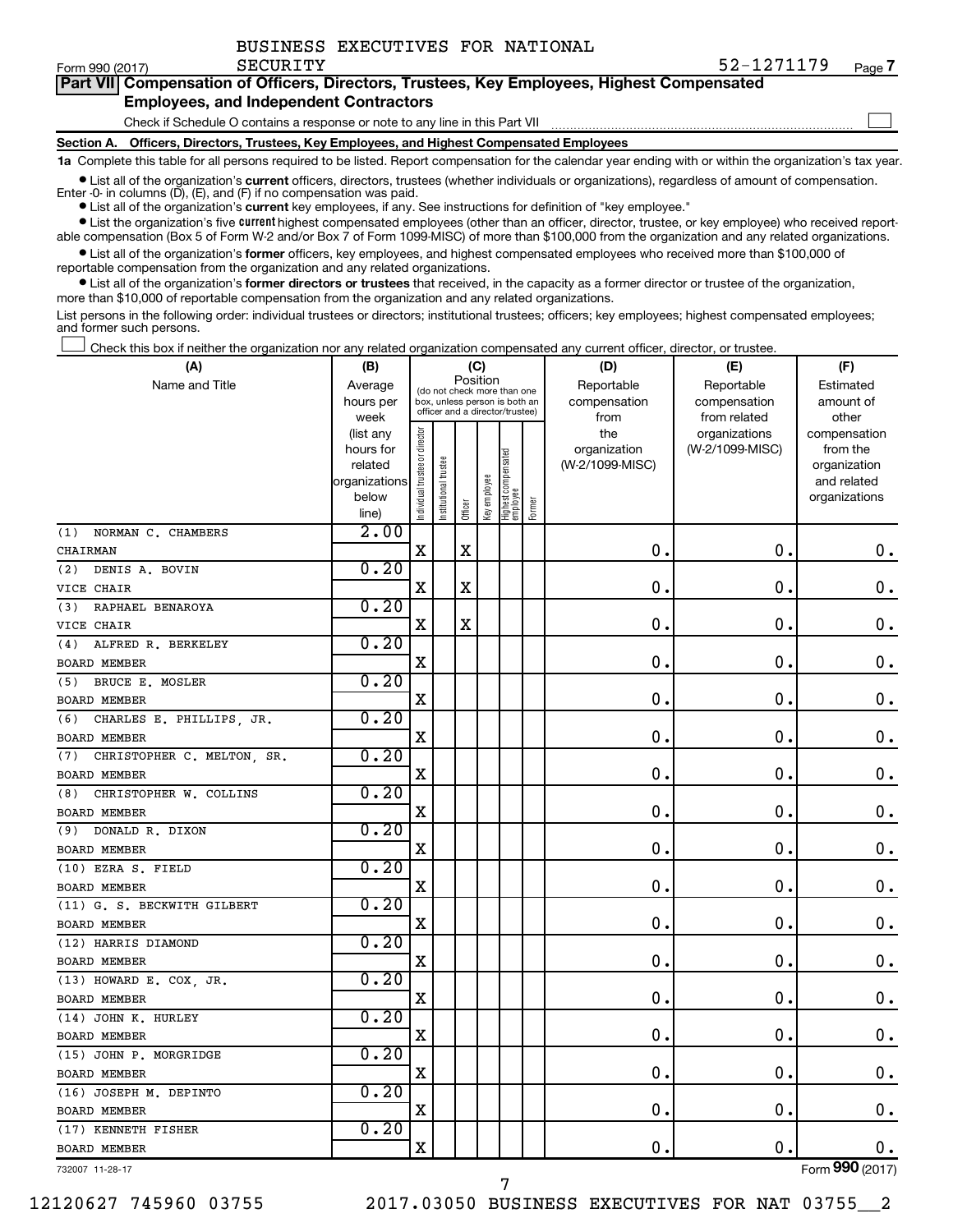| BUSINESS EXECUTIVES FOR NATIONAL |  |
|----------------------------------|--|
|                                  |  |

| Part VII Section A. Officers, Directors, Trustees, Key Employees, and Highest Compensated Employees (continued)                              |                          |                                |                       |         |              |                                                              |        |                         |                 |                             |              |                         |                        |
|----------------------------------------------------------------------------------------------------------------------------------------------|--------------------------|--------------------------------|-----------------------|---------|--------------|--------------------------------------------------------------|--------|-------------------------|-----------------|-----------------------------|--------------|-------------------------|------------------------|
| (A)                                                                                                                                          | (B)                      |                                |                       |         | (C)          |                                                              |        | (D)                     | (E)             |                             |              | (F)                     |                        |
| Name and title                                                                                                                               | Average                  |                                |                       |         | Position     |                                                              |        | Reportable              | Reportable      |                             |              | Estimated               |                        |
|                                                                                                                                              | hours per                |                                |                       |         |              | (do not check more than one<br>box, unless person is both an |        | compensation            | compensation    |                             |              | amount of               |                        |
|                                                                                                                                              | week                     |                                |                       |         |              | officer and a director/trustee)                              |        | from                    | from related    |                             |              | other                   |                        |
|                                                                                                                                              | (list any                |                                |                       |         |              |                                                              |        | the                     | organizations   |                             |              | compensation            |                        |
|                                                                                                                                              | hours for                |                                |                       |         |              |                                                              |        | organization            | (W-2/1099-MISC) |                             |              | from the                |                        |
|                                                                                                                                              | related<br>organizations |                                |                       |         |              |                                                              |        | (W-2/1099-MISC)         |                 |                             |              | organization            |                        |
|                                                                                                                                              | below                    |                                |                       |         |              |                                                              |        |                         |                 |                             |              | and related             |                        |
|                                                                                                                                              | line)                    | Individual trustee or director | Institutional trustee | Officer | Key employee | Highest compensated<br> employee                             | Former |                         |                 |                             |              | organizations           |                        |
| (18) MARK J. GERENCSER                                                                                                                       | 0.20                     |                                |                       |         |              |                                                              |        |                         |                 |                             |              |                         |                        |
| <b>BOARD MEMBER</b>                                                                                                                          |                          | X                              |                       |         |              |                                                              |        | О.                      |                 | 0.                          |              |                         | $0$ .                  |
| (19) MARK S. NEWMAN                                                                                                                          | 0.20                     |                                |                       |         |              |                                                              |        |                         |                 |                             |              |                         |                        |
| <b>BOARD MEMBER</b>                                                                                                                          |                          | X                              |                       |         |              |                                                              |        | О.                      |                 | 0.                          |              |                         | 0.                     |
| (20) MARY M. BOIES                                                                                                                           | 0.20                     |                                |                       |         |              |                                                              |        |                         |                 |                             |              |                         |                        |
| <b>BOARD MEMBER</b>                                                                                                                          |                          | X                              |                       |         |              |                                                              |        | 0.                      |                 | 0.                          |              |                         | 0.                     |
| (21) MAURICE R. GREENBERG                                                                                                                    | 0.20                     |                                |                       |         |              |                                                              |        |                         |                 |                             |              |                         |                        |
| <b>BOARD MEMBER</b>                                                                                                                          |                          | X                              |                       |         |              |                                                              |        | 0.                      |                 | 0.                          |              |                         | 0.                     |
| (22) MICHAEL P. GALVIN                                                                                                                       | 0.20                     |                                |                       |         |              |                                                              |        |                         |                 |                             |              |                         |                        |
| <b>BOARD MEMBER</b>                                                                                                                          |                          | X                              |                       |         |              |                                                              |        | 0.                      |                 | 0.                          |              |                         | 0.                     |
| (23) PATRICIA C. BARRON                                                                                                                      | 0.20                     |                                |                       |         |              |                                                              |        |                         |                 |                             |              |                         |                        |
| <b>BOARD MEMBER</b>                                                                                                                          |                          | X                              |                       |         |              |                                                              |        | 0.                      |                 | 0.                          |              |                         | $\mathbf 0$ .          |
| (24) RAMON P. MARKS                                                                                                                          | 0.20                     |                                |                       |         |              |                                                              |        |                         |                 |                             |              |                         |                        |
| <b>BOARD MEMBER</b>                                                                                                                          |                          | X                              |                       |         |              |                                                              |        | О.                      |                 | 0.                          |              |                         | 0.                     |
| (25) RONALD J. GIDWITZ                                                                                                                       | 0.20                     |                                |                       |         |              |                                                              |        |                         |                 |                             |              |                         |                        |
| <b>BOARD MEMBER</b>                                                                                                                          |                          | X                              |                       |         |              |                                                              |        | О.                      |                 | 0.                          |              |                         | $0$ .                  |
| (26) STEPHEN J. SHAPIRO                                                                                                                      | 0.20                     | $\overline{\mathbf{X}}$        |                       |         |              |                                                              |        |                         |                 | 0.                          |              |                         |                        |
| <b>BOARD MEMBER</b>                                                                                                                          |                          |                                |                       |         |              |                                                              |        | 0.<br>$\overline{0}$ .  |                 | $\overline{0}$ .            |              |                         | 0.<br>$\overline{0}$ . |
|                                                                                                                                              |                          |                                |                       |         |              |                                                              |        | 1,461,947.              |                 | $\overline{\mathfrak{o}}$ . |              | 177,581.                |                        |
|                                                                                                                                              |                          |                                |                       |         |              |                                                              |        | 1,461,947.              |                 | σ.                          |              | 177,581.                |                        |
|                                                                                                                                              |                          |                                |                       |         |              |                                                              |        |                         |                 |                             |              |                         |                        |
| Total number of individuals (including but not limited to those listed above) who received more than \$100,000 of reportable<br>$\mathbf{2}$ |                          |                                |                       |         |              |                                                              |        |                         |                 |                             |              |                         | 13                     |
| compensation from the organization $\blacktriangleright$                                                                                     |                          |                                |                       |         |              |                                                              |        |                         |                 |                             |              | Yes                     | No                     |
| Did the organization list any former officer, director, or trustee, key employee, or highest compensated employee on<br>3                    |                          |                                |                       |         |              |                                                              |        |                         |                 |                             |              |                         |                        |
| line 1a? If "Yes," complete Schedule J for such individual                                                                                   |                          |                                |                       |         |              |                                                              |        |                         |                 |                             | 3            |                         | x                      |
| For any individual listed on line 1a, is the sum of reportable compensation and other compensation from the organization<br>4                |                          |                                |                       |         |              |                                                              |        |                         |                 |                             |              |                         |                        |
|                                                                                                                                              |                          |                                |                       |         |              |                                                              |        |                         |                 |                             | 4            | $\overline{\textbf{X}}$ |                        |
| Did any person listed on line 1a receive or accrue compensation from any unrelated organization or individual for services<br>5              |                          |                                |                       |         |              |                                                              |        |                         |                 |                             |              |                         |                        |
|                                                                                                                                              |                          |                                |                       |         |              |                                                              |        |                         |                 |                             | 5            |                         | x                      |
| <b>Section B. Independent Contractors</b>                                                                                                    |                          |                                |                       |         |              |                                                              |        |                         |                 |                             |              |                         |                        |
| Complete this table for your five highest compensated independent contractors that received more than \$100,000 of compensation from<br>1    |                          |                                |                       |         |              |                                                              |        |                         |                 |                             |              |                         |                        |
| the organization. Report compensation for the calendar year ending with or within the organization's tax year.                               |                          |                                |                       |         |              |                                                              |        |                         |                 |                             |              |                         |                        |
| (A)                                                                                                                                          |                          |                                |                       |         |              |                                                              |        | (B)                     |                 |                             | (C)          |                         |                        |
| Name and business address                                                                                                                    |                          |                                | <b>NONE</b>           |         |              |                                                              |        | Description of services |                 |                             | Compensation |                         |                        |
|                                                                                                                                              |                          |                                |                       |         |              |                                                              |        |                         |                 |                             |              |                         |                        |
|                                                                                                                                              |                          |                                |                       |         |              |                                                              |        |                         |                 |                             |              |                         |                        |
|                                                                                                                                              |                          |                                |                       |         |              |                                                              |        |                         |                 |                             |              |                         |                        |
|                                                                                                                                              |                          |                                |                       |         |              |                                                              |        |                         |                 |                             |              |                         |                        |
|                                                                                                                                              |                          |                                |                       |         |              |                                                              |        |                         |                 |                             |              |                         |                        |
|                                                                                                                                              |                          |                                |                       |         |              |                                                              |        |                         |                 |                             |              |                         |                        |
|                                                                                                                                              |                          |                                |                       |         |              |                                                              |        |                         |                 |                             |              |                         |                        |
|                                                                                                                                              |                          |                                |                       |         |              |                                                              |        |                         |                 |                             |              |                         |                        |
| $\mathbf{2}$<br>Total number of independent contractors (including but not limited to those listed above) who received more than             |                          |                                |                       |         |              |                                                              |        |                         |                 |                             |              |                         |                        |
| \$100,000 of compensation from the organization                                                                                              |                          |                                |                       |         |              | 0                                                            |        |                         |                 |                             |              |                         |                        |
| ORR DARM WIT CROMION & CONMINIUARION CURRMO                                                                                                  |                          |                                |                       |         |              |                                                              |        |                         |                 |                             |              |                         |                        |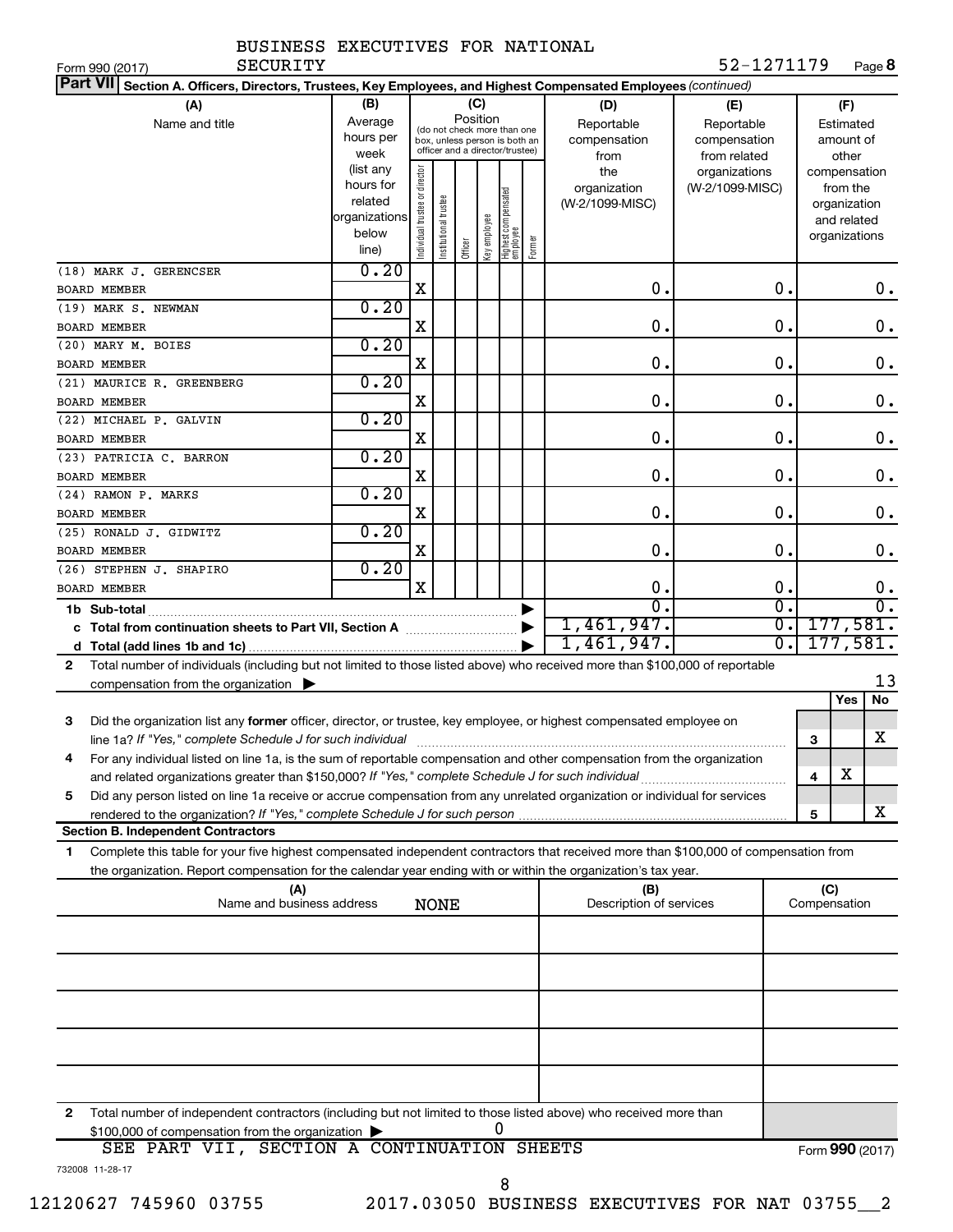| SECURITY<br>Form 990                                                                                               |                          |                               |                        |         |              |                              |        |                 | 52-1271179      |                              |
|--------------------------------------------------------------------------------------------------------------------|--------------------------|-------------------------------|------------------------|---------|--------------|------------------------------|--------|-----------------|-----------------|------------------------------|
| Part VII Section A.<br>Officers, Directors, Trustees, Key Employees, and Highest Compensated Employees (continued) |                          |                               |                        |         |              |                              |        |                 |                 |                              |
| (A)                                                                                                                | (B)                      |                               |                        |         | (C)          |                              |        | (D)             | (E)             | (F)                          |
| Name and title                                                                                                     | Average                  |                               |                        |         | Position     |                              |        | Reportable      | Reportable      | Estimated                    |
|                                                                                                                    | hours                    |                               | (check all that apply) |         |              |                              |        | compensation    | compensation    | amount of                    |
|                                                                                                                    | per                      |                               |                        |         |              |                              |        | from            | from related    | other                        |
|                                                                                                                    | week                     |                               |                        |         |              |                              |        | the             | organizations   | compensation                 |
|                                                                                                                    | (list any                |                               |                        |         |              |                              |        | organization    | (W-2/1099-MISC) | from the                     |
|                                                                                                                    | hours for                |                               |                        |         |              |                              |        | (W-2/1099-MISC) |                 | organization                 |
|                                                                                                                    | related<br>organizations |                               |                        |         |              |                              |        |                 |                 | and related<br>organizations |
|                                                                                                                    | below                    | ndividual trustee or director | nstitutional trustee   |         |              |                              |        |                 |                 |                              |
|                                                                                                                    | line)                    |                               |                        | Officer | Key employee | Highest compensated employee | Former |                 |                 |                              |
| (27) STEVEN E. DARNELL                                                                                             | 0.20                     |                               |                        |         |              |                              |        |                 |                 |                              |
| <b>BOARD MEMBER</b>                                                                                                |                          | $\mathbf X$                   |                        |         |              |                              |        | $\mathbf 0$ .   | 0.              | $\mathbf 0$ .                |
| (28) THOMAS J. HIGGINS                                                                                             | 0.20                     |                               |                        |         |              |                              |        |                 |                 |                              |
| <b>BOARD MEMBER</b>                                                                                                |                          | X                             |                        |         |              |                              |        | 0.              | 0.              | $\mathbf 0$ .                |
| (29) THOMAS M. HOLDER                                                                                              | 0.20                     |                               |                        |         |              |                              |        |                 |                 |                              |
| <b>BOARD MEMBER</b>                                                                                                |                          | X                             |                        |         |              |                              |        | $\mathbf 0$ .   | $\mathbf 0$ .   | $\mathbf 0$ .                |
| (30) WILLIAM F. MURDY                                                                                              | 0.20                     |                               |                        |         |              |                              |        |                 |                 |                              |
| <b>BOARD MEMBER</b>                                                                                                |                          | X                             |                        |         |              |                              |        | $\mathbf 0$ .   | 0.              | $\mathbf 0$ .                |
| (31) WILLIAM J. FLYNN                                                                                              | 0.20                     |                               |                        |         |              |                              |        |                 |                 |                              |
| <b>BOARD MEMBER</b>                                                                                                |                          | X                             |                        |         |              |                              |        | $\mathbf 0$ .   | 0.              | $\mathbf 0$ .                |
| (32) ROGER S. SHEDLIN                                                                                              | 0.20                     |                               |                        |         |              |                              |        |                 |                 |                              |
| <b>BOARD MEMBER</b>                                                                                                |                          | X                             |                        |         |              |                              |        | 0.              | 0.              | $\mathbf 0$ .                |
| (33) JAMES SHIRA                                                                                                   | 0.20                     |                               |                        |         |              |                              |        |                 |                 |                              |
| <b>BOARD MEMBER</b>                                                                                                |                          | X                             |                        |         |              |                              |        | 0.              | $\mathbf 0$ .   | $\mathbf 0$ .                |
| (34) FRANK V. SICA                                                                                                 | 0.20                     |                               |                        |         |              |                              |        |                 |                 |                              |
| <b>BOARD MEMBER</b>                                                                                                |                          | X                             |                        |         |              |                              |        | 0.              | 0.              | $\mathbf 0$ .                |
| (35) DONALD V. SMITH                                                                                               | 0.20                     |                               |                        |         |              |                              |        |                 |                 |                              |
| <b>BOARD MEMBER</b>                                                                                                |                          | X                             |                        |         |              |                              |        | 0.              | 0.              | $\mathbf 0$ .                |
| (36) HEIDI L. STEIGER                                                                                              | 0.20                     |                               |                        |         |              |                              |        |                 |                 |                              |
| <b>BOARD MEMBER</b>                                                                                                |                          | X                             |                        |         |              |                              |        | 0.              | 0.              | $\mathbf 0$ .                |
| (37) THOMAS F. STEPHENSON                                                                                          | 0.20                     |                               |                        |         |              |                              |        |                 |                 |                              |
| <b>BOARD MEMBER</b>                                                                                                |                          | X                             |                        |         |              |                              |        | 0.              | 0.              | $0$ .                        |
| (38) JOHN H. STREICKER                                                                                             | 0.20                     |                               |                        |         |              |                              |        |                 |                 |                              |
| <b>BOARD MEMBER</b>                                                                                                |                          | X                             |                        |         |              |                              |        | О.              | О.              | $0$ .                        |
| (39) FRANCES F. TOWNSEND                                                                                           | 0.20                     |                               |                        |         |              |                              |        |                 |                 |                              |
| BOARD MEMBER                                                                                                       |                          | X                             |                        |         |              |                              |        | $\mathbf 0$     | $\mathbf 0$ .   | $0 \cdot$                    |
| (40) EDWIN A. WAHLEN, JR.                                                                                          | 0.20                     |                               |                        |         |              |                              |        |                 |                 |                              |
| BOARD MEMBER                                                                                                       |                          | X                             |                        |         |              |                              |        | 0.              | 0.              | $\mathbf{0}$ .               |
| (41) BRUCE N. WHITMAN                                                                                              | 0.20                     |                               |                        |         |              |                              |        |                 |                 |                              |
| BOARD MEMBER                                                                                                       |                          | X                             |                        |         |              |                              |        | О.              | 0.              | $\mathbf{0}$ .               |
| (42) MATTHEW E. ZAMES                                                                                              | 0.20                     |                               |                        |         |              |                              |        |                 |                 |                              |
| BOARD MEMBER                                                                                                       |                          | X                             |                        |         |              |                              |        | О.              | 0.              | $\mathbf{0}$ .               |
| (43) PAUL MARCUS                                                                                                   | 0.20                     |                               |                        |         |              |                              |        |                 |                 |                              |
| BOARD MEMBER                                                                                                       |                          | $\mathbf X$                   |                        |         |              |                              |        | $\mathbf 0$ .   | 0.              | $\mathbf 0$ .                |
| (44) NORTON A. SCHWARTZ                                                                                            | 40.00                    |                               |                        |         |              |                              |        |                 |                 |                              |
| PRESIDENT & CEO                                                                                                    |                          |                               |                        | Χ       |              |                              |        | 490,588         | $0$ .           | 22,786.                      |
| (45) GUY T. COSENTINO                                                                                              | 40.00                    |                               |                        |         |              |                              |        |                 |                 |                              |
| COO AND SECRETARY                                                                                                  |                          |                               |                        | Χ       |              |                              |        | 188,110.        | $\mathbf 0$ .   | 15,811.                      |
| $(46)$ STEVEN W. LOWE                                                                                              | 40.00                    |                               |                        |         |              |                              |        |                 |                 |                              |
| CFO AND TREASURER                                                                                                  |                          |                               |                        | X       |              |                              |        | 134,076.        | 0.              | 30,187.                      |
|                                                                                                                    |                          |                               |                        |         |              |                              |        |                 |                 |                              |
| Total to Part VII, Section A, line 1c                                                                              |                          |                               |                        |         |              |                              |        |                 |                 |                              |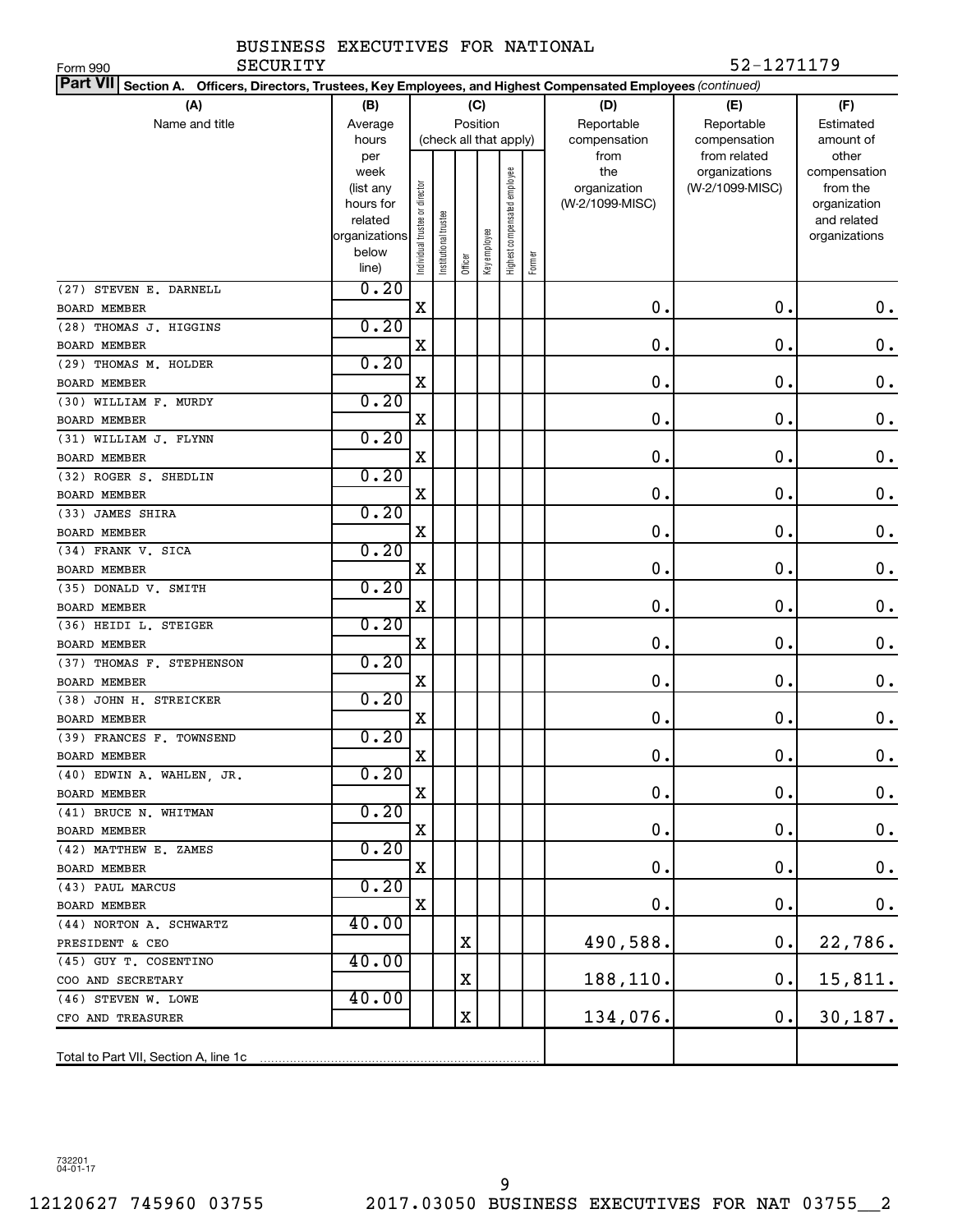|          | BUSINESS EXECUTIVES FOR NATIONAL |  |            |
|----------|----------------------------------|--|------------|
| SECURITY |                                  |  | 52-1271179 |

| SECURITY<br>Form 990                                                                                               |                        |                                |                       |                        |              |                              |        |                 | 52-1271179      |                             |
|--------------------------------------------------------------------------------------------------------------------|------------------------|--------------------------------|-----------------------|------------------------|--------------|------------------------------|--------|-----------------|-----------------|-----------------------------|
| Part VII Section A.<br>Officers, Directors, Trustees, Key Employees, and Highest Compensated Employees (continued) |                        |                                |                       |                        |              |                              |        |                 |                 |                             |
| (A)<br>(B)<br>(C)                                                                                                  |                        |                                |                       |                        |              |                              | (D)    | (E)             | (F)             |                             |
| Name and title                                                                                                     | Average                |                                |                       | Position               |              |                              |        | Reportable      | Reportable      | Estimated                   |
|                                                                                                                    | hours                  |                                |                       | (check all that apply) |              |                              |        | compensation    | compensation    | amount of                   |
|                                                                                                                    | per                    |                                |                       |                        |              |                              |        | from            | from related    | other                       |
|                                                                                                                    | week                   |                                |                       |                        |              | Highest compensated employee |        | the             | organizations   | compensation                |
|                                                                                                                    | (list any<br>hours for |                                |                       |                        |              |                              |        | organization    | (W-2/1099-MISC) | from the                    |
|                                                                                                                    | related                | Individual trustee or director |                       |                        |              |                              |        | (W-2/1099-MISC) |                 | organization<br>and related |
|                                                                                                                    | organizations          |                                | Institutional trustee |                        |              |                              |        |                 |                 | organizations               |
|                                                                                                                    | below                  |                                |                       |                        | Key employee |                              |        |                 |                 |                             |
|                                                                                                                    | line)                  |                                |                       | Officer                |              |                              | Former |                 |                 |                             |
| (47) DEBORAH MCCARTHY                                                                                              | 40.00                  |                                |                       |                        |              |                              |        |                 |                 |                             |
| SVP MEMBERSHIP STRATEGY & ENGAGEMENT                                                                               |                        |                                |                       |                        |              | X                            |        | 137,382.        | $\mathbf 0$ .   | 22,632.                     |
| (48) KATHERINE KENNING                                                                                             | 40.00                  |                                |                       |                        |              |                              |        |                 |                 |                             |
| DIRECTOR FOR CALIFORNIA                                                                                            |                        |                                |                       |                        |              | X                            |        | 138,096.        | $\mathbf 0$ .   | 17,396.                     |
| (49) GENEVIEVE MOONIS                                                                                              | 40.00                  |                                |                       |                        |              |                              |        |                 |                 |                             |
| SVP FOR MEMBERSHIP                                                                                                 |                        |                                |                       |                        |              | X                            |        | 130,678.        | $\mathbf 0$ .   | 37,230.                     |
| (50) VICTORIA MCGRATH                                                                                              | 40.00                  |                                |                       |                        |              |                              |        |                 |                 |                             |
| DIR. FOR THE NY METRO AREA                                                                                         |                        |                                |                       |                        |              | X                            |        | 123,076.        | 0.              | 23,026.                     |
| (51) CONRAD BUSCH                                                                                                  | 40.00                  |                                |                       |                        |              |                              |        |                 |                 |                             |
| DIRECTOR FOR THE SOUTHEAST                                                                                         |                        |                                |                       |                        |              | X                            |        | 119,941.        | 0.              | 8,513.                      |
|                                                                                                                    |                        |                                |                       |                        |              |                              |        |                 |                 |                             |
|                                                                                                                    |                        |                                |                       |                        |              |                              |        |                 |                 |                             |
|                                                                                                                    |                        |                                |                       |                        |              |                              |        |                 |                 |                             |
|                                                                                                                    |                        |                                |                       |                        |              |                              |        |                 |                 |                             |
|                                                                                                                    |                        |                                |                       |                        |              |                              |        |                 |                 |                             |
|                                                                                                                    |                        |                                |                       |                        |              |                              |        |                 |                 |                             |
|                                                                                                                    |                        |                                |                       |                        |              |                              |        |                 |                 |                             |
|                                                                                                                    |                        |                                |                       |                        |              |                              |        |                 |                 |                             |
|                                                                                                                    |                        |                                |                       |                        |              |                              |        |                 |                 |                             |
|                                                                                                                    |                        |                                |                       |                        |              |                              |        |                 |                 |                             |
|                                                                                                                    |                        |                                |                       |                        |              |                              |        |                 |                 |                             |
|                                                                                                                    |                        |                                |                       |                        |              |                              |        |                 |                 |                             |
|                                                                                                                    |                        |                                |                       |                        |              |                              |        |                 |                 |                             |
|                                                                                                                    |                        |                                |                       |                        |              |                              |        |                 |                 |                             |
|                                                                                                                    |                        |                                |                       |                        |              |                              |        |                 |                 |                             |
|                                                                                                                    |                        |                                |                       |                        |              |                              |        |                 |                 |                             |
|                                                                                                                    |                        |                                |                       |                        |              |                              |        |                 |                 |                             |
|                                                                                                                    |                        |                                |                       |                        |              |                              |        |                 |                 |                             |
|                                                                                                                    |                        |                                |                       |                        |              |                              |        |                 |                 |                             |
|                                                                                                                    |                        |                                |                       |                        |              |                              |        |                 |                 |                             |
|                                                                                                                    |                        |                                |                       |                        |              |                              |        |                 |                 |                             |
|                                                                                                                    |                        |                                |                       |                        |              |                              |        |                 |                 |                             |
|                                                                                                                    |                        |                                |                       |                        |              |                              |        |                 |                 |                             |
|                                                                                                                    |                        |                                |                       |                        |              |                              |        |                 |                 |                             |
|                                                                                                                    |                        |                                |                       |                        |              |                              |        |                 |                 |                             |
|                                                                                                                    |                        |                                |                       |                        |              |                              |        |                 |                 |                             |
|                                                                                                                    |                        |                                |                       |                        |              |                              |        |                 |                 |                             |
|                                                                                                                    |                        |                                |                       |                        |              |                              |        |                 |                 |                             |
|                                                                                                                    |                        |                                |                       |                        |              |                              |        |                 |                 |                             |
|                                                                                                                    |                        |                                |                       |                        |              |                              |        |                 |                 |                             |
|                                                                                                                    |                        |                                |                       |                        |              |                              |        | 1,461,947.      |                 | 177,581.                    |

732201 04-01-17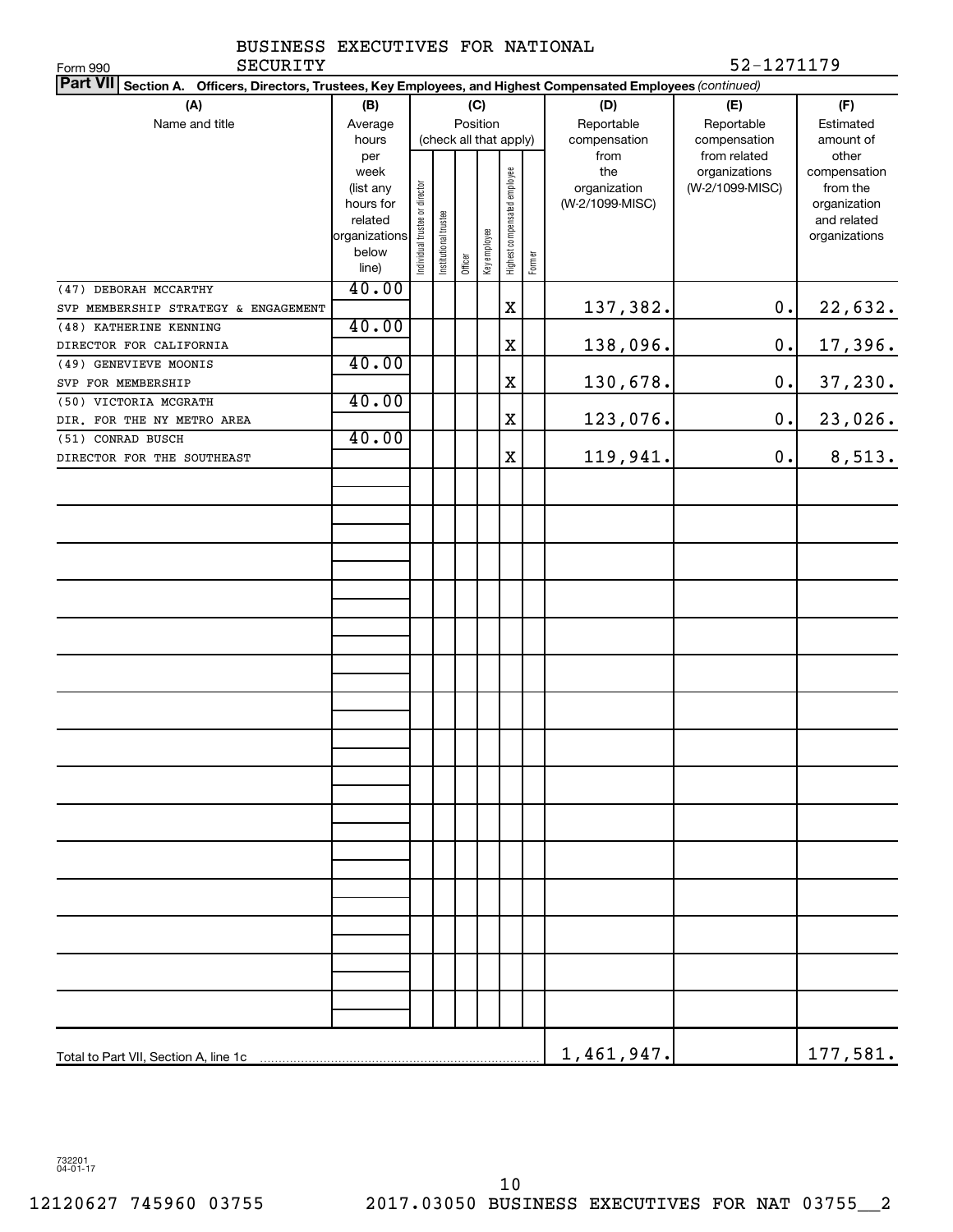| BUSINESS EXECUTIVES FOR NATIONAL |  |  |  |  |
|----------------------------------|--|--|--|--|
|----------------------------------|--|--|--|--|

|                                                           | <b>Part VIII</b> | <b>Statement of Revenue</b>                                                                                           |                |                       |                      |                                                 |                                         |                                                                    |
|-----------------------------------------------------------|------------------|-----------------------------------------------------------------------------------------------------------------------|----------------|-----------------------|----------------------|-------------------------------------------------|-----------------------------------------|--------------------------------------------------------------------|
|                                                           |                  |                                                                                                                       |                |                       |                      |                                                 |                                         |                                                                    |
|                                                           |                  |                                                                                                                       |                |                       | (A)<br>Total revenue | (B)<br>Related or<br>exempt function<br>revenue | (C)<br>Unrelated<br>business<br>revenue | (D)<br>Revenue excluded<br>from tax under<br>sections<br>512 - 514 |
|                                                           |                  | 1 a Federated campaigns                                                                                               | 1a             |                       |                      |                                                 |                                         |                                                                    |
| Contributions, Gifts, Grants<br>and Other Similar Amounts |                  | <b>b</b> Membership dues                                                                                              | 1b             |                       |                      |                                                 |                                         |                                                                    |
|                                                           |                  | c Fundraising events                                                                                                  | 1c             | 1,740,725.            |                      |                                                 |                                         |                                                                    |
|                                                           |                  | d Related organizations                                                                                               | 1 <sub>d</sub> |                       |                      |                                                 |                                         |                                                                    |
|                                                           |                  | e Government grants (contributions)                                                                                   | 1e             |                       |                      |                                                 |                                         |                                                                    |
|                                                           |                  | f All other contributions, gifts, grants, and                                                                         |                |                       |                      |                                                 |                                         |                                                                    |
|                                                           |                  | similar amounts not included above                                                                                    | 1f             | 5,220,194.            |                      |                                                 |                                         |                                                                    |
|                                                           |                  | g Noncash contributions included in lines 1a-1f: \$                                                                   |                | 193,958.              |                      |                                                 |                                         |                                                                    |
|                                                           |                  |                                                                                                                       |                |                       | 6,960,919            |                                                 |                                         |                                                                    |
|                                                           |                  |                                                                                                                       |                | <b>Business Code</b>  |                      |                                                 |                                         |                                                                    |
| Program Service<br>Revenue                                | 2a               |                                                                                                                       |                |                       |                      |                                                 |                                         |                                                                    |
|                                                           | b                |                                                                                                                       |                |                       |                      |                                                 |                                         |                                                                    |
|                                                           | c                | <u> 1980 - Johann Barbara, martin amerikan basal dan berasal dan berasal dalam basal dalam basal dalam basal dala</u> |                |                       |                      |                                                 |                                         |                                                                    |
|                                                           | d                | the control of the control of the control of the control of                                                           |                |                       |                      |                                                 |                                         |                                                                    |
|                                                           |                  | All other program service revenue  [                                                                                  |                |                       |                      |                                                 |                                         |                                                                    |
|                                                           |                  |                                                                                                                       |                |                       |                      |                                                 |                                         |                                                                    |
|                                                           | 3                | Investment income (including dividends, interest, and                                                                 |                |                       |                      |                                                 |                                         |                                                                    |
|                                                           |                  |                                                                                                                       |                |                       | 212,423.             |                                                 |                                         | 212,423.                                                           |
|                                                           | 4                | Income from investment of tax-exempt bond proceeds                                                                    |                |                       |                      |                                                 |                                         |                                                                    |
|                                                           | 5                |                                                                                                                       |                |                       |                      |                                                 |                                         |                                                                    |
|                                                           |                  |                                                                                                                       | (i) Real       | (ii) Personal         |                      |                                                 |                                         |                                                                    |
|                                                           |                  | 6 a Gross rents                                                                                                       |                |                       |                      |                                                 |                                         |                                                                    |
|                                                           |                  | <b>b</b> Less: rental expenses                                                                                        |                |                       |                      |                                                 |                                         |                                                                    |
|                                                           |                  | c Rental income or (loss)                                                                                             |                |                       |                      |                                                 |                                         |                                                                    |
|                                                           |                  |                                                                                                                       |                |                       |                      |                                                 |                                         |                                                                    |
|                                                           |                  | 7 a Gross amount from sales of                                                                                        | (i) Securities | (ii) Other            |                      |                                                 |                                         |                                                                    |
|                                                           |                  | assets other than inventory                                                                                           | 2,444,120.     |                       |                      |                                                 |                                         |                                                                    |
|                                                           |                  | <b>b</b> Less: cost or other basis                                                                                    |                | 9,004.                |                      |                                                 |                                         |                                                                    |
|                                                           |                  | and sales expenses  [                                                                                                 | 2,179,422.     | $-9,004.$             |                      |                                                 |                                         |                                                                    |
|                                                           |                  |                                                                                                                       |                | ▶                     | 255,694.             |                                                 |                                         | 255,694.                                                           |
|                                                           |                  | 8 a Gross income from fundraising events (not                                                                         |                |                       |                      |                                                 |                                         |                                                                    |
| <b>Other Revenue</b>                                      |                  | 1,740,725.of<br>including \$                                                                                          |                |                       |                      |                                                 |                                         |                                                                    |
|                                                           |                  | contributions reported on line 1c). See                                                                               |                |                       |                      |                                                 |                                         |                                                                    |
|                                                           |                  |                                                                                                                       |                | 446,875.              |                      |                                                 |                                         |                                                                    |
|                                                           |                  |                                                                                                                       | b              | 480,342.              |                      |                                                 |                                         |                                                                    |
|                                                           |                  | c Net income or (loss) from fundraising events                                                                        |                | $\Box$ $\Box$ $\Box$  | $-33,467.$           |                                                 |                                         | $-33,467.$                                                         |
|                                                           |                  | 9 a Gross income from gaming activities. See                                                                          |                |                       |                      |                                                 |                                         |                                                                    |
|                                                           |                  |                                                                                                                       |                |                       |                      |                                                 |                                         |                                                                    |
|                                                           |                  |                                                                                                                       | b              |                       |                      |                                                 |                                         |                                                                    |
|                                                           |                  |                                                                                                                       |                |                       |                      |                                                 |                                         |                                                                    |
|                                                           |                  | 10 a Gross sales of inventory, less returns                                                                           |                |                       |                      |                                                 |                                         |                                                                    |
|                                                           |                  |                                                                                                                       |                |                       |                      |                                                 |                                         |                                                                    |
|                                                           |                  |                                                                                                                       |                |                       |                      |                                                 |                                         |                                                                    |
|                                                           |                  | c Net income or (loss) from sales of inventory<br>Miscellaneous Revenue                                               |                | <b>Business Code</b>  |                      |                                                 |                                         |                                                                    |
|                                                           | 11a              |                                                                                                                       |                |                       |                      |                                                 |                                         |                                                                    |
|                                                           | b                |                                                                                                                       |                |                       |                      |                                                 |                                         |                                                                    |
|                                                           | с                | the control of the control of the control of the control of the control of                                            |                |                       |                      |                                                 |                                         |                                                                    |
|                                                           |                  |                                                                                                                       |                |                       |                      |                                                 |                                         |                                                                    |
|                                                           |                  |                                                                                                                       |                | $\blacktriangleright$ |                      |                                                 |                                         |                                                                    |
|                                                           | 12               |                                                                                                                       |                |                       | 7,395,569.           | 0.                                              | 0.                                      | 434,650.                                                           |
| 732009 11-28-17                                           |                  |                                                                                                                       |                |                       |                      |                                                 |                                         | Form 990 (2017)                                                    |

11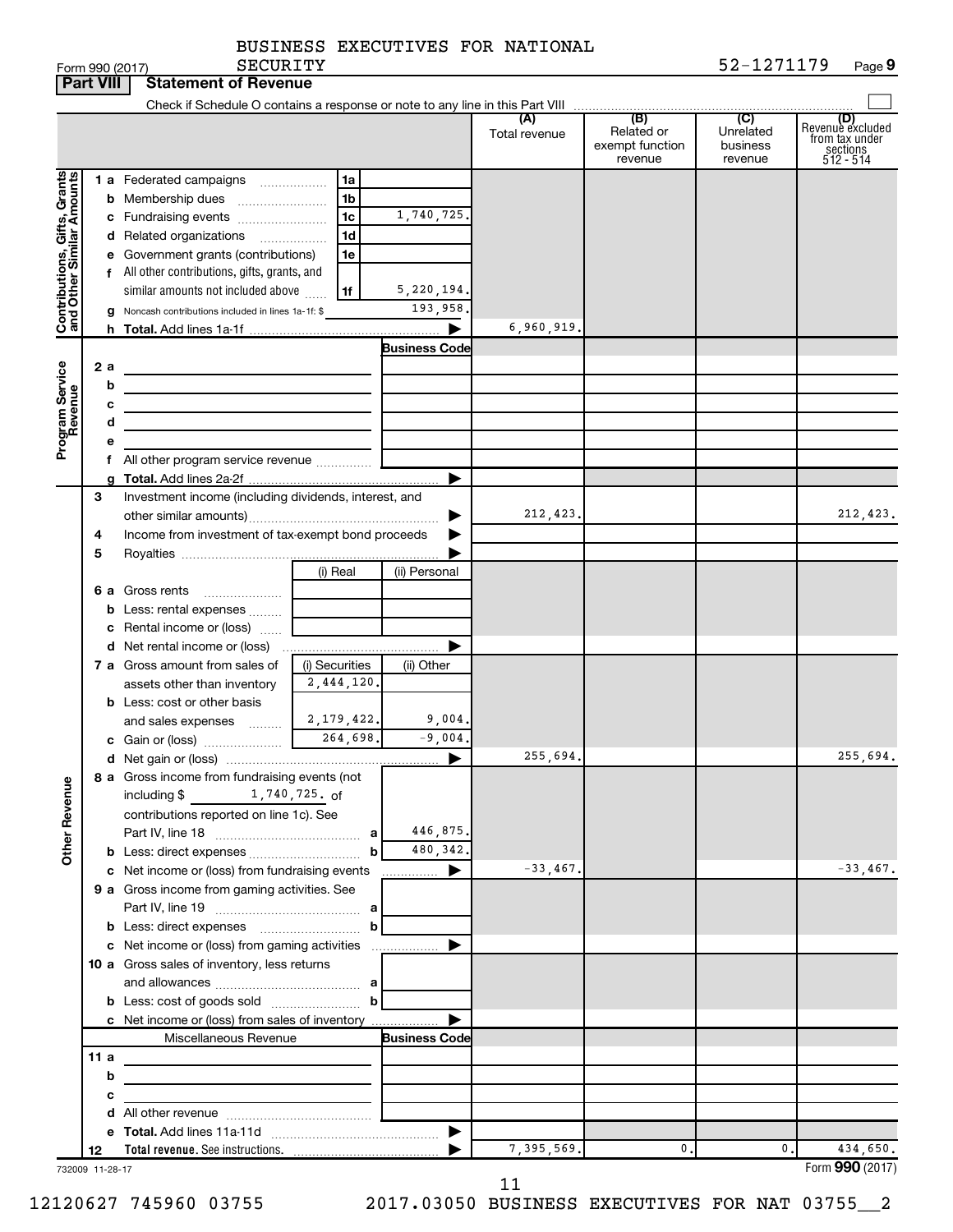Form 990 (2017) Page 52-1271179 Page 10 SECURITY 52-1271179

|    | Part IX Statement of Functional Expenses                                                                                                                                                                    |                       |                                    |                                           |                                |  |  |  |
|----|-------------------------------------------------------------------------------------------------------------------------------------------------------------------------------------------------------------|-----------------------|------------------------------------|-------------------------------------------|--------------------------------|--|--|--|
|    | Section 501(c)(3) and 501(c)(4) organizations must complete all columns. All other organizations must complete column (A).                                                                                  |                       |                                    |                                           |                                |  |  |  |
|    | Check if Schedule O contains a response or note to any line in this Part IX                                                                                                                                 |                       |                                    |                                           |                                |  |  |  |
|    | Do not include amounts reported on lines 6b,<br>7b, 8b, 9b, and 10b of Part VIII.                                                                                                                           | (A)<br>Total expenses | (B)<br>Program service<br>expenses | (C)<br>Management and<br>general expenses | (D)<br>Fundraising<br>expenses |  |  |  |
| 1  | Grants and other assistance to domestic organizations                                                                                                                                                       |                       |                                    |                                           |                                |  |  |  |
|    | and domestic governments. See Part IV, line 21                                                                                                                                                              |                       |                                    |                                           |                                |  |  |  |
| 2  | Grants and other assistance to domestic                                                                                                                                                                     |                       |                                    |                                           |                                |  |  |  |
|    | individuals. See Part IV, line 22                                                                                                                                                                           |                       |                                    |                                           |                                |  |  |  |
| 3  | Grants and other assistance to foreign                                                                                                                                                                      |                       |                                    |                                           |                                |  |  |  |
|    | organizations, foreign governments, and foreign                                                                                                                                                             |                       |                                    |                                           |                                |  |  |  |
| 4  | individuals. See Part IV, lines 15 and 16<br>Benefits paid to or for members                                                                                                                                |                       |                                    |                                           |                                |  |  |  |
| 5  | Compensation of current officers, directors,                                                                                                                                                                |                       |                                    |                                           |                                |  |  |  |
|    | trustees, and key employees                                                                                                                                                                                 | 881,559.              | 593,481.                           | 106,491.                                  | 181,587.                       |  |  |  |
| 6  | Compensation not included above, to disqualified                                                                                                                                                            |                       |                                    |                                           |                                |  |  |  |
|    | persons (as defined under section 4958(f)(1)) and                                                                                                                                                           |                       |                                    |                                           |                                |  |  |  |
|    | persons described in section 4958(c)(3)(B)                                                                                                                                                                  |                       |                                    |                                           |                                |  |  |  |
| 7  |                                                                                                                                                                                                             | 2,511,209.            | 2,078,017.                         | 160, 705.                                 | 272,487.                       |  |  |  |
| 8  | Pension plan accruals and contributions (include                                                                                                                                                            |                       |                                    |                                           |                                |  |  |  |
|    | section 401(k) and 403(b) employer contributions)                                                                                                                                                           | 73,569.               | 61,488.                            | 3,713.                                    | $\frac{8,368}{47,918}$         |  |  |  |
| 9  |                                                                                                                                                                                                             | 382,536.              | 313,781.                           | 20,837.                                   |                                |  |  |  |
| 10 |                                                                                                                                                                                                             | 225,097.              | 178, 187.                          | 17,062.                                   | 29,848.                        |  |  |  |
| 11 | Fees for services (non-employees):                                                                                                                                                                          |                       |                                    |                                           |                                |  |  |  |
| a  |                                                                                                                                                                                                             |                       |                                    |                                           |                                |  |  |  |
| b  |                                                                                                                                                                                                             | 19,088.               | 16,095.                            | 1,541.                                    | 1,452.<br>5,113.               |  |  |  |
| с  |                                                                                                                                                                                                             | 67, 195.              | 56,657.                            | 5,425.                                    |                                |  |  |  |
| d  |                                                                                                                                                                                                             |                       |                                    |                                           |                                |  |  |  |
| е  | Professional fundraising services. See Part IV, line 17                                                                                                                                                     | 52, 547.              | 41,597.                            | 3,982.                                    | 6,968.                         |  |  |  |
| f  | Investment management fees<br>Other. (If line 11g amount exceeds 10% of line 25,                                                                                                                            |                       |                                    |                                           |                                |  |  |  |
| g  | column (A) amount, list line 11g expenses on Sch O.)                                                                                                                                                        | 63,434.               | 53,486.                            | 5,121.                                    | 4,827.                         |  |  |  |
| 12 |                                                                                                                                                                                                             | 500.                  |                                    |                                           | 500.                           |  |  |  |
| 13 |                                                                                                                                                                                                             | 273,846.              | 222,915.                           | 21,346.                                   | 29,585.                        |  |  |  |
| 14 |                                                                                                                                                                                                             | 5,001.                | 4,138.                             | 396.                                      | 467.                           |  |  |  |
| 15 |                                                                                                                                                                                                             |                       |                                    |                                           |                                |  |  |  |
| 16 |                                                                                                                                                                                                             | 536,603.              | 424,775.                           | 40,674.                                   | 71,154.                        |  |  |  |
| 17 | Travel                                                                                                                                                                                                      | 115,564.              | 91,927.                            | 8,803.                                    | 14,834.                        |  |  |  |
| 18 | Payments of travel or entertainment expenses                                                                                                                                                                |                       |                                    |                                           |                                |  |  |  |
|    | for any federal, state, or local public officials                                                                                                                                                           |                       |                                    |                                           |                                |  |  |  |
| 19 | Conferences, conventions, and meetings                                                                                                                                                                      | 456,087.              | 428,858.                           | 11,401.                                   | 15,828.                        |  |  |  |
| 20 | Interest                                                                                                                                                                                                    |                       |                                    |                                           |                                |  |  |  |
| 21 |                                                                                                                                                                                                             |                       |                                    |                                           |                                |  |  |  |
| 22 | Depreciation, depletion, and amortization                                                                                                                                                                   | 11,371.<br>28,634.    | 9,001.<br>22,667.                  | 862.<br>2,170.                            | 1,508.<br>3,797.               |  |  |  |
| 23 | Insurance                                                                                                                                                                                                   |                       |                                    |                                           |                                |  |  |  |
| 24 | Other expenses. Itemize expenses not covered<br>above. (List miscellaneous expenses in line 24e. If line<br>24e amount exceeds 10% of line 25, column (A)<br>amount, list line 24e expenses on Schedule O.) |                       |                                    |                                           |                                |  |  |  |
| a  | CREDIT CARD PROCESSING                                                                                                                                                                                      | 56,854.               | 45,005.                            | 4,310.                                    | 7,539.                         |  |  |  |
| b  | DUES AND SUBSCRIPTIONS                                                                                                                                                                                      | 40,702.               | 32,220.                            | 3,085.                                    | 5,397.                         |  |  |  |
| C  | REPAIRS & MAINTENANCE                                                                                                                                                                                       | 31, 723.              | 25, 112.                           | 2,405.                                    | 4,206.                         |  |  |  |
| d  | <b>MISCELLANEOUS</b>                                                                                                                                                                                        | 4,201.                | 3,325.                             | 319.                                      | 557.                           |  |  |  |
|    | e All other expenses                                                                                                                                                                                        | 3,265.                | 2,585.                             | 247.                                      | 433.                           |  |  |  |
| 25 | Total functional expenses. Add lines 1 through 24e                                                                                                                                                          | 5,840,585.            | 4,705,317.                         | 420,895.                                  | 714, 373.                      |  |  |  |
| 26 | Joint costs. Complete this line only if the organization                                                                                                                                                    |                       |                                    |                                           |                                |  |  |  |
|    | reported in column (B) joint costs from a combined<br>educational campaign and fundraising solicitation.                                                                                                    |                       |                                    |                                           |                                |  |  |  |
|    | Check here $\blacktriangleright$<br>if following SOP 98-2 (ASC 958-720)                                                                                                                                     |                       |                                    |                                           |                                |  |  |  |
|    |                                                                                                                                                                                                             |                       |                                    |                                           |                                |  |  |  |

732010 11-28-17

Form (2017) **990**

12120627 745960 03755 2017.03050 BUSINESS EXECUTIVES FOR NAT 03755\_\_2

12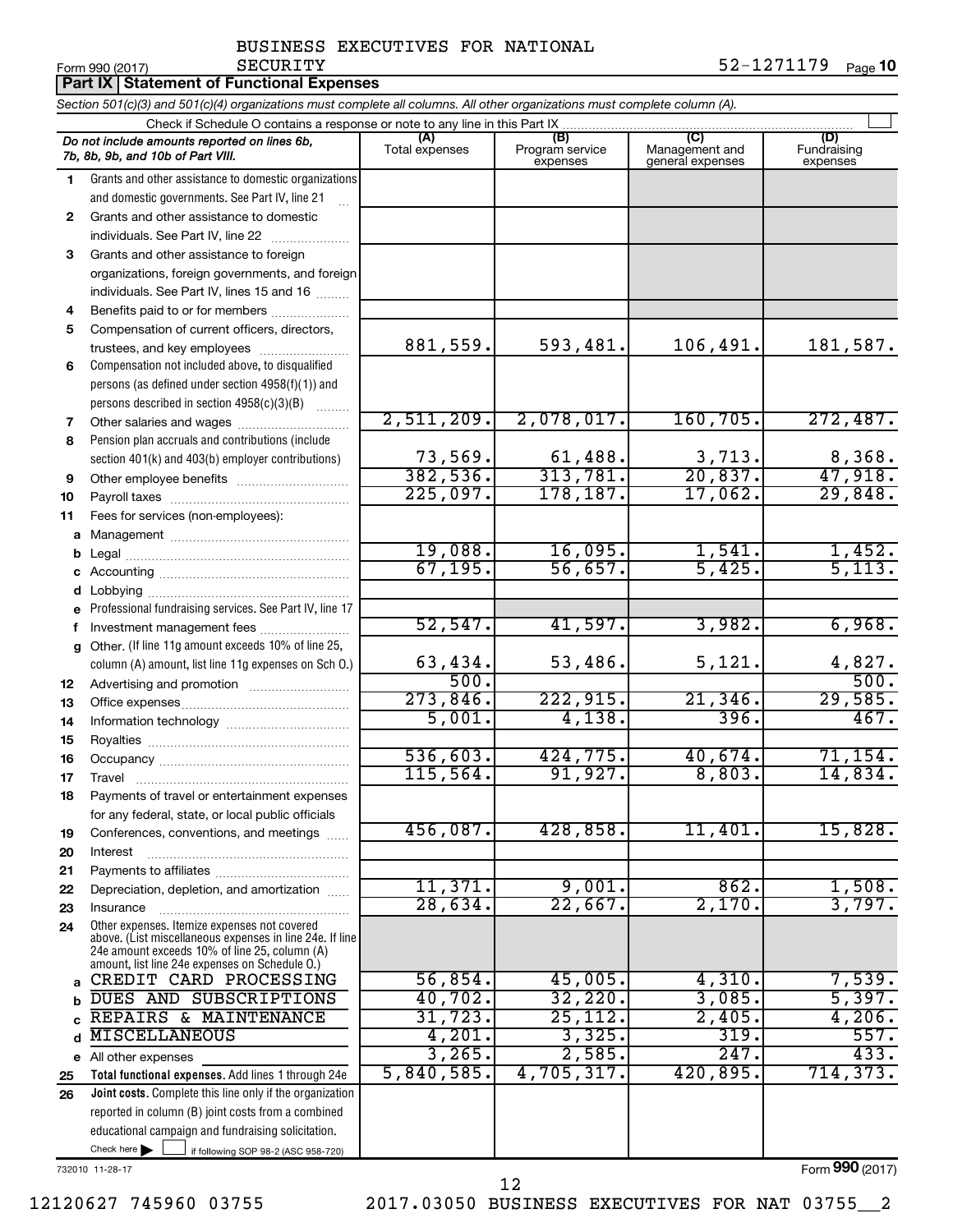**Assets**

**Liabilities**

# 12120627 745960 03755 2017.03050 BUSINESS EXECUTIVES FOR NAT 03755\_\_2 13

732011 11-28-17

# BUSINESS EXECUTIVES FOR NATIONAL

**Part X** | Balance Sheet

Check if Schedule O contains a response or note to any line in this Part X

|                   | 1  |                                                                                                                  |                                                                      |            | 2,528,771. | 1                       | 2,137,702. |  |  |
|-------------------|----|------------------------------------------------------------------------------------------------------------------|----------------------------------------------------------------------|------------|------------|-------------------------|------------|--|--|
|                   | 2  |                                                                                                                  |                                                                      |            | 102, 250.  | $\mathbf{2}$            | 605,905.   |  |  |
|                   | З  |                                                                                                                  |                                                                      |            |            | 3                       |            |  |  |
|                   | 4  |                                                                                                                  |                                                                      |            | 127, 324.  | $\overline{\mathbf{4}}$ | 278,473.   |  |  |
|                   | 5  | Loans and other receivables from current and former officers, directors,                                         |                                                                      |            |            |                         |            |  |  |
|                   |    |                                                                                                                  | trustees, key employees, and highest compensated employees. Complete |            |            |                         |            |  |  |
|                   |    | Part II of Schedule L                                                                                            |                                                                      | 5          |            |                         |            |  |  |
|                   | 6  | Loans and other receivables from other disqualified persons (as defined under                                    |                                                                      |            |            |                         |            |  |  |
|                   |    | section $4958(f)(1)$ , persons described in section $4958(c)(3)(B)$ , and contributing                           |                                                                      |            |            |                         |            |  |  |
|                   |    | employers and sponsoring organizations of section 501(c)(9) voluntary                                            |                                                                      |            |            |                         |            |  |  |
|                   |    | employees' beneficiary organizations (see instr). Complete Part II of Sch L                                      |                                                                      |            |            | 6                       |            |  |  |
| ssets             | 7  |                                                                                                                  |                                                                      |            |            | 7                       |            |  |  |
|                   | 8  |                                                                                                                  |                                                                      |            |            | 8                       |            |  |  |
|                   | 9  |                                                                                                                  |                                                                      |            | 133, 135.  | 9                       | 150,962.   |  |  |
|                   |    | 10a Land, buildings, and equipment: cost or other                                                                |                                                                      |            |            |                         |            |  |  |
|                   |    | basis. Complete Part VI of Schedule D                                                                            | 10a                                                                  | 245,356.   |            |                         |            |  |  |
|                   |    |                                                                                                                  |                                                                      | 231,983.   | 33,748.    | 10 <sub>c</sub>         | 13,373.    |  |  |
|                   | 11 |                                                                                                                  |                                                                      |            | 4,342,239. | 11                      | 5,637,563. |  |  |
|                   | 12 |                                                                                                                  |                                                                      |            | 135,995.   | 12                      | 155, 186.  |  |  |
|                   | 13 |                                                                                                                  |                                                                      |            |            | 13                      |            |  |  |
|                   | 14 |                                                                                                                  |                                                                      |            |            | 14                      |            |  |  |
|                   | 15 |                                                                                                                  |                                                                      |            | 49,364.    | 15                      | 49,364.    |  |  |
|                   | 16 |                                                                                                                  |                                                                      |            | 7,452,826. | 16                      | 9,028,528. |  |  |
|                   | 17 |                                                                                                                  |                                                                      |            | 413, 248.  | 17                      | 479,508.   |  |  |
|                   | 18 |                                                                                                                  |                                                                      |            |            | 18                      |            |  |  |
|                   | 19 |                                                                                                                  |                                                                      |            |            | 19                      |            |  |  |
|                   | 20 |                                                                                                                  |                                                                      |            |            | 20                      |            |  |  |
|                   | 21 | Escrow or custodial account liability. Complete Part IV of Schedule D                                            |                                                                      |            |            | 21                      |            |  |  |
|                   | 22 | Loans and other payables to current and former officers, directors, trustees,                                    |                                                                      |            |            |                         |            |  |  |
| iabilities        |    | key employees, highest compensated employees, and disqualified persons.                                          |                                                                      |            |            |                         |            |  |  |
|                   |    |                                                                                                                  |                                                                      |            |            | 22                      |            |  |  |
|                   | 23 | Secured mortgages and notes payable to unrelated third parties                                                   |                                                                      |            |            | 23                      |            |  |  |
|                   | 24 |                                                                                                                  |                                                                      |            |            | 24                      |            |  |  |
|                   | 25 | Other liabilities (including federal income tax, payables to related third                                       |                                                                      |            |            |                         |            |  |  |
|                   |    | parties, and other liabilities not included on lines 17-24). Complete Part X of                                  |                                                                      |            |            |                         |            |  |  |
|                   |    | Schedule D                                                                                                       |                                                                      |            | 236,870.   | 25                      | 35, 236.   |  |  |
|                   | 26 |                                                                                                                  |                                                                      |            | 650, 118.  | 26                      | 514, 744.  |  |  |
|                   |    | Organizations that follow SFAS 117 (ASC 958), check here $\blacktriangleright \lfloor \underline{X} \rfloor$ and |                                                                      |            |            |                         |            |  |  |
|                   |    | complete lines 27 through 29, and lines 33 and 34.                                                               |                                                                      |            |            |                         |            |  |  |
|                   | 27 |                                                                                                                  |                                                                      |            | 6,802,708. | 27                      | 8,513,784. |  |  |
|                   | 28 |                                                                                                                  |                                                                      |            | 28         |                         |            |  |  |
| or Fund Balances  | 29 | Permanently restricted net assets                                                                                |                                                                      |            |            | 29                      |            |  |  |
|                   |    | Organizations that do not follow SFAS 117 (ASC 958), check here ▶ □                                              |                                                                      |            |            |                         |            |  |  |
|                   |    | and complete lines 30 through 34.                                                                                |                                                                      |            |            |                         |            |  |  |
| <b>Net Assets</b> | 30 |                                                                                                                  |                                                                      |            |            | 30                      |            |  |  |
|                   | 31 |                                                                                                                  |                                                                      |            |            | 31                      |            |  |  |
|                   | 32 | Retained earnings, endowment, accumulated income, or other funds                                                 |                                                                      |            |            | 32                      |            |  |  |
|                   | 33 |                                                                                                                  |                                                                      |            | 6,802,708. | 33                      | 8,513,784. |  |  |
|                   | 34 |                                                                                                                  |                                                                      | 7,452,826. | 34         | 9,028,528.              |            |  |  |

 $\perp$ 

Form (2017) **990**

**(A) (B)**

Beginning of year  $\vert$  | End of year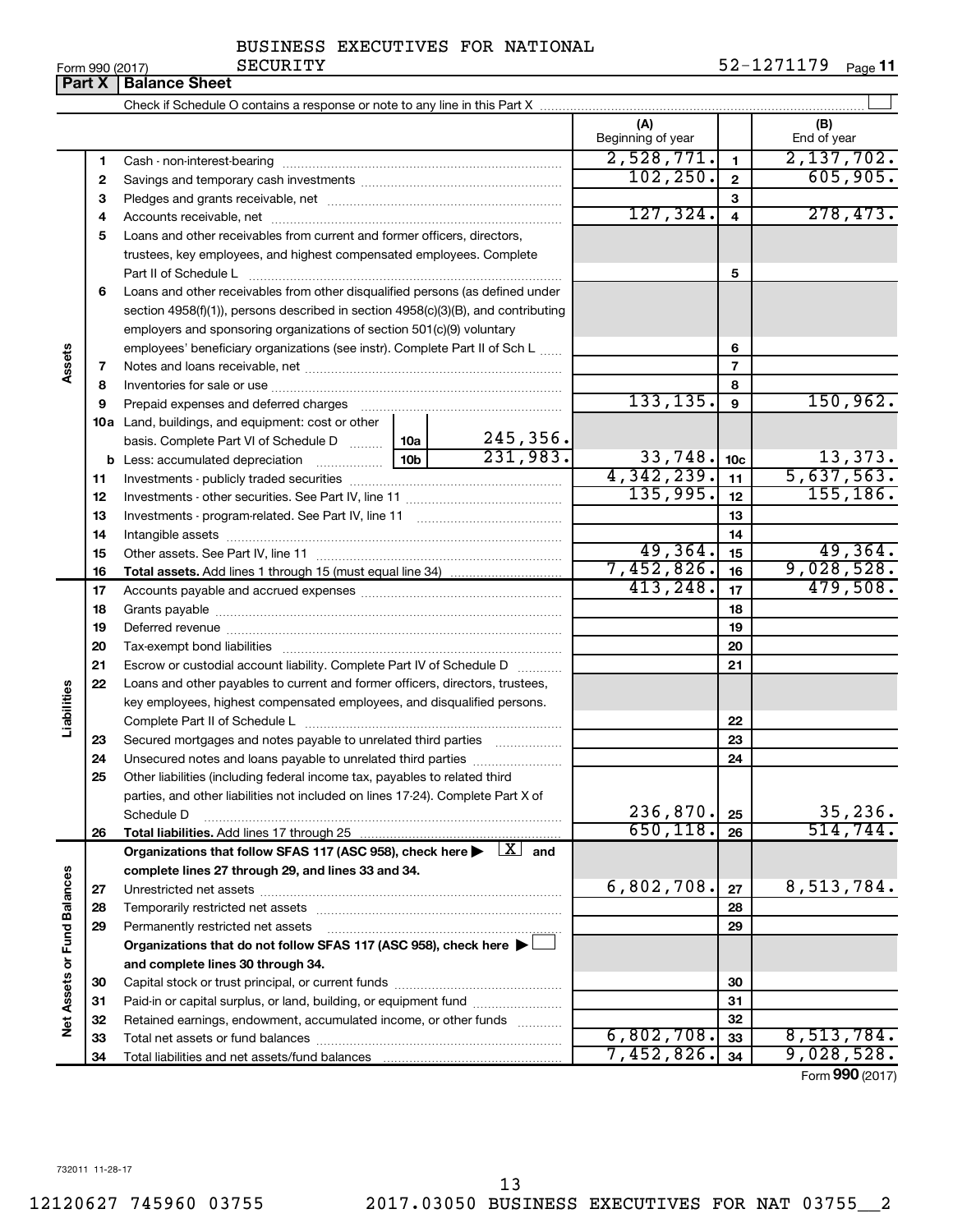| BUSINESS EXECUTIVES FOR NATIONAL |  |  |  |
|----------------------------------|--|--|--|
|----------------------------------|--|--|--|

|    | <b>SECURITY</b><br>Form 990 (2017)                                                                                              |                         | 52-1271179     |            | Page 12          |
|----|---------------------------------------------------------------------------------------------------------------------------------|-------------------------|----------------|------------|------------------|
|    | <b>Part XI Reconciliation of Net Assets</b>                                                                                     |                         |                |            |                  |
|    |                                                                                                                                 |                         |                |            |                  |
|    |                                                                                                                                 |                         |                |            |                  |
| 1  |                                                                                                                                 | $\mathbf 1$             | 7,395,569.     |            |                  |
| 2  |                                                                                                                                 | $\overline{2}$          | 5,840,585.     |            |                  |
| З  |                                                                                                                                 | 3                       | 1,554,984.     |            |                  |
| 4  |                                                                                                                                 | $\overline{\mathbf{4}}$ | 6,802,708.     |            |                  |
| 5  |                                                                                                                                 | 5                       |                |            | 156,092.         |
| 6  | Donated services and use of facilities                                                                                          | 6                       |                |            |                  |
| 7  | Investment expenses                                                                                                             | $\overline{7}$          |                |            |                  |
| 8  | Prior period adjustments                                                                                                        | 8                       |                |            |                  |
| 9  |                                                                                                                                 | 9                       |                |            | $\overline{0}$ . |
| 10 | Net assets or fund balances at end of year. Combine lines 3 through 9 (must equal Part X, line 33,                              |                         |                |            |                  |
|    | column (B))                                                                                                                     | 10                      | 8,513,784.     |            |                  |
|    | <b>Part XII</b> Financial Statements and Reporting                                                                              |                         |                |            |                  |
|    |                                                                                                                                 |                         |                |            |                  |
|    |                                                                                                                                 |                         |                | <b>Yes</b> | No               |
| 1  | $\boxed{\text{X}}$ Accrual<br>Accounting method used to prepare the Form 990: [130] Cash<br>Other                               |                         |                |            |                  |
|    | If the organization changed its method of accounting from a prior year or checked "Other," explain in Schedule O.               |                         |                |            |                  |
|    |                                                                                                                                 |                         | 2a             |            | х                |
|    | If "Yes," check a box below to indicate whether the financial statements for the year were compiled or reviewed on a            |                         |                |            |                  |
|    | separate basis, consolidated basis, or both:                                                                                    |                         |                |            |                  |
|    | Separate basis<br>Consolidated basis<br>Both consolidated and separate basis                                                    |                         |                |            |                  |
|    |                                                                                                                                 |                         | 2 <sub>b</sub> | х          |                  |
|    | If "Yes," check a box below to indicate whether the financial statements for the year were audited on a separate basis,         |                         |                |            |                  |
|    | consolidated basis, or both:                                                                                                    |                         |                |            |                  |
|    | $ \mathbf{X} $ Separate basis<br><b>Consolidated basis</b><br>Both consolidated and separate basis                              |                         |                |            |                  |
|    | c If "Yes" to line 2a or 2b, does the organization have a committee that assumes responsibility for oversight of the audit,     |                         |                |            |                  |
|    |                                                                                                                                 |                         | 2 <sub>c</sub> | x          |                  |
|    | If the organization changed either its oversight process or selection process during the tax year, explain in Schedule O.       |                         |                |            |                  |
|    | 3a As a result of a federal award, was the organization required to undergo an audit or audits as set forth in the Single Audit |                         |                |            |                  |
|    |                                                                                                                                 |                         | За             |            | x                |
|    | b If "Yes," did the organization undergo the required audit or audits? If the organization did not undergo the required audit   |                         |                |            |                  |
|    |                                                                                                                                 |                         | 3 <sub>b</sub> |            |                  |

Form (2017) **990**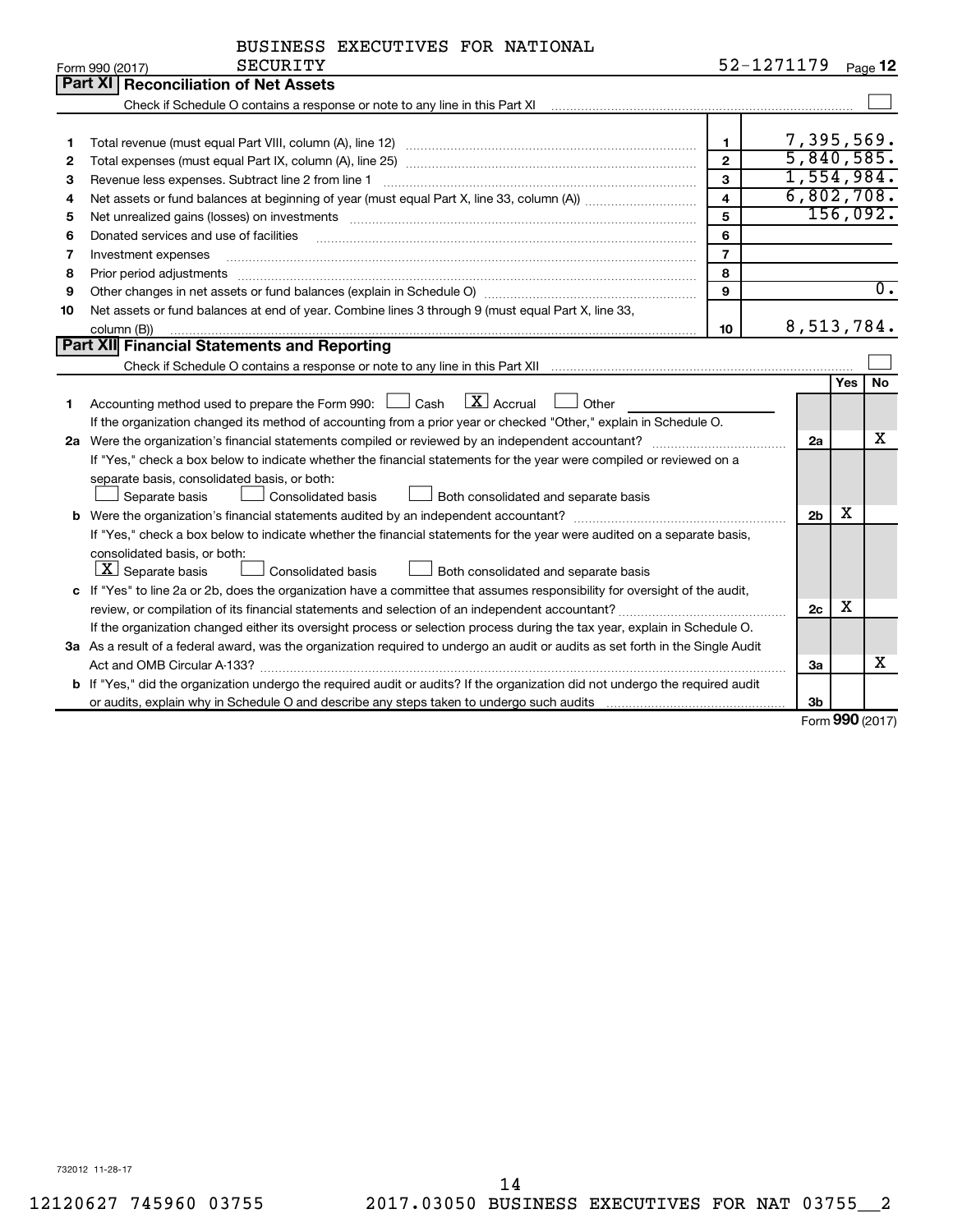| <b>SCHEDULE A</b><br>(Form 990 or 990-EZ)<br>Department of the Treasury<br>Internal Revenue Service                                                                                                                                                                                                                                                                                                                                                                                                                                                                                                                                                                                                                                                                                                                                                                                                                                                                                                                                                                                                                                                                                                                                                                                                                                                                                                                                                                                                                                                                                                                                                                                                                                                                                                                                                                                                                         |                                                                                                                                                                                                                                                                                                                                                                                                                                                                                                                                                                                                                                                                                                    | <b>Public Charity Status and Public Support</b><br>Complete if the organization is a section 501(c)(3) organization or a section<br>4947(a)(1) nonexempt charitable trust.<br>Attach to Form 990 or Form 990-EZ.<br>Go to www.irs.gov/Form990 for instructions and the latest information. |  |  |  |  | OMB No. 1545-0047<br><b>Open to Public</b><br>Inspection |  |
|-----------------------------------------------------------------------------------------------------------------------------------------------------------------------------------------------------------------------------------------------------------------------------------------------------------------------------------------------------------------------------------------------------------------------------------------------------------------------------------------------------------------------------------------------------------------------------------------------------------------------------------------------------------------------------------------------------------------------------------------------------------------------------------------------------------------------------------------------------------------------------------------------------------------------------------------------------------------------------------------------------------------------------------------------------------------------------------------------------------------------------------------------------------------------------------------------------------------------------------------------------------------------------------------------------------------------------------------------------------------------------------------------------------------------------------------------------------------------------------------------------------------------------------------------------------------------------------------------------------------------------------------------------------------------------------------------------------------------------------------------------------------------------------------------------------------------------------------------------------------------------------------------------------------------------|----------------------------------------------------------------------------------------------------------------------------------------------------------------------------------------------------------------------------------------------------------------------------------------------------------------------------------------------------------------------------------------------------------------------------------------------------------------------------------------------------------------------------------------------------------------------------------------------------------------------------------------------------------------------------------------------------|--------------------------------------------------------------------------------------------------------------------------------------------------------------------------------------------------------------------------------------------------------------------------------------------|--|--|--|--|----------------------------------------------------------|--|
| Name of the organization                                                                                                                                                                                                                                                                                                                                                                                                                                                                                                                                                                                                                                                                                                                                                                                                                                                                                                                                                                                                                                                                                                                                                                                                                                                                                                                                                                                                                                                                                                                                                                                                                                                                                                                                                                                                                                                                                                    |                                                                                                                                                                                                                                                                                                                                                                                                                                                                                                                                                                                                                                                                                                    | BUSINESS EXECUTIVES FOR NATIONAL                                                                                                                                                                                                                                                           |  |  |  |  | <b>Employer identification number</b>                    |  |
|                                                                                                                                                                                                                                                                                                                                                                                                                                                                                                                                                                                                                                                                                                                                                                                                                                                                                                                                                                                                                                                                                                                                                                                                                                                                                                                                                                                                                                                                                                                                                                                                                                                                                                                                                                                                                                                                                                                             | SECURITY                                                                                                                                                                                                                                                                                                                                                                                                                                                                                                                                                                                                                                                                                           |                                                                                                                                                                                                                                                                                            |  |  |  |  | 52-1271179                                               |  |
| Reason for Public Charity Status (All organizations must complete this part.) See instructions.<br>Part I                                                                                                                                                                                                                                                                                                                                                                                                                                                                                                                                                                                                                                                                                                                                                                                                                                                                                                                                                                                                                                                                                                                                                                                                                                                                                                                                                                                                                                                                                                                                                                                                                                                                                                                                                                                                                   |                                                                                                                                                                                                                                                                                                                                                                                                                                                                                                                                                                                                                                                                                                    |                                                                                                                                                                                                                                                                                            |  |  |  |  |                                                          |  |
| The organization is not a private foundation because it is: (For lines 1 through 12, check only one box.)<br>1<br>A church, convention of churches, or association of churches described in section 170(b)(1)(A)(i).<br>$\mathbf 2$<br>A school described in section 170(b)(1)(A)(ii). (Attach Schedule E (Form 990 or 990-EZ).)<br>3<br>A hospital or a cooperative hospital service organization described in section 170(b)(1)(A)(iii).<br>A medical research organization operated in conjunction with a hospital described in section 170(b)(1)(A)(iii). Enter the hospital's name,<br>4<br>city, and state:                                                                                                                                                                                                                                                                                                                                                                                                                                                                                                                                                                                                                                                                                                                                                                                                                                                                                                                                                                                                                                                                                                                                                                                                                                                                                                           |                                                                                                                                                                                                                                                                                                                                                                                                                                                                                                                                                                                                                                                                                                    |                                                                                                                                                                                                                                                                                            |  |  |  |  |                                                          |  |
| 5<br>An organization operated for the benefit of a college or university owned or operated by a governmental unit described in                                                                                                                                                                                                                                                                                                                                                                                                                                                                                                                                                                                                                                                                                                                                                                                                                                                                                                                                                                                                                                                                                                                                                                                                                                                                                                                                                                                                                                                                                                                                                                                                                                                                                                                                                                                              |                                                                                                                                                                                                                                                                                                                                                                                                                                                                                                                                                                                                                                                                                                    |                                                                                                                                                                                                                                                                                            |  |  |  |  |                                                          |  |
| 6<br>$\mathbf{X}$<br>7<br>8<br>9                                                                                                                                                                                                                                                                                                                                                                                                                                                                                                                                                                                                                                                                                                                                                                                                                                                                                                                                                                                                                                                                                                                                                                                                                                                                                                                                                                                                                                                                                                                                                                                                                                                                                                                                                                                                                                                                                            | section 170(b)(1)(A)(iv). (Complete Part II.)<br>A federal, state, or local government or governmental unit described in section 170(b)(1)(A)(v).<br>An organization that normally receives a substantial part of its support from a governmental unit or from the general public described in<br>section 170(b)(1)(A)(vi). (Complete Part II.)<br>A community trust described in section 170(b)(1)(A)(vi). (Complete Part II.)<br>An agricultural research organization described in section 170(b)(1)(A)(ix) operated in conjunction with a land-grant college<br>or university or a non-land-grant college of agriculture (see instructions). Enter the name, city, and state of the college or |                                                                                                                                                                                                                                                                                            |  |  |  |  |                                                          |  |
| university:<br>10<br>An organization that normally receives: (1) more than 33 1/3% of its support from contributions, membership fees, and gross receipts from<br>activities related to its exempt functions - subject to certain exceptions, and (2) no more than 33 1/3% of its support from gross investment<br>income and unrelated business taxable income (less section 511 tax) from businesses acquired by the organization after June 30, 1975.<br>See section 509(a)(2). (Complete Part III.)                                                                                                                                                                                                                                                                                                                                                                                                                                                                                                                                                                                                                                                                                                                                                                                                                                                                                                                                                                                                                                                                                                                                                                                                                                                                                                                                                                                                                     |                                                                                                                                                                                                                                                                                                                                                                                                                                                                                                                                                                                                                                                                                                    |                                                                                                                                                                                                                                                                                            |  |  |  |  |                                                          |  |
| 11<br>An organization organized and operated exclusively to test for public safety. See section 509(a)(4).<br>12<br>An organization organized and operated exclusively for the benefit of, to perform the functions of, or to carry out the purposes of one or<br>more publicly supported organizations described in section 509(a)(1) or section 509(a)(2). See section 509(a)(3). Check the box in<br>lines 12a through 12d that describes the type of supporting organization and complete lines 12e, 12f, and 12g.<br>Type I. A supporting organization operated, supervised, or controlled by its supported organization(s), typically by giving<br>a<br>the supported organization(s) the power to regularly appoint or elect a majority of the directors or trustees of the supporting<br>organization. You must complete Part IV, Sections A and B.<br>b<br>Type II. A supporting organization supervised or controlled in connection with its supported organization(s), by having<br>control or management of the supporting organization vested in the same persons that control or manage the supported<br>organization(s). You must complete Part IV, Sections A and C.<br>Type III functionally integrated. A supporting organization operated in connection with, and functionally integrated with,<br>с<br>its supported organization(s) (see instructions). You must complete Part IV, Sections A, D, and E.<br>Type III non-functionally integrated. A supporting organization operated in connection with its supported organization(s)<br>d<br>that is not functionally integrated. The organization generally must satisfy a distribution requirement and an attentiveness<br>requirement (see instructions). You must complete Part IV, Sections A and D, and Part V.<br>Check this box if the organization received a written determination from the IRS that it is a Type I, Type II, Type III<br>е |                                                                                                                                                                                                                                                                                                                                                                                                                                                                                                                                                                                                                                                                                                    |                                                                                                                                                                                                                                                                                            |  |  |  |  |                                                          |  |
| f Enter the number of supported organizations                                                                                                                                                                                                                                                                                                                                                                                                                                                                                                                                                                                                                                                                                                                                                                                                                                                                                                                                                                                                                                                                                                                                                                                                                                                                                                                                                                                                                                                                                                                                                                                                                                                                                                                                                                                                                                                                               |                                                                                                                                                                                                                                                                                                                                                                                                                                                                                                                                                                                                                                                                                                    |                                                                                                                                                                                                                                                                                            |  |  |  |  |                                                          |  |
| (i) Name of supported<br>organization                                                                                                                                                                                                                                                                                                                                                                                                                                                                                                                                                                                                                                                                                                                                                                                                                                                                                                                                                                                                                                                                                                                                                                                                                                                                                                                                                                                                                                                                                                                                                                                                                                                                                                                                                                                                                                                                                       | g Provide the following information about the supported organization(s).<br>(iv) Is the organization listed<br>(ii) EIN<br>(iii) Type of organization<br>(v) Amount of monetary<br>(vi) Amount of other<br>in your governing document?<br>(described on lines 1-10<br>support (see instructions)<br>support (see instructions)<br>Yes<br>No<br>above (see instructions))                                                                                                                                                                                                                                                                                                                           |                                                                                                                                                                                                                                                                                            |  |  |  |  |                                                          |  |
| Total<br>I HA For Paperwork Reduction Act Notice, see the Instructions for Form 990 or 990-EZ, 732021 10-06-17 Schedule A (Form 990 or 990-EZ) 2017                                                                                                                                                                                                                                                                                                                                                                                                                                                                                                                                                                                                                                                                                                                                                                                                                                                                                                                                                                                                                                                                                                                                                                                                                                                                                                                                                                                                                                                                                                                                                                                                                                                                                                                                                                         |                                                                                                                                                                                                                                                                                                                                                                                                                                                                                                                                                                                                                                                                                                    |                                                                                                                                                                                                                                                                                            |  |  |  |  |                                                          |  |

732021 10-06-17 **Schedule A (For For Paperwork Reduction Act Notice, see the Instructions for Form 990 or 990-EZ. Schedule A (Form 990 or 990-EZ) 2017** A <mark>For Pap</mark> 15

12120627 745960 03755 2017.03050 BUSINESS EXECUTIVES FOR NAT 03755\_\_2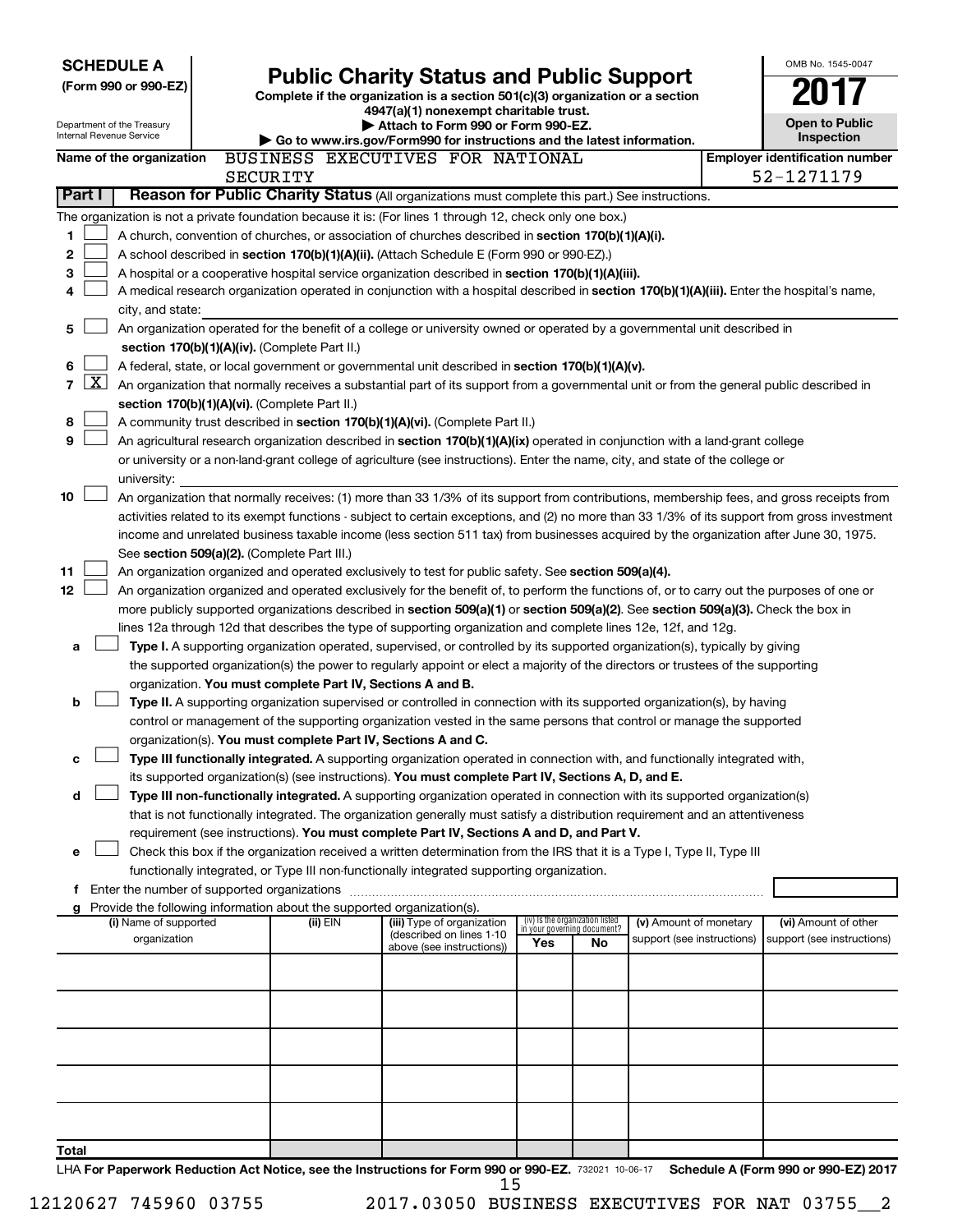# Schedule A (Form 990 or 990-EZ) 2017 SECURITY<br>| Part II | Support Schedule for Organization

**2** SECURITY 52-1271179

(Complete only if you checked the box on line 5, 7, or 8 of Part I or if the organization failed to qualify under Part III. If the organization fails to qualify under the tests listed below, please complete Part III.) **Part III Support Schedule for Organizations Described in Sections 170(b)(1)(A)(iv) and 170(b)(1)(A)(vi)** 

| Calendar year (or fiscal year beginning in)<br>(a) 2013<br>(b) 2014<br>$(d)$ 2016<br>(f) Total<br>$(c)$ 2015<br>(e) 2017<br>1 Gifts, grants, contributions, and<br>membership fees received. (Do not<br>5,600,036.<br>5,954,293.<br>6, 224, 198.<br>6,640,162.<br>6,960,919.<br>31, 379, 608.<br>include any "unusual grants.")<br>2 Tax revenues levied for the organ-<br>ization's benefit and either paid to<br>or expended on its behalf<br>3 The value of services or facilities<br>furnished by a governmental unit to<br>the organization without charge<br>5,600,036.<br>5,954,293.<br>6,224,198.<br>6,640,162.<br>6,960,919<br>31, 379, 608.<br>4 Total. Add lines 1 through 3<br>5 The portion of total contributions<br>by each person (other than a<br>governmental unit or publicly<br>supported organization) included<br>on line 1 that exceeds 2% of the<br>amount shown on line 11,<br>column (f)<br>31, 379, 608.<br>6 Public support. Subtract line 5 from line 4.<br><b>Section B. Total Support</b><br>Calendar year (or fiscal year beginning in)<br>(a) 2013<br>(b) 2014<br>$(c)$ 2015<br>$(d)$ 2016<br>(e) 2017<br>(f) Total<br>5,600,036.<br>5,954,293.<br>6,224,198<br>6,640,162.<br>6,960,919<br>31, 379, 608.<br><b>7</b> Amounts from line 4<br>8 Gross income from interest,<br>dividends, payments received on<br>securities loans, rents, royalties,<br>108, 915.<br>$135,944.$ 166, 116. 212, 423.<br>746,533.<br>123, 135.<br>and income from similar sources<br>9 Net income from unrelated business<br>activities, whether or not the<br>business is regularly carried on<br>10 Other income. Do not include gain<br>or loss from the sale of capital<br>3,103.<br>20.<br>891.<br>209.<br>4,223.<br>assets (Explain in Part VI.)<br>32, 130, 364.<br>11 Total support. Add lines 7 through 10<br>12<br>12 Gross receipts from related activities, etc. (see instructions)<br>13 First five years. If the Form 990 is for the organization's first, second, third, fourth, or fifth tax year as a section 501(c)(3)<br>organization, check this box and stop here<br>Section C. Computation of Public Support Percentage<br>97.66<br>14<br>%<br>97.75<br>15<br>%<br>16a 33 1/3% support test - 2017. If the organization did not check the box on line 13, and line 14 is 33 1/3% or more, check this box and<br>$\blacktriangleright$ $\mathbf{X}$<br>stop here. The organization qualifies as a publicly supported organization manufactured content and the organization manufactured or an analyzing the stress of the stress of the stress of the stress of the stress of the st<br>b 33 1/3% support test - 2016. If the organization did not check a box on line 13 or 16a, and line 15 is 33 1/3% or more, check this box<br>17a 10% -facts-and-circumstances test - 2017. If the organization did not check a box on line 13, 16a, or 16b, and line 14 is 10% or more,<br>and if the organization meets the "facts-and-circumstances" test, check this box and stop here. Explain in Part VI how the organization<br><b>b 10%</b> -facts-and-circumstances test - 2016. If the organization did not check a box on line 13, 16a, 16b, or 17a, and line 15 is 10% or<br>more, and if the organization meets the "facts-and-circumstances" test, check this box and stop here. Explain in Part VI how the<br>organization meets the "facts-and-circumstances" test. The organization qualifies as a publicly supported organization<br>18 Private foundation. If the organization did not check a box on line 13, 16a, 16b, 17a, or 17b, check this box and see instructions<br>Schedule A (Form 990 or 990-EZ) 2017 | <b>Section A. Public Support</b> |  |  |  |
|----------------------------------------------------------------------------------------------------------------------------------------------------------------------------------------------------------------------------------------------------------------------------------------------------------------------------------------------------------------------------------------------------------------------------------------------------------------------------------------------------------------------------------------------------------------------------------------------------------------------------------------------------------------------------------------------------------------------------------------------------------------------------------------------------------------------------------------------------------------------------------------------------------------------------------------------------------------------------------------------------------------------------------------------------------------------------------------------------------------------------------------------------------------------------------------------------------------------------------------------------------------------------------------------------------------------------------------------------------------------------------------------------------------------------------------------------------------------------------------------------------------------------------------------------------------------------------------------------------------------------------------------------------------------------------------------------------------------------------------------------------------------------------------------------------------------------------------------------------------------------------------------------------------------------------------------------------------------------------------------------------------------------------------------------------------------------------------------------------------------------------------------------------------------------------------------------------------------------------------------------------------------------------------------------------------------------------------------------------------------------------------------------------------------------------------------------------------------------------------------------------------------------------------------------------------------------------------------------------------------------------------------------------------------------------------------------------------------------------------------------------------------------------------------------------------------------------------------------------------------------------------------------------------------------------------------------------------------------------------------------------------------------------------------------------------------------------------------------------------------------------------------------------------------------------------------------------------------------------------------------------------------------------------------------------------------------------------------------------------------------------------------------------------------------------------------------------------------------------------------------------------------------------------------------------------------------------------------------------------------------------------------------------------|----------------------------------|--|--|--|
|                                                                                                                                                                                                                                                                                                                                                                                                                                                                                                                                                                                                                                                                                                                                                                                                                                                                                                                                                                                                                                                                                                                                                                                                                                                                                                                                                                                                                                                                                                                                                                                                                                                                                                                                                                                                                                                                                                                                                                                                                                                                                                                                                                                                                                                                                                                                                                                                                                                                                                                                                                                                                                                                                                                                                                                                                                                                                                                                                                                                                                                                                                                                                                                                                                                                                                                                                                                                                                                                                                                                                                                                                                                                |                                  |  |  |  |
|                                                                                                                                                                                                                                                                                                                                                                                                                                                                                                                                                                                                                                                                                                                                                                                                                                                                                                                                                                                                                                                                                                                                                                                                                                                                                                                                                                                                                                                                                                                                                                                                                                                                                                                                                                                                                                                                                                                                                                                                                                                                                                                                                                                                                                                                                                                                                                                                                                                                                                                                                                                                                                                                                                                                                                                                                                                                                                                                                                                                                                                                                                                                                                                                                                                                                                                                                                                                                                                                                                                                                                                                                                                                |                                  |  |  |  |
|                                                                                                                                                                                                                                                                                                                                                                                                                                                                                                                                                                                                                                                                                                                                                                                                                                                                                                                                                                                                                                                                                                                                                                                                                                                                                                                                                                                                                                                                                                                                                                                                                                                                                                                                                                                                                                                                                                                                                                                                                                                                                                                                                                                                                                                                                                                                                                                                                                                                                                                                                                                                                                                                                                                                                                                                                                                                                                                                                                                                                                                                                                                                                                                                                                                                                                                                                                                                                                                                                                                                                                                                                                                                |                                  |  |  |  |
|                                                                                                                                                                                                                                                                                                                                                                                                                                                                                                                                                                                                                                                                                                                                                                                                                                                                                                                                                                                                                                                                                                                                                                                                                                                                                                                                                                                                                                                                                                                                                                                                                                                                                                                                                                                                                                                                                                                                                                                                                                                                                                                                                                                                                                                                                                                                                                                                                                                                                                                                                                                                                                                                                                                                                                                                                                                                                                                                                                                                                                                                                                                                                                                                                                                                                                                                                                                                                                                                                                                                                                                                                                                                |                                  |  |  |  |
|                                                                                                                                                                                                                                                                                                                                                                                                                                                                                                                                                                                                                                                                                                                                                                                                                                                                                                                                                                                                                                                                                                                                                                                                                                                                                                                                                                                                                                                                                                                                                                                                                                                                                                                                                                                                                                                                                                                                                                                                                                                                                                                                                                                                                                                                                                                                                                                                                                                                                                                                                                                                                                                                                                                                                                                                                                                                                                                                                                                                                                                                                                                                                                                                                                                                                                                                                                                                                                                                                                                                                                                                                                                                |                                  |  |  |  |
|                                                                                                                                                                                                                                                                                                                                                                                                                                                                                                                                                                                                                                                                                                                                                                                                                                                                                                                                                                                                                                                                                                                                                                                                                                                                                                                                                                                                                                                                                                                                                                                                                                                                                                                                                                                                                                                                                                                                                                                                                                                                                                                                                                                                                                                                                                                                                                                                                                                                                                                                                                                                                                                                                                                                                                                                                                                                                                                                                                                                                                                                                                                                                                                                                                                                                                                                                                                                                                                                                                                                                                                                                                                                |                                  |  |  |  |
|                                                                                                                                                                                                                                                                                                                                                                                                                                                                                                                                                                                                                                                                                                                                                                                                                                                                                                                                                                                                                                                                                                                                                                                                                                                                                                                                                                                                                                                                                                                                                                                                                                                                                                                                                                                                                                                                                                                                                                                                                                                                                                                                                                                                                                                                                                                                                                                                                                                                                                                                                                                                                                                                                                                                                                                                                                                                                                                                                                                                                                                                                                                                                                                                                                                                                                                                                                                                                                                                                                                                                                                                                                                                |                                  |  |  |  |
|                                                                                                                                                                                                                                                                                                                                                                                                                                                                                                                                                                                                                                                                                                                                                                                                                                                                                                                                                                                                                                                                                                                                                                                                                                                                                                                                                                                                                                                                                                                                                                                                                                                                                                                                                                                                                                                                                                                                                                                                                                                                                                                                                                                                                                                                                                                                                                                                                                                                                                                                                                                                                                                                                                                                                                                                                                                                                                                                                                                                                                                                                                                                                                                                                                                                                                                                                                                                                                                                                                                                                                                                                                                                |                                  |  |  |  |
|                                                                                                                                                                                                                                                                                                                                                                                                                                                                                                                                                                                                                                                                                                                                                                                                                                                                                                                                                                                                                                                                                                                                                                                                                                                                                                                                                                                                                                                                                                                                                                                                                                                                                                                                                                                                                                                                                                                                                                                                                                                                                                                                                                                                                                                                                                                                                                                                                                                                                                                                                                                                                                                                                                                                                                                                                                                                                                                                                                                                                                                                                                                                                                                                                                                                                                                                                                                                                                                                                                                                                                                                                                                                |                                  |  |  |  |
|                                                                                                                                                                                                                                                                                                                                                                                                                                                                                                                                                                                                                                                                                                                                                                                                                                                                                                                                                                                                                                                                                                                                                                                                                                                                                                                                                                                                                                                                                                                                                                                                                                                                                                                                                                                                                                                                                                                                                                                                                                                                                                                                                                                                                                                                                                                                                                                                                                                                                                                                                                                                                                                                                                                                                                                                                                                                                                                                                                                                                                                                                                                                                                                                                                                                                                                                                                                                                                                                                                                                                                                                                                                                |                                  |  |  |  |
|                                                                                                                                                                                                                                                                                                                                                                                                                                                                                                                                                                                                                                                                                                                                                                                                                                                                                                                                                                                                                                                                                                                                                                                                                                                                                                                                                                                                                                                                                                                                                                                                                                                                                                                                                                                                                                                                                                                                                                                                                                                                                                                                                                                                                                                                                                                                                                                                                                                                                                                                                                                                                                                                                                                                                                                                                                                                                                                                                                                                                                                                                                                                                                                                                                                                                                                                                                                                                                                                                                                                                                                                                                                                |                                  |  |  |  |
|                                                                                                                                                                                                                                                                                                                                                                                                                                                                                                                                                                                                                                                                                                                                                                                                                                                                                                                                                                                                                                                                                                                                                                                                                                                                                                                                                                                                                                                                                                                                                                                                                                                                                                                                                                                                                                                                                                                                                                                                                                                                                                                                                                                                                                                                                                                                                                                                                                                                                                                                                                                                                                                                                                                                                                                                                                                                                                                                                                                                                                                                                                                                                                                                                                                                                                                                                                                                                                                                                                                                                                                                                                                                |                                  |  |  |  |
|                                                                                                                                                                                                                                                                                                                                                                                                                                                                                                                                                                                                                                                                                                                                                                                                                                                                                                                                                                                                                                                                                                                                                                                                                                                                                                                                                                                                                                                                                                                                                                                                                                                                                                                                                                                                                                                                                                                                                                                                                                                                                                                                                                                                                                                                                                                                                                                                                                                                                                                                                                                                                                                                                                                                                                                                                                                                                                                                                                                                                                                                                                                                                                                                                                                                                                                                                                                                                                                                                                                                                                                                                                                                |                                  |  |  |  |
|                                                                                                                                                                                                                                                                                                                                                                                                                                                                                                                                                                                                                                                                                                                                                                                                                                                                                                                                                                                                                                                                                                                                                                                                                                                                                                                                                                                                                                                                                                                                                                                                                                                                                                                                                                                                                                                                                                                                                                                                                                                                                                                                                                                                                                                                                                                                                                                                                                                                                                                                                                                                                                                                                                                                                                                                                                                                                                                                                                                                                                                                                                                                                                                                                                                                                                                                                                                                                                                                                                                                                                                                                                                                |                                  |  |  |  |
|                                                                                                                                                                                                                                                                                                                                                                                                                                                                                                                                                                                                                                                                                                                                                                                                                                                                                                                                                                                                                                                                                                                                                                                                                                                                                                                                                                                                                                                                                                                                                                                                                                                                                                                                                                                                                                                                                                                                                                                                                                                                                                                                                                                                                                                                                                                                                                                                                                                                                                                                                                                                                                                                                                                                                                                                                                                                                                                                                                                                                                                                                                                                                                                                                                                                                                                                                                                                                                                                                                                                                                                                                                                                |                                  |  |  |  |
|                                                                                                                                                                                                                                                                                                                                                                                                                                                                                                                                                                                                                                                                                                                                                                                                                                                                                                                                                                                                                                                                                                                                                                                                                                                                                                                                                                                                                                                                                                                                                                                                                                                                                                                                                                                                                                                                                                                                                                                                                                                                                                                                                                                                                                                                                                                                                                                                                                                                                                                                                                                                                                                                                                                                                                                                                                                                                                                                                                                                                                                                                                                                                                                                                                                                                                                                                                                                                                                                                                                                                                                                                                                                |                                  |  |  |  |
|                                                                                                                                                                                                                                                                                                                                                                                                                                                                                                                                                                                                                                                                                                                                                                                                                                                                                                                                                                                                                                                                                                                                                                                                                                                                                                                                                                                                                                                                                                                                                                                                                                                                                                                                                                                                                                                                                                                                                                                                                                                                                                                                                                                                                                                                                                                                                                                                                                                                                                                                                                                                                                                                                                                                                                                                                                                                                                                                                                                                                                                                                                                                                                                                                                                                                                                                                                                                                                                                                                                                                                                                                                                                |                                  |  |  |  |
|                                                                                                                                                                                                                                                                                                                                                                                                                                                                                                                                                                                                                                                                                                                                                                                                                                                                                                                                                                                                                                                                                                                                                                                                                                                                                                                                                                                                                                                                                                                                                                                                                                                                                                                                                                                                                                                                                                                                                                                                                                                                                                                                                                                                                                                                                                                                                                                                                                                                                                                                                                                                                                                                                                                                                                                                                                                                                                                                                                                                                                                                                                                                                                                                                                                                                                                                                                                                                                                                                                                                                                                                                                                                |                                  |  |  |  |
|                                                                                                                                                                                                                                                                                                                                                                                                                                                                                                                                                                                                                                                                                                                                                                                                                                                                                                                                                                                                                                                                                                                                                                                                                                                                                                                                                                                                                                                                                                                                                                                                                                                                                                                                                                                                                                                                                                                                                                                                                                                                                                                                                                                                                                                                                                                                                                                                                                                                                                                                                                                                                                                                                                                                                                                                                                                                                                                                                                                                                                                                                                                                                                                                                                                                                                                                                                                                                                                                                                                                                                                                                                                                |                                  |  |  |  |
|                                                                                                                                                                                                                                                                                                                                                                                                                                                                                                                                                                                                                                                                                                                                                                                                                                                                                                                                                                                                                                                                                                                                                                                                                                                                                                                                                                                                                                                                                                                                                                                                                                                                                                                                                                                                                                                                                                                                                                                                                                                                                                                                                                                                                                                                                                                                                                                                                                                                                                                                                                                                                                                                                                                                                                                                                                                                                                                                                                                                                                                                                                                                                                                                                                                                                                                                                                                                                                                                                                                                                                                                                                                                |                                  |  |  |  |
|                                                                                                                                                                                                                                                                                                                                                                                                                                                                                                                                                                                                                                                                                                                                                                                                                                                                                                                                                                                                                                                                                                                                                                                                                                                                                                                                                                                                                                                                                                                                                                                                                                                                                                                                                                                                                                                                                                                                                                                                                                                                                                                                                                                                                                                                                                                                                                                                                                                                                                                                                                                                                                                                                                                                                                                                                                                                                                                                                                                                                                                                                                                                                                                                                                                                                                                                                                                                                                                                                                                                                                                                                                                                |                                  |  |  |  |
|                                                                                                                                                                                                                                                                                                                                                                                                                                                                                                                                                                                                                                                                                                                                                                                                                                                                                                                                                                                                                                                                                                                                                                                                                                                                                                                                                                                                                                                                                                                                                                                                                                                                                                                                                                                                                                                                                                                                                                                                                                                                                                                                                                                                                                                                                                                                                                                                                                                                                                                                                                                                                                                                                                                                                                                                                                                                                                                                                                                                                                                                                                                                                                                                                                                                                                                                                                                                                                                                                                                                                                                                                                                                |                                  |  |  |  |
|                                                                                                                                                                                                                                                                                                                                                                                                                                                                                                                                                                                                                                                                                                                                                                                                                                                                                                                                                                                                                                                                                                                                                                                                                                                                                                                                                                                                                                                                                                                                                                                                                                                                                                                                                                                                                                                                                                                                                                                                                                                                                                                                                                                                                                                                                                                                                                                                                                                                                                                                                                                                                                                                                                                                                                                                                                                                                                                                                                                                                                                                                                                                                                                                                                                                                                                                                                                                                                                                                                                                                                                                                                                                |                                  |  |  |  |
|                                                                                                                                                                                                                                                                                                                                                                                                                                                                                                                                                                                                                                                                                                                                                                                                                                                                                                                                                                                                                                                                                                                                                                                                                                                                                                                                                                                                                                                                                                                                                                                                                                                                                                                                                                                                                                                                                                                                                                                                                                                                                                                                                                                                                                                                                                                                                                                                                                                                                                                                                                                                                                                                                                                                                                                                                                                                                                                                                                                                                                                                                                                                                                                                                                                                                                                                                                                                                                                                                                                                                                                                                                                                |                                  |  |  |  |
|                                                                                                                                                                                                                                                                                                                                                                                                                                                                                                                                                                                                                                                                                                                                                                                                                                                                                                                                                                                                                                                                                                                                                                                                                                                                                                                                                                                                                                                                                                                                                                                                                                                                                                                                                                                                                                                                                                                                                                                                                                                                                                                                                                                                                                                                                                                                                                                                                                                                                                                                                                                                                                                                                                                                                                                                                                                                                                                                                                                                                                                                                                                                                                                                                                                                                                                                                                                                                                                                                                                                                                                                                                                                |                                  |  |  |  |
|                                                                                                                                                                                                                                                                                                                                                                                                                                                                                                                                                                                                                                                                                                                                                                                                                                                                                                                                                                                                                                                                                                                                                                                                                                                                                                                                                                                                                                                                                                                                                                                                                                                                                                                                                                                                                                                                                                                                                                                                                                                                                                                                                                                                                                                                                                                                                                                                                                                                                                                                                                                                                                                                                                                                                                                                                                                                                                                                                                                                                                                                                                                                                                                                                                                                                                                                                                                                                                                                                                                                                                                                                                                                |                                  |  |  |  |
|                                                                                                                                                                                                                                                                                                                                                                                                                                                                                                                                                                                                                                                                                                                                                                                                                                                                                                                                                                                                                                                                                                                                                                                                                                                                                                                                                                                                                                                                                                                                                                                                                                                                                                                                                                                                                                                                                                                                                                                                                                                                                                                                                                                                                                                                                                                                                                                                                                                                                                                                                                                                                                                                                                                                                                                                                                                                                                                                                                                                                                                                                                                                                                                                                                                                                                                                                                                                                                                                                                                                                                                                                                                                |                                  |  |  |  |
|                                                                                                                                                                                                                                                                                                                                                                                                                                                                                                                                                                                                                                                                                                                                                                                                                                                                                                                                                                                                                                                                                                                                                                                                                                                                                                                                                                                                                                                                                                                                                                                                                                                                                                                                                                                                                                                                                                                                                                                                                                                                                                                                                                                                                                                                                                                                                                                                                                                                                                                                                                                                                                                                                                                                                                                                                                                                                                                                                                                                                                                                                                                                                                                                                                                                                                                                                                                                                                                                                                                                                                                                                                                                |                                  |  |  |  |
|                                                                                                                                                                                                                                                                                                                                                                                                                                                                                                                                                                                                                                                                                                                                                                                                                                                                                                                                                                                                                                                                                                                                                                                                                                                                                                                                                                                                                                                                                                                                                                                                                                                                                                                                                                                                                                                                                                                                                                                                                                                                                                                                                                                                                                                                                                                                                                                                                                                                                                                                                                                                                                                                                                                                                                                                                                                                                                                                                                                                                                                                                                                                                                                                                                                                                                                                                                                                                                                                                                                                                                                                                                                                |                                  |  |  |  |
|                                                                                                                                                                                                                                                                                                                                                                                                                                                                                                                                                                                                                                                                                                                                                                                                                                                                                                                                                                                                                                                                                                                                                                                                                                                                                                                                                                                                                                                                                                                                                                                                                                                                                                                                                                                                                                                                                                                                                                                                                                                                                                                                                                                                                                                                                                                                                                                                                                                                                                                                                                                                                                                                                                                                                                                                                                                                                                                                                                                                                                                                                                                                                                                                                                                                                                                                                                                                                                                                                                                                                                                                                                                                |                                  |  |  |  |
|                                                                                                                                                                                                                                                                                                                                                                                                                                                                                                                                                                                                                                                                                                                                                                                                                                                                                                                                                                                                                                                                                                                                                                                                                                                                                                                                                                                                                                                                                                                                                                                                                                                                                                                                                                                                                                                                                                                                                                                                                                                                                                                                                                                                                                                                                                                                                                                                                                                                                                                                                                                                                                                                                                                                                                                                                                                                                                                                                                                                                                                                                                                                                                                                                                                                                                                                                                                                                                                                                                                                                                                                                                                                |                                  |  |  |  |
|                                                                                                                                                                                                                                                                                                                                                                                                                                                                                                                                                                                                                                                                                                                                                                                                                                                                                                                                                                                                                                                                                                                                                                                                                                                                                                                                                                                                                                                                                                                                                                                                                                                                                                                                                                                                                                                                                                                                                                                                                                                                                                                                                                                                                                                                                                                                                                                                                                                                                                                                                                                                                                                                                                                                                                                                                                                                                                                                                                                                                                                                                                                                                                                                                                                                                                                                                                                                                                                                                                                                                                                                                                                                |                                  |  |  |  |
|                                                                                                                                                                                                                                                                                                                                                                                                                                                                                                                                                                                                                                                                                                                                                                                                                                                                                                                                                                                                                                                                                                                                                                                                                                                                                                                                                                                                                                                                                                                                                                                                                                                                                                                                                                                                                                                                                                                                                                                                                                                                                                                                                                                                                                                                                                                                                                                                                                                                                                                                                                                                                                                                                                                                                                                                                                                                                                                                                                                                                                                                                                                                                                                                                                                                                                                                                                                                                                                                                                                                                                                                                                                                |                                  |  |  |  |
|                                                                                                                                                                                                                                                                                                                                                                                                                                                                                                                                                                                                                                                                                                                                                                                                                                                                                                                                                                                                                                                                                                                                                                                                                                                                                                                                                                                                                                                                                                                                                                                                                                                                                                                                                                                                                                                                                                                                                                                                                                                                                                                                                                                                                                                                                                                                                                                                                                                                                                                                                                                                                                                                                                                                                                                                                                                                                                                                                                                                                                                                                                                                                                                                                                                                                                                                                                                                                                                                                                                                                                                                                                                                |                                  |  |  |  |
|                                                                                                                                                                                                                                                                                                                                                                                                                                                                                                                                                                                                                                                                                                                                                                                                                                                                                                                                                                                                                                                                                                                                                                                                                                                                                                                                                                                                                                                                                                                                                                                                                                                                                                                                                                                                                                                                                                                                                                                                                                                                                                                                                                                                                                                                                                                                                                                                                                                                                                                                                                                                                                                                                                                                                                                                                                                                                                                                                                                                                                                                                                                                                                                                                                                                                                                                                                                                                                                                                                                                                                                                                                                                |                                  |  |  |  |
|                                                                                                                                                                                                                                                                                                                                                                                                                                                                                                                                                                                                                                                                                                                                                                                                                                                                                                                                                                                                                                                                                                                                                                                                                                                                                                                                                                                                                                                                                                                                                                                                                                                                                                                                                                                                                                                                                                                                                                                                                                                                                                                                                                                                                                                                                                                                                                                                                                                                                                                                                                                                                                                                                                                                                                                                                                                                                                                                                                                                                                                                                                                                                                                                                                                                                                                                                                                                                                                                                                                                                                                                                                                                |                                  |  |  |  |
|                                                                                                                                                                                                                                                                                                                                                                                                                                                                                                                                                                                                                                                                                                                                                                                                                                                                                                                                                                                                                                                                                                                                                                                                                                                                                                                                                                                                                                                                                                                                                                                                                                                                                                                                                                                                                                                                                                                                                                                                                                                                                                                                                                                                                                                                                                                                                                                                                                                                                                                                                                                                                                                                                                                                                                                                                                                                                                                                                                                                                                                                                                                                                                                                                                                                                                                                                                                                                                                                                                                                                                                                                                                                |                                  |  |  |  |
|                                                                                                                                                                                                                                                                                                                                                                                                                                                                                                                                                                                                                                                                                                                                                                                                                                                                                                                                                                                                                                                                                                                                                                                                                                                                                                                                                                                                                                                                                                                                                                                                                                                                                                                                                                                                                                                                                                                                                                                                                                                                                                                                                                                                                                                                                                                                                                                                                                                                                                                                                                                                                                                                                                                                                                                                                                                                                                                                                                                                                                                                                                                                                                                                                                                                                                                                                                                                                                                                                                                                                                                                                                                                |                                  |  |  |  |
|                                                                                                                                                                                                                                                                                                                                                                                                                                                                                                                                                                                                                                                                                                                                                                                                                                                                                                                                                                                                                                                                                                                                                                                                                                                                                                                                                                                                                                                                                                                                                                                                                                                                                                                                                                                                                                                                                                                                                                                                                                                                                                                                                                                                                                                                                                                                                                                                                                                                                                                                                                                                                                                                                                                                                                                                                                                                                                                                                                                                                                                                                                                                                                                                                                                                                                                                                                                                                                                                                                                                                                                                                                                                |                                  |  |  |  |
|                                                                                                                                                                                                                                                                                                                                                                                                                                                                                                                                                                                                                                                                                                                                                                                                                                                                                                                                                                                                                                                                                                                                                                                                                                                                                                                                                                                                                                                                                                                                                                                                                                                                                                                                                                                                                                                                                                                                                                                                                                                                                                                                                                                                                                                                                                                                                                                                                                                                                                                                                                                                                                                                                                                                                                                                                                                                                                                                                                                                                                                                                                                                                                                                                                                                                                                                                                                                                                                                                                                                                                                                                                                                |                                  |  |  |  |
|                                                                                                                                                                                                                                                                                                                                                                                                                                                                                                                                                                                                                                                                                                                                                                                                                                                                                                                                                                                                                                                                                                                                                                                                                                                                                                                                                                                                                                                                                                                                                                                                                                                                                                                                                                                                                                                                                                                                                                                                                                                                                                                                                                                                                                                                                                                                                                                                                                                                                                                                                                                                                                                                                                                                                                                                                                                                                                                                                                                                                                                                                                                                                                                                                                                                                                                                                                                                                                                                                                                                                                                                                                                                |                                  |  |  |  |
|                                                                                                                                                                                                                                                                                                                                                                                                                                                                                                                                                                                                                                                                                                                                                                                                                                                                                                                                                                                                                                                                                                                                                                                                                                                                                                                                                                                                                                                                                                                                                                                                                                                                                                                                                                                                                                                                                                                                                                                                                                                                                                                                                                                                                                                                                                                                                                                                                                                                                                                                                                                                                                                                                                                                                                                                                                                                                                                                                                                                                                                                                                                                                                                                                                                                                                                                                                                                                                                                                                                                                                                                                                                                |                                  |  |  |  |
|                                                                                                                                                                                                                                                                                                                                                                                                                                                                                                                                                                                                                                                                                                                                                                                                                                                                                                                                                                                                                                                                                                                                                                                                                                                                                                                                                                                                                                                                                                                                                                                                                                                                                                                                                                                                                                                                                                                                                                                                                                                                                                                                                                                                                                                                                                                                                                                                                                                                                                                                                                                                                                                                                                                                                                                                                                                                                                                                                                                                                                                                                                                                                                                                                                                                                                                                                                                                                                                                                                                                                                                                                                                                |                                  |  |  |  |
|                                                                                                                                                                                                                                                                                                                                                                                                                                                                                                                                                                                                                                                                                                                                                                                                                                                                                                                                                                                                                                                                                                                                                                                                                                                                                                                                                                                                                                                                                                                                                                                                                                                                                                                                                                                                                                                                                                                                                                                                                                                                                                                                                                                                                                                                                                                                                                                                                                                                                                                                                                                                                                                                                                                                                                                                                                                                                                                                                                                                                                                                                                                                                                                                                                                                                                                                                                                                                                                                                                                                                                                                                                                                |                                  |  |  |  |
|                                                                                                                                                                                                                                                                                                                                                                                                                                                                                                                                                                                                                                                                                                                                                                                                                                                                                                                                                                                                                                                                                                                                                                                                                                                                                                                                                                                                                                                                                                                                                                                                                                                                                                                                                                                                                                                                                                                                                                                                                                                                                                                                                                                                                                                                                                                                                                                                                                                                                                                                                                                                                                                                                                                                                                                                                                                                                                                                                                                                                                                                                                                                                                                                                                                                                                                                                                                                                                                                                                                                                                                                                                                                |                                  |  |  |  |
|                                                                                                                                                                                                                                                                                                                                                                                                                                                                                                                                                                                                                                                                                                                                                                                                                                                                                                                                                                                                                                                                                                                                                                                                                                                                                                                                                                                                                                                                                                                                                                                                                                                                                                                                                                                                                                                                                                                                                                                                                                                                                                                                                                                                                                                                                                                                                                                                                                                                                                                                                                                                                                                                                                                                                                                                                                                                                                                                                                                                                                                                                                                                                                                                                                                                                                                                                                                                                                                                                                                                                                                                                                                                |                                  |  |  |  |
|                                                                                                                                                                                                                                                                                                                                                                                                                                                                                                                                                                                                                                                                                                                                                                                                                                                                                                                                                                                                                                                                                                                                                                                                                                                                                                                                                                                                                                                                                                                                                                                                                                                                                                                                                                                                                                                                                                                                                                                                                                                                                                                                                                                                                                                                                                                                                                                                                                                                                                                                                                                                                                                                                                                                                                                                                                                                                                                                                                                                                                                                                                                                                                                                                                                                                                                                                                                                                                                                                                                                                                                                                                                                |                                  |  |  |  |
|                                                                                                                                                                                                                                                                                                                                                                                                                                                                                                                                                                                                                                                                                                                                                                                                                                                                                                                                                                                                                                                                                                                                                                                                                                                                                                                                                                                                                                                                                                                                                                                                                                                                                                                                                                                                                                                                                                                                                                                                                                                                                                                                                                                                                                                                                                                                                                                                                                                                                                                                                                                                                                                                                                                                                                                                                                                                                                                                                                                                                                                                                                                                                                                                                                                                                                                                                                                                                                                                                                                                                                                                                                                                |                                  |  |  |  |
|                                                                                                                                                                                                                                                                                                                                                                                                                                                                                                                                                                                                                                                                                                                                                                                                                                                                                                                                                                                                                                                                                                                                                                                                                                                                                                                                                                                                                                                                                                                                                                                                                                                                                                                                                                                                                                                                                                                                                                                                                                                                                                                                                                                                                                                                                                                                                                                                                                                                                                                                                                                                                                                                                                                                                                                                                                                                                                                                                                                                                                                                                                                                                                                                                                                                                                                                                                                                                                                                                                                                                                                                                                                                |                                  |  |  |  |
|                                                                                                                                                                                                                                                                                                                                                                                                                                                                                                                                                                                                                                                                                                                                                                                                                                                                                                                                                                                                                                                                                                                                                                                                                                                                                                                                                                                                                                                                                                                                                                                                                                                                                                                                                                                                                                                                                                                                                                                                                                                                                                                                                                                                                                                                                                                                                                                                                                                                                                                                                                                                                                                                                                                                                                                                                                                                                                                                                                                                                                                                                                                                                                                                                                                                                                                                                                                                                                                                                                                                                                                                                                                                |                                  |  |  |  |

**Schedule A (Form 990 or 990-EZ) 2017**

732022 10-06-17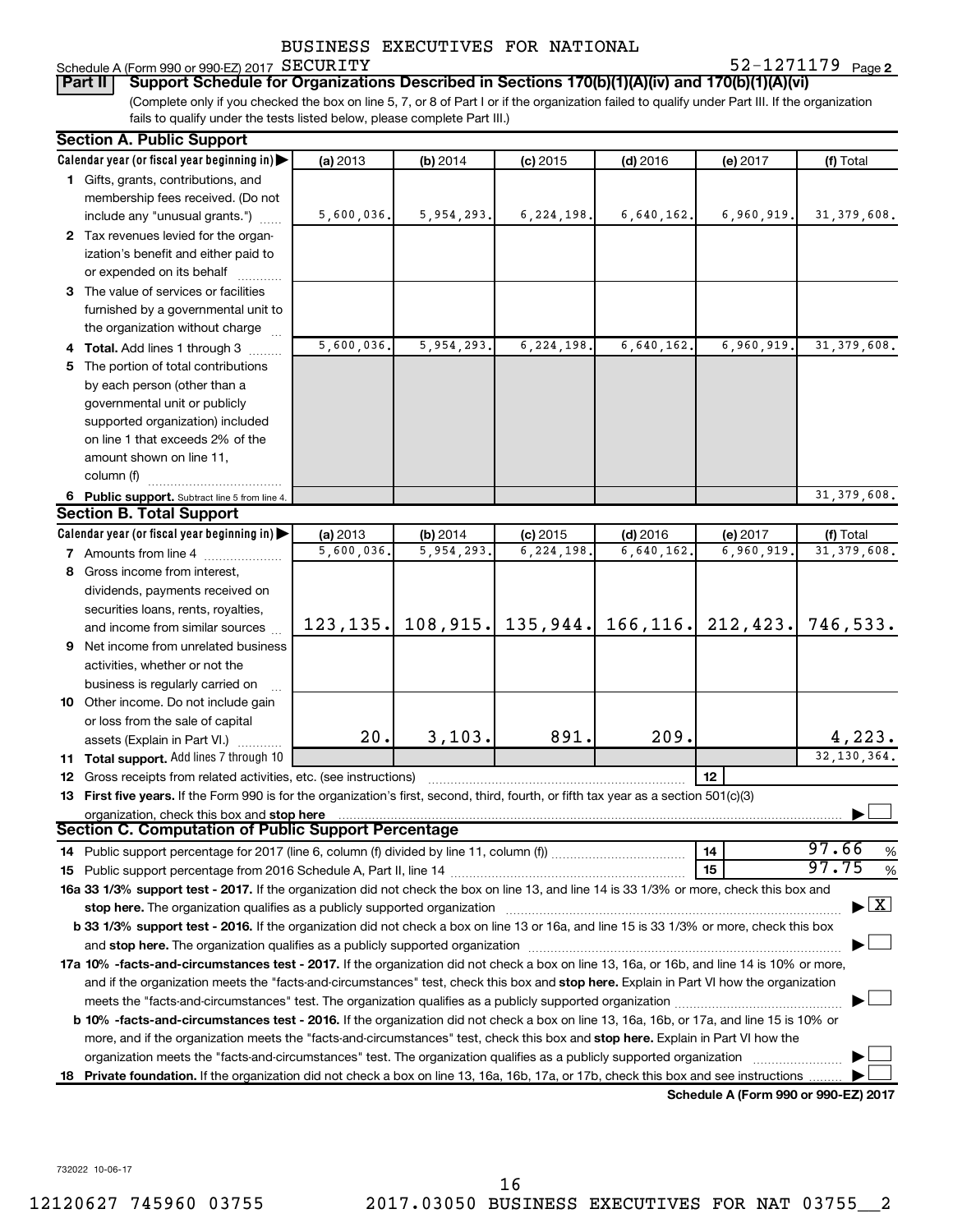| BUSINESS EXECUTIVES FOR NATIONAL |  |
|----------------------------------|--|
|                                  |  |

# Schedule A (Form 990 or 990-EZ) 2017 SECURITY

#### **Part III Support Schedule for Organizations Described in Section 509(a)(2)**

(Complete only if you checked the box on line 10 of Part I or if the organization failed to qualify under Part II. If the organization fails to qualify under the tests listed below, please complete Part II.)

|    | <b>Section A. Public Support</b>                                                                                                                                                                |          |          |            |            |          |                                      |
|----|-------------------------------------------------------------------------------------------------------------------------------------------------------------------------------------------------|----------|----------|------------|------------|----------|--------------------------------------|
|    | Calendar year (or fiscal year beginning in)                                                                                                                                                     | (a) 2013 | (b) 2014 | (c) 2015   | $(d)$ 2016 | (e) 2017 | (f) Total                            |
|    | 1 Gifts, grants, contributions, and                                                                                                                                                             |          |          |            |            |          |                                      |
|    | membership fees received. (Do not                                                                                                                                                               |          |          |            |            |          |                                      |
|    | include any "unusual grants.")                                                                                                                                                                  |          |          |            |            |          |                                      |
|    | <b>2</b> Gross receipts from admissions,<br>merchandise sold or services per-<br>formed, or facilities furnished in<br>any activity that is related to the<br>organization's tax-exempt purpose |          |          |            |            |          |                                      |
|    | 3 Gross receipts from activities that                                                                                                                                                           |          |          |            |            |          |                                      |
|    | are not an unrelated trade or bus-                                                                                                                                                              |          |          |            |            |          |                                      |
|    | iness under section 513                                                                                                                                                                         |          |          |            |            |          |                                      |
|    | 4 Tax revenues levied for the organ-                                                                                                                                                            |          |          |            |            |          |                                      |
|    | ization's benefit and either paid to                                                                                                                                                            |          |          |            |            |          |                                      |
|    | or expended on its behalf                                                                                                                                                                       |          |          |            |            |          |                                      |
|    | 5 The value of services or facilities                                                                                                                                                           |          |          |            |            |          |                                      |
|    | furnished by a governmental unit to                                                                                                                                                             |          |          |            |            |          |                                      |
|    | the organization without charge                                                                                                                                                                 |          |          |            |            |          |                                      |
|    | <b>6 Total.</b> Add lines 1 through 5                                                                                                                                                           |          |          |            |            |          |                                      |
|    | 7a Amounts included on lines 1, 2, and                                                                                                                                                          |          |          |            |            |          |                                      |
|    | 3 received from disqualified persons                                                                                                                                                            |          |          |            |            |          |                                      |
|    | <b>b</b> Amounts included on lines 2 and 3 received<br>from other than disqualified persons that<br>exceed the greater of \$5,000 or 1% of the<br>amount on line 13 for the year                |          |          |            |            |          |                                      |
|    | c Add lines 7a and 7b                                                                                                                                                                           |          |          |            |            |          |                                      |
|    | 8 Public support. (Subtract line 7c from line 6.)                                                                                                                                               |          |          |            |            |          |                                      |
|    | <b>Section B. Total Support</b>                                                                                                                                                                 |          |          |            |            |          |                                      |
|    | Calendar year (or fiscal year beginning in)                                                                                                                                                     | (a) 2013 | (b) 2014 | $(c)$ 2015 | $(d)$ 2016 | (e) 2017 | (f) Total                            |
|    | 9 Amounts from line 6                                                                                                                                                                           |          |          |            |            |          |                                      |
|    | <b>10a</b> Gross income from interest,<br>dividends, payments received on<br>securities loans, rents, royalties,<br>and income from similar sources                                             |          |          |            |            |          |                                      |
|    | <b>b</b> Unrelated business taxable income                                                                                                                                                      |          |          |            |            |          |                                      |
|    | (less section 511 taxes) from businesses                                                                                                                                                        |          |          |            |            |          |                                      |
|    | acquired after June 30, 1975                                                                                                                                                                    |          |          |            |            |          |                                      |
|    | c Add lines 10a and 10b                                                                                                                                                                         |          |          |            |            |          |                                      |
|    | <b>11</b> Net income from unrelated business<br>activities not included in line 10b.<br>whether or not the business is<br>regularly carried on                                                  |          |          |            |            |          |                                      |
|    | 12 Other income. Do not include gain<br>or loss from the sale of capital<br>assets (Explain in Part VI.)                                                                                        |          |          |            |            |          |                                      |
|    | <b>13</b> Total support. (Add lines 9, 10c, 11, and 12.)                                                                                                                                        |          |          |            |            |          |                                      |
|    | 14 First five years. If the Form 990 is for the organization's first, second, third, fourth, or fifth tax year as a section 501(c)(3) organization,                                             |          |          |            |            |          |                                      |
|    |                                                                                                                                                                                                 |          |          |            |            |          |                                      |
|    | Section C. Computation of Public Support Percentage                                                                                                                                             |          |          |            |            |          |                                      |
|    |                                                                                                                                                                                                 |          |          |            |            | 15       | %                                    |
|    |                                                                                                                                                                                                 |          |          |            |            | 16       | %                                    |
|    | Section D. Computation of Investment Income Percentage                                                                                                                                          |          |          |            |            |          |                                      |
|    |                                                                                                                                                                                                 |          |          |            |            | 17       | %                                    |
|    | 18 Investment income percentage from 2016 Schedule A, Part III, line 17                                                                                                                         |          |          |            |            | 18       | %                                    |
|    | 19a 33 1/3% support tests - 2017. If the organization did not check the box on line 14, and line 15 is more than 33 1/3%, and line 17 is not                                                    |          |          |            |            |          |                                      |
|    | more than 33 1/3%, check this box and stop here. The organization qualifies as a publicly supported organization                                                                                |          |          |            |            |          |                                      |
|    | b 33 1/3% support tests - 2016. If the organization did not check a box on line 14 or line 19a, and line 16 is more than 33 1/3%, and                                                           |          |          |            |            |          |                                      |
|    | line 18 is not more than 33 1/3%, check this box and stop here. The organization qualifies as a publicly supported organization                                                                 |          |          |            |            |          |                                      |
| 20 |                                                                                                                                                                                                 |          |          |            |            |          |                                      |
|    | 732023 10-06-17                                                                                                                                                                                 |          |          | 17         |            |          | Schedule A (Form 990 or 990-EZ) 2017 |

12120627 745960 03755 2017.03050 BUSINESS EXECUTIVES FOR NAT 03755\_\_2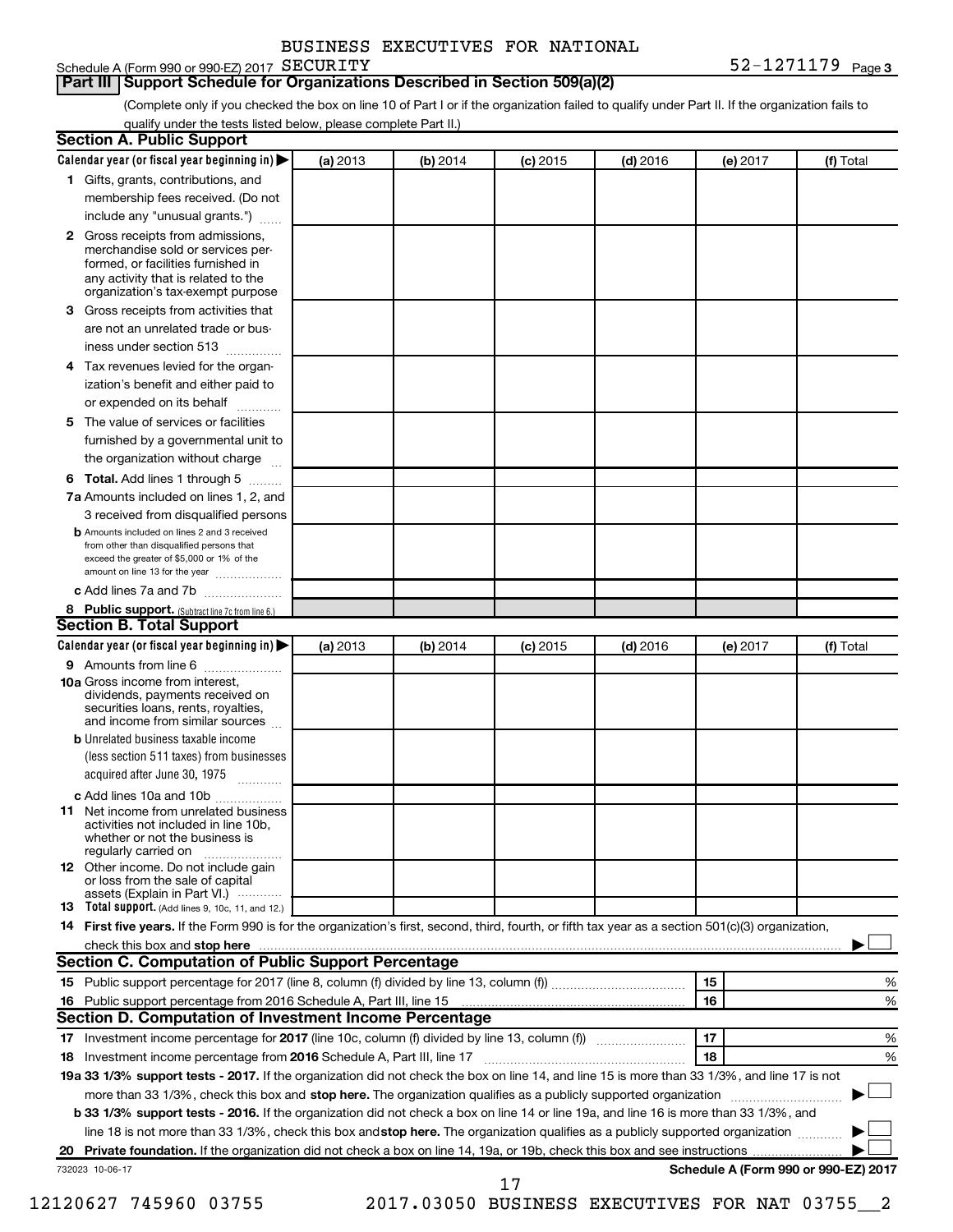#### **4** 52-1271179 Page 4 Schedule A (Form 990 or 990-EZ) 2017  ${\tt SECURITY}$ **Part IV Supporting Organizations**

(Complete only if you checked a box in line 12 on Part I. If you checked 12a of Part I, complete Sections A and B. If you checked 12b of Part I, complete Sections A and C. If you checked 12c of Part I, complete Sections A, D, and E. If you checked 12d of Part I, complete Sections A and D, and complete Part V.)

#### **Section A. All Supporting Organizations**

- **1** Are all of the organization's supported organizations listed by name in the organization's governing documents? If "No," describe in Part VI how the supported organizations are designated. If designated by *class or purpose, describe the designation. If historic and continuing relationship, explain.*
- **2** Did the organization have any supported organization that does not have an IRS determination of status under section 509(a)(1) or (2)? If "Yes," explain in Part **VI** how the organization determined that the supported *organization was described in section 509(a)(1) or (2).*
- **3a** Did the organization have a supported organization described in section 501(c)(4), (5), or (6)? If "Yes," answer *(b) and (c) below.*
- **b** Did the organization confirm that each supported organization qualified under section 501(c)(4), (5), or (6) and satisfied the public support tests under section 509(a)(2)? If "Yes," describe in Part VI when and how the *organization made the determination.*
- **c** Did the organization ensure that all support to such organizations was used exclusively for section 170(c)(2)(B) purposes? If "Yes," explain in Part VI what controls the organization put in place to ensure such use.
- **4 a** *If* Was any supported organization not organized in the United States ("foreign supported organization")? *"Yes," and if you checked 12a or 12b in Part I, answer (b) and (c) below.*
- **b** Did the organization have ultimate control and discretion in deciding whether to make grants to the foreign supported organization? If "Yes," describe in Part VI how the organization had such control and discretion *despite being controlled or supervised by or in connection with its supported organizations.*
- **c** Did the organization support any foreign supported organization that does not have an IRS determination under sections 501(c)(3) and 509(a)(1) or (2)? If "Yes," explain in Part VI what controls the organization used *to ensure that all support to the foreign supported organization was used exclusively for section 170(c)(2)(B) purposes.*
- **5a** Did the organization add, substitute, or remove any supported organizations during the tax year? If "Yes," answer (b) and (c) below (if applicable). Also, provide detail in **Part VI,** including (i) the names and EIN *numbers of the supported organizations added, substituted, or removed; (ii) the reasons for each such action; (iii) the authority under the organization's organizing document authorizing such action; and (iv) how the action was accomplished (such as by amendment to the organizing document).*
- **b** Type I or Type II only. Was any added or substituted supported organization part of a class already designated in the organization's organizing document?
- **c Substitutions only.**  Was the substitution the result of an event beyond the organization's control?
- **6** Did the organization provide support (whether in the form of grants or the provision of services or facilities) to **Part VI.** support or benefit one or more of the filing organization's supported organizations? If "Yes," provide detail in anyone other than (i) its supported organizations, (ii) individuals that are part of the charitable class benefited by one or more of its supported organizations, or (iii) other supporting organizations that also
- **7** Did the organization provide a grant, loan, compensation, or other similar payment to a substantial contributor regard to a substantial contributor? If "Yes," complete Part I of Schedule L (Form 990 or 990-EZ). (defined in section 4958(c)(3)(C)), a family member of a substantial contributor, or a 35% controlled entity with
- **8** Did the organization make a loan to a disqualified person (as defined in section 4958) not described in line 7? *If "Yes," complete Part I of Schedule L (Form 990 or 990-EZ).*
- **9 a** Was the organization controlled directly or indirectly at any time during the tax year by one or more in section 509(a)(1) or (2))? If "Yes," provide detail in **Part VI.** disqualified persons as defined in section 4946 (other than foundation managers and organizations described
- **b** Did one or more disqualified persons (as defined in line 9a) hold a controlling interest in any entity in which the supporting organization had an interest? If "Yes," provide detail in Part VI.
- **c** Did a disqualified person (as defined in line 9a) have an ownership interest in, or derive any personal benefit from, assets in which the supporting organization also had an interest? If "Yes," provide detail in Part VI.
- **10 a** Was the organization subject to the excess business holdings rules of section 4943 because of section supporting organizations)? If "Yes," answer 10b below. 4943(f) (regarding certain Type II supporting organizations, and all Type III non-functionally integrated
	- **b** Did the organization have any excess business holdings in the tax year? (Use Schedule C, Form 4720, to *determine whether the organization had excess business holdings.)*

732024 10-06-17

**10a 10b Schedule A (Form 990 or 990-EZ) 2017**

**Yes No**

**1**

**2**

**3a**

**3b**

**3c**

**4a**

**4b**

**4c**

**5a**

**5b 5c**

**6**

**7**

**8**

**9a**

**9b**

**9c**

18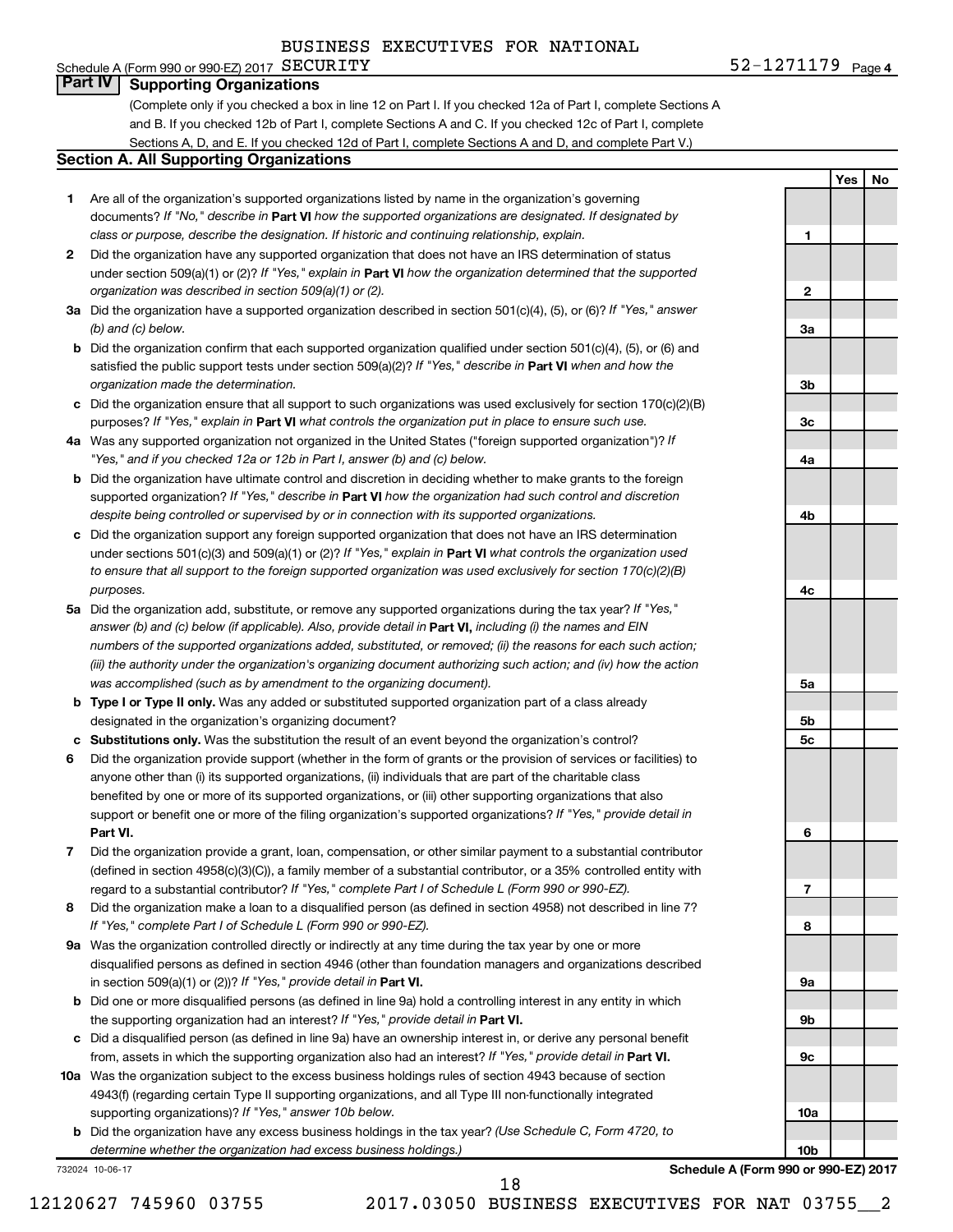# BURCUPTURE DOR NIAMIONAL

|    | BUSINESS EXECUTIVES FOR NATIONAL                                                                                                                                         | 52-1271179 Page 5 |     |    |
|----|--------------------------------------------------------------------------------------------------------------------------------------------------------------------------|-------------------|-----|----|
|    | Schedule A (Form 990 or 990-EZ) 2017 SECURITY<br><b>Part IV</b>                                                                                                          |                   |     |    |
|    | <b>Supporting Organizations (continued)</b>                                                                                                                              |                   |     |    |
|    |                                                                                                                                                                          |                   | Yes | No |
| 11 | Has the organization accepted a gift or contribution from any of the following persons?                                                                                  |                   |     |    |
|    | a A person who directly or indirectly controls, either alone or together with persons described in (b) and (c)<br>below, the governing body of a supported organization? | 11a               |     |    |
|    | <b>b</b> A family member of a person described in (a) above?                                                                                                             | 11b               |     |    |
|    | c A 35% controlled entity of a person described in (a) or (b) above? If "Yes" to a, b, or c, provide detail in Part VI.                                                  | 11c               |     |    |
|    | <b>Section B. Type I Supporting Organizations</b>                                                                                                                        |                   |     |    |
|    |                                                                                                                                                                          |                   | Yes | No |
| 1  | Did the directors, trustees, or membership of one or more supported organizations have the power to                                                                      |                   |     |    |
|    | regularly appoint or elect at least a majority of the organization's directors or trustees at all times during the                                                       |                   |     |    |
|    | tax year? If "No," describe in Part VI how the supported organization(s) effectively operated, supervised, or                                                            |                   |     |    |
|    | controlled the organization's activities. If the organization had more than one supported organization,                                                                  |                   |     |    |
|    | describe how the powers to appoint and/or remove directors or trustees were allocated among the supported                                                                |                   |     |    |
|    | organizations and what conditions or restrictions, if any, applied to such powers during the tax year.                                                                   | 1                 |     |    |
| 2  | Did the organization operate for the benefit of any supported organization other than the supported                                                                      |                   |     |    |
|    | organization(s) that operated, supervised, or controlled the supporting organization? If "Yes," explain in                                                               |                   |     |    |
|    | Part VI how providing such benefit carried out the purposes of the supported organization(s) that operated,                                                              |                   |     |    |
|    | supervised, or controlled the supporting organization.                                                                                                                   | $\mathbf 2$       |     |    |
|    | <b>Section C. Type II Supporting Organizations</b>                                                                                                                       |                   |     |    |
|    |                                                                                                                                                                          |                   | Yes | No |
| 1  | Were a majority of the organization's directors or trustees during the tax year also a majority of the directors                                                         |                   |     |    |
|    | or trustees of each of the organization's supported organization(s)? If "No," describe in Part VI how control                                                            |                   |     |    |
|    | or management of the supporting organization was vested in the same persons that controlled or managed                                                                   |                   |     |    |
|    | the supported organization(s).                                                                                                                                           | 1                 |     |    |
|    | <b>Section D. All Type III Supporting Organizations</b>                                                                                                                  |                   |     |    |
|    |                                                                                                                                                                          |                   | Yes | No |
| 1  | Did the organization provide to each of its supported organizations, by the last day of the fifth month of the                                                           |                   |     |    |
|    | organization's tax year, (i) a written notice describing the type and amount of support provided during the prior tax                                                    |                   |     |    |
|    | year, (ii) a copy of the Form 990 that was most recently filed as of the date of notification, and (iii) copies of the                                                   |                   |     |    |
|    | organization's governing documents in effect on the date of notification, to the extent not previously provided?                                                         | 1                 |     |    |
| 2  | Were any of the organization's officers, directors, or trustees either (i) appointed or elected by the supported                                                         |                   |     |    |
|    | organization(s) or (ii) serving on the governing body of a supported organization? If "No," explain in Part VI how                                                       |                   |     |    |
|    | the organization maintained a close and continuous working relationship with the supported organization(s).                                                              | 2                 |     |    |
| З  | By reason of the relationship described in (2), did the organization's supported organizations have a                                                                    |                   |     |    |
|    | significant voice in the organization's investment policies and in directing the use of the organization's                                                               |                   |     |    |
|    | income or assets at all times during the tax year? If "Yes," describe in Part VI the role the organization's                                                             |                   |     |    |
|    | supported organizations played in this regard.                                                                                                                           | 3                 |     |    |
|    | Section E. Type III Functionally Integrated Supporting Organizations                                                                                                     |                   |     |    |
| 1  | Check the box next to the method that the organization used to satisfy the Integral Part Test during the yealsee instructions).                                          |                   |     |    |
| a  | The organization satisfied the Activities Test. Complete line 2 below.                                                                                                   |                   |     |    |
| b  | The organization is the parent of each of its supported organizations. Complete line 3 below.                                                                            |                   |     |    |
| с  | The organization supported a governmental entity. Describe in Part VI how you supported a government entity (see instructions).                                          |                   |     |    |
| 2  | Activities Test. Answer (a) and (b) below.                                                                                                                               |                   | Yes | No |
| а  | Did substantially all of the organization's activities during the tax year directly further the exempt purposes of                                                       |                   |     |    |
|    | the supported organization(s) to which the organization was responsive? If "Yes," then in Part VI identify                                                               |                   |     |    |
|    | those supported organizations and explain how these activities directly furthered their exempt purposes,                                                                 |                   |     |    |
|    | how the organization was responsive to those supported organizations, and how the organization determined                                                                |                   |     |    |
|    | that these activities constituted substantially all of its activities.                                                                                                   | 2a                |     |    |
|    | b Did the activities described in (a) constitute activities that, but for the organization's involvement, one or more                                                    |                   |     |    |
|    | of the organization's supported organization(s) would have been engaged in? If "Yes," explain in Part VI the                                                             |                   |     |    |
|    | reasons for the organization's position that its supported organization(s) would have engaged in these                                                                   |                   |     |    |
|    | activities but for the organization's involvement.                                                                                                                       | 2b                |     |    |
| з  | Parent of Supported Organizations. Answer (a) and (b) below.                                                                                                             |                   |     |    |
|    | a Did the organization have the power to regularly appoint or elect a majority of the officers, directors, or                                                            |                   |     |    |
|    | trustees of each of the supported organizations? Provide details in Part VI.                                                                                             | За                |     |    |
|    | <b>b</b> Did the organization exercise a substantial degree of direction over the policies, programs, and activities of each                                             |                   |     |    |
|    | of its supported organizations? If "Yes," describe in Part VI the role played by the organization in this regard.                                                        | 3b                |     |    |
|    | Schedule A (Form 990 or 990-EZ) 2017<br>732025 10-06-17                                                                                                                  |                   |     |    |

12120627 745960 03755 2017.03050 BUSINESS EXECUTIVES FOR NAT 03755\_\_2

19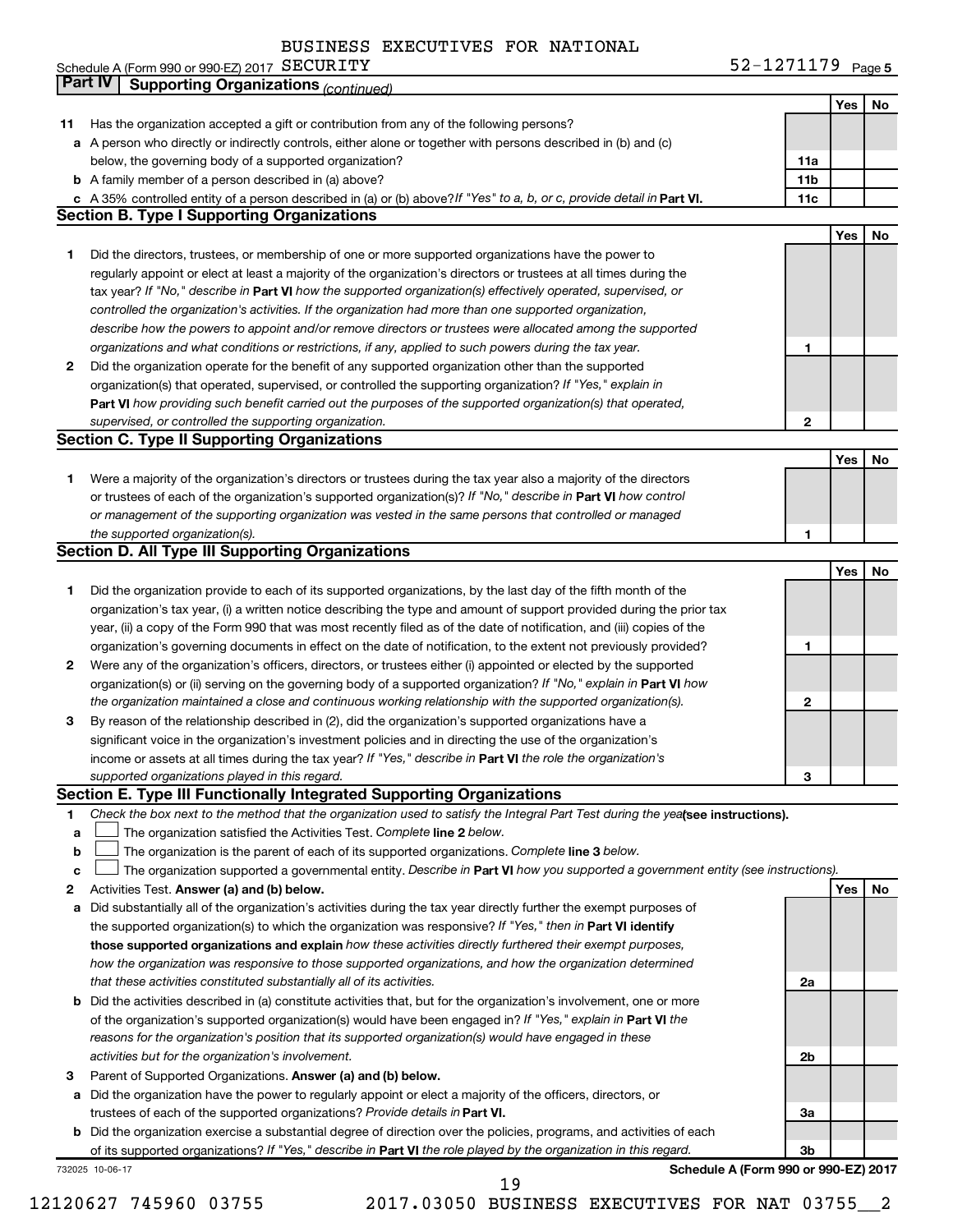**6** SECURITY **6**  $52-1271179$  Page 6 **1 Letter or if the organization satisfied the Integral Part Test as a qualifying trust on Nov. 20, 1970 (explain in Part VI.) See instructions. All Section A - Adjusted Net Income 1 2 3 4 5 6 7 8 1 2 3 4 5 6 7 Adjusted Net Income** (subtract lines 5, 6, and 7 from line 4) **8 8 Section B - Minimum Asset Amount 1 2 3 4 5 6 7 8 a** Average monthly value of securities **b** Average monthly cash balances **c** Fair market value of other non-exempt-use assets **d Total**  (add lines 1a, 1b, and 1c) **e Discount** claimed for blockage or other **1a 1b 1c 1d 2 3 4 5 6 7 8** factors (explain in detail in Part VI): **Minimum Asset Amount**  (add line 7 to line 6) **Section C - Distributable Amount 1 2 3 4 5 6 1 2 3 4 5 6** Distributable Amount. Subtract line 5 from line 4, unless subject to Schedule A (Form 990 or 990-EZ) 2017 SECURITY other Type III non-functionally integrated supporting organizations must complete Sections A through E. (B) Current Year (A) Prior Year Net short-term capital gain Recoveries of prior-year distributions Other gross income (see instructions) Add lines 1 through 3 Depreciation and depletion Portion of operating expenses paid or incurred for production or collection of gross income or for management, conservation, or maintenance of property held for production of income (see instructions) Other expenses (see instructions) (B) Current Year  $(A)$  Prior Year  $\left\{\n\begin{array}{ccc}\n\end{array}\n\right\}$  (optional) Aggregate fair market value of all non-exempt-use assets (see instructions for short tax year or assets held for part of year): Acquisition indebtedness applicable to non-exempt-use assets Subtract line 2 from line 1d Cash deemed held for exempt use. Enter 1-1/2% of line 3 (for greater amount, see instructions) Net value of non-exempt-use assets (subtract line 4 from line 3) Multiply line 5 by .035 Recoveries of prior-year distributions Current Year Adjusted net income for prior year (from Section A, line 8, Column A) Enter 85% of line 1 Minimum asset amount for prior year (from Section B, line 8, Column A) Enter greater of line 2 or line 3 Income tax imposed in prior year emergency temporary reduction (see instructions) **Part V Type III Non-Functionally Integrated 509(a)(3) Supporting Organizations**   $\Box$ 

**7** Check here if the current year is the organization's first as a non-functionally integrated Type III supporting organization (see † instructions).

**Schedule A (Form 990 or 990-EZ) 2017**

732026 10-06-17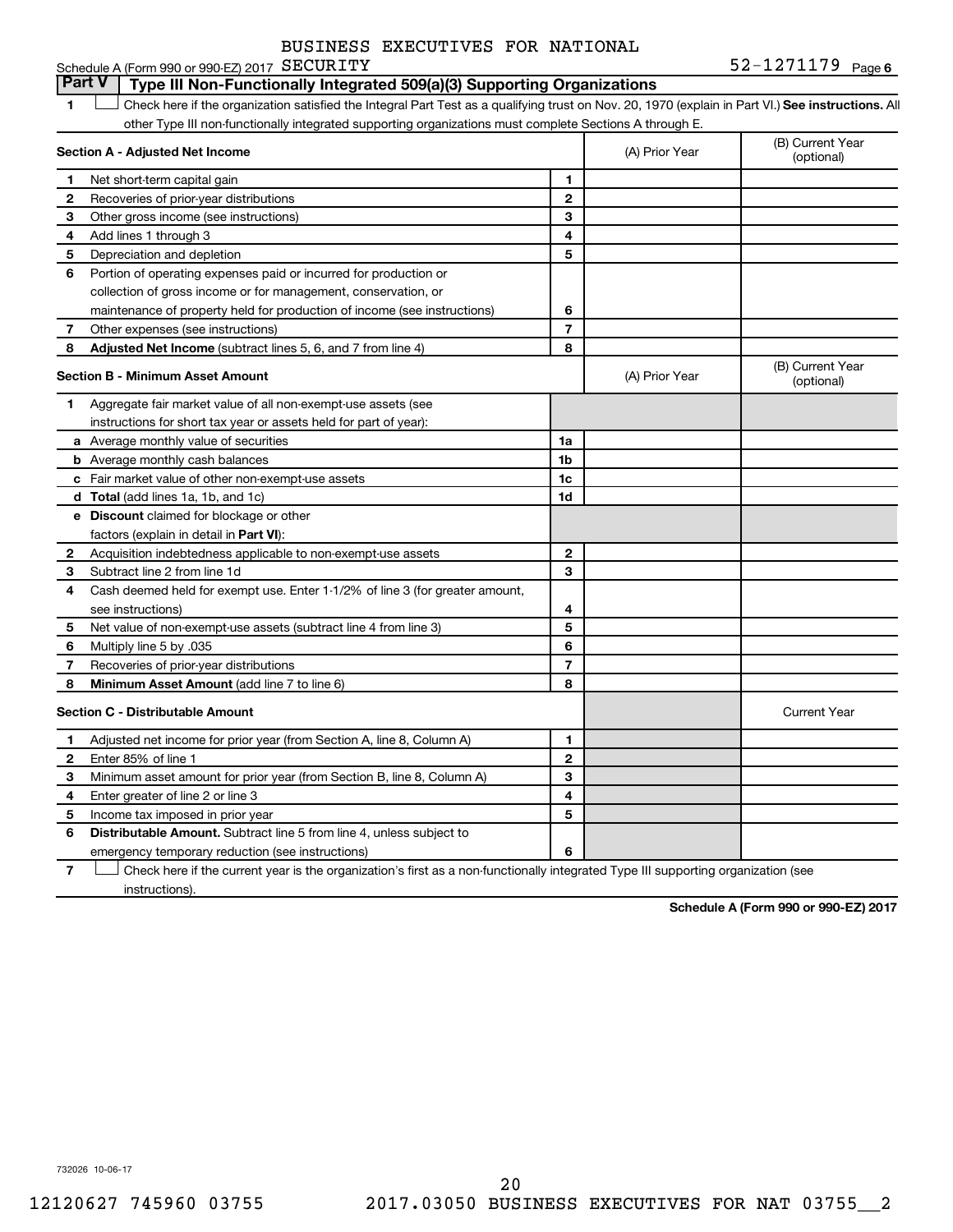|              | Schedule A (Form 990 or 990-EZ) 2017 SECURITY                                                        |                                    |                                                | 52-1271179 Page 7                                       |  |  |  |  |  |
|--------------|------------------------------------------------------------------------------------------------------|------------------------------------|------------------------------------------------|---------------------------------------------------------|--|--|--|--|--|
|              | Type III Non-Functionally Integrated 509(a)(3) Supporting Organizations (continued)<br><b>Part V</b> |                                    |                                                |                                                         |  |  |  |  |  |
|              | <b>Section D - Distributions</b>                                                                     |                                    |                                                | <b>Current Year</b>                                     |  |  |  |  |  |
| 1            | Amounts paid to supported organizations to accomplish exempt purposes                                |                                    |                                                |                                                         |  |  |  |  |  |
| 2            | Amounts paid to perform activity that directly furthers exempt purposes of supported                 |                                    |                                                |                                                         |  |  |  |  |  |
|              | organizations, in excess of income from activity                                                     |                                    |                                                |                                                         |  |  |  |  |  |
| 3            | Administrative expenses paid to accomplish exempt purposes of supported organizations                |                                    |                                                |                                                         |  |  |  |  |  |
| 4            | Amounts paid to acquire exempt-use assets                                                            |                                    |                                                |                                                         |  |  |  |  |  |
| 5            | Qualified set-aside amounts (prior IRS approval required)                                            |                                    |                                                |                                                         |  |  |  |  |  |
| 6            | Other distributions (describe in <b>Part VI</b> ). See instructions.                                 |                                    |                                                |                                                         |  |  |  |  |  |
| 7            | Total annual distributions. Add lines 1 through 6.                                                   |                                    |                                                |                                                         |  |  |  |  |  |
| 8            | Distributions to attentive supported organizations to which the organization is responsive           |                                    |                                                |                                                         |  |  |  |  |  |
|              | (provide details in Part VI). See instructions.                                                      |                                    |                                                |                                                         |  |  |  |  |  |
| 9            | Distributable amount for 2017 from Section C, line 6                                                 |                                    |                                                |                                                         |  |  |  |  |  |
| 10           | Line 8 amount divided by line 9 amount                                                               |                                    |                                                |                                                         |  |  |  |  |  |
|              | Section E - Distribution Allocations (see instructions)                                              | (i)<br><b>Excess Distributions</b> | (iii)<br><b>Underdistributions</b><br>Pre-2017 | (iii)<br><b>Distributable</b><br><b>Amount for 2017</b> |  |  |  |  |  |
| 1            | Distributable amount for 2017 from Section C, line 6                                                 |                                    |                                                |                                                         |  |  |  |  |  |
| 2            | Underdistributions, if any, for years prior to 2017 (reason-                                         |                                    |                                                |                                                         |  |  |  |  |  |
|              | able cause required- explain in <b>Part VI</b> ). See instructions.                                  |                                    |                                                |                                                         |  |  |  |  |  |
| 3            | Excess distributions carryover, if any, to 2017                                                      |                                    |                                                |                                                         |  |  |  |  |  |
| a            |                                                                                                      |                                    |                                                |                                                         |  |  |  |  |  |
|              | <b>b</b> From 2013                                                                                   |                                    |                                                |                                                         |  |  |  |  |  |
|              | $c$ From 2014                                                                                        |                                    |                                                |                                                         |  |  |  |  |  |
|              | d From 2015                                                                                          |                                    |                                                |                                                         |  |  |  |  |  |
|              | e From 2016                                                                                          |                                    |                                                |                                                         |  |  |  |  |  |
|              | f Total of lines 3a through e                                                                        |                                    |                                                |                                                         |  |  |  |  |  |
|              | g Applied to underdistributions of prior years                                                       |                                    |                                                |                                                         |  |  |  |  |  |
|              | <b>h</b> Applied to 2017 distributable amount                                                        |                                    |                                                |                                                         |  |  |  |  |  |
| Ť.           | Carryover from 2012 not applied (see instructions)                                                   |                                    |                                                |                                                         |  |  |  |  |  |
|              | Remainder. Subtract lines 3g, 3h, and 3i from 3f.                                                    |                                    |                                                |                                                         |  |  |  |  |  |
| 4            | Distributions for 2017 from Section D,                                                               |                                    |                                                |                                                         |  |  |  |  |  |
|              | \$<br>$line 7$ :                                                                                     |                                    |                                                |                                                         |  |  |  |  |  |
|              | a Applied to underdistributions of prior years                                                       |                                    |                                                |                                                         |  |  |  |  |  |
|              | <b>b</b> Applied to 2017 distributable amount                                                        |                                    |                                                |                                                         |  |  |  |  |  |
|              | <b>c</b> Remainder. Subtract lines 4a and 4b from 4.                                                 |                                    |                                                |                                                         |  |  |  |  |  |
| 5            | Remaining underdistributions for years prior to 2017, if                                             |                                    |                                                |                                                         |  |  |  |  |  |
|              | any. Subtract lines 3g and 4a from line 2. For result greater                                        |                                    |                                                |                                                         |  |  |  |  |  |
|              | than zero, explain in Part VI. See instructions.                                                     |                                    |                                                |                                                         |  |  |  |  |  |
| 6            | Remaining underdistributions for 2017. Subtract lines 3h                                             |                                    |                                                |                                                         |  |  |  |  |  |
|              | and 4b from line 1. For result greater than zero, explain in                                         |                                    |                                                |                                                         |  |  |  |  |  |
|              | <b>Part VI.</b> See instructions.                                                                    |                                    |                                                |                                                         |  |  |  |  |  |
| $\mathbf{7}$ | Excess distributions carryover to 2018. Add lines 3j                                                 |                                    |                                                |                                                         |  |  |  |  |  |
|              | and 4c.                                                                                              |                                    |                                                |                                                         |  |  |  |  |  |
| 8            | Breakdown of line 7:                                                                                 |                                    |                                                |                                                         |  |  |  |  |  |
|              | a Excess from 2013                                                                                   |                                    |                                                |                                                         |  |  |  |  |  |
|              | <b>b</b> Excess from 2014                                                                            |                                    |                                                |                                                         |  |  |  |  |  |
|              | c Excess from 2015                                                                                   |                                    |                                                |                                                         |  |  |  |  |  |
|              | d Excess from 2016                                                                                   |                                    |                                                |                                                         |  |  |  |  |  |
|              |                                                                                                      |                                    |                                                |                                                         |  |  |  |  |  |
|              | e Excess from 2017                                                                                   |                                    |                                                |                                                         |  |  |  |  |  |

**Schedule A (Form 990 or 990-EZ) 2017**

732027 10-06-17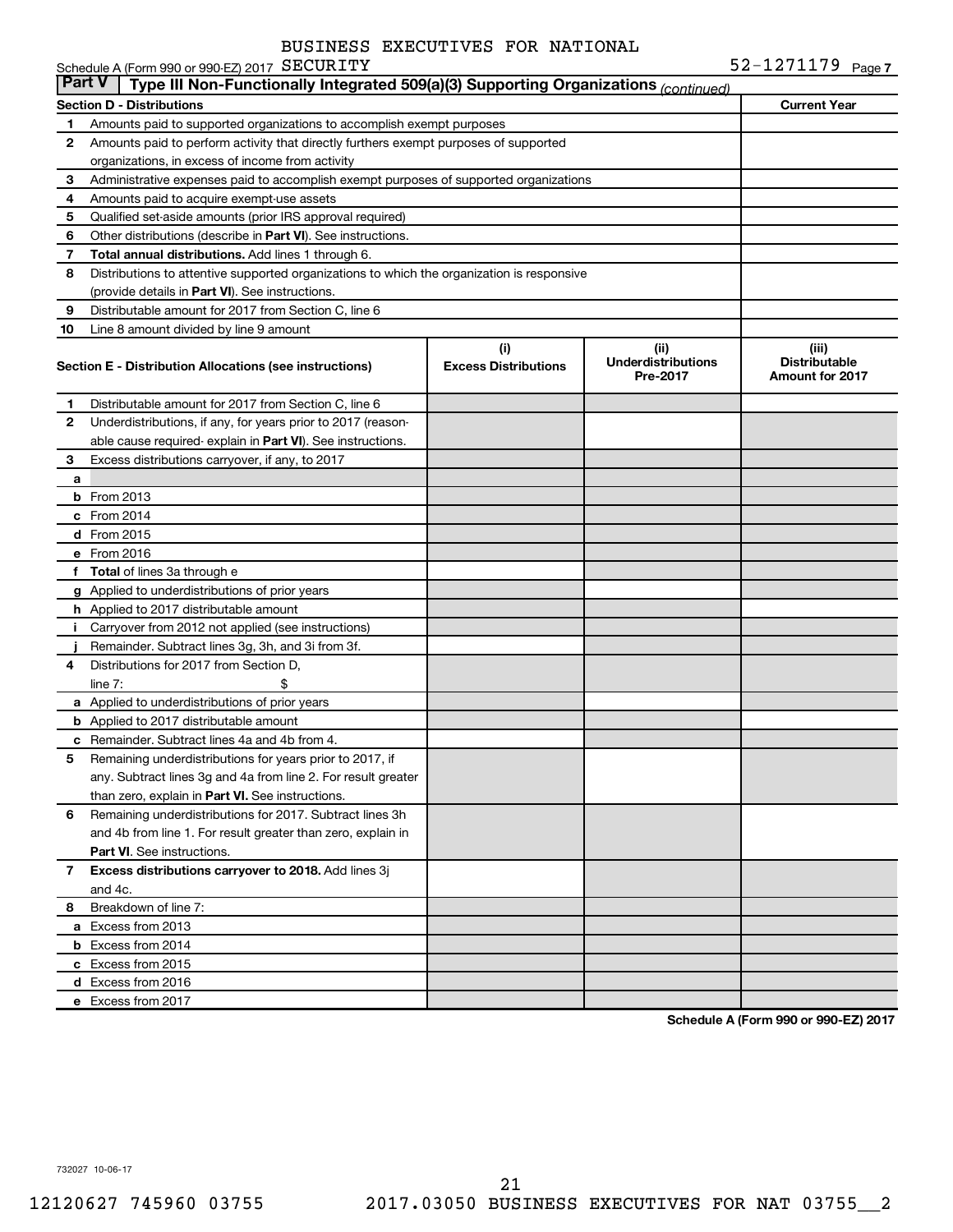|                 |                                                                                                                                                                                                                                                                                                                                                                                                                                                                                                                                                                                             | BUSINESS EXECUTIVES FOR NATIONAL |    |                                      |  |
|-----------------|---------------------------------------------------------------------------------------------------------------------------------------------------------------------------------------------------------------------------------------------------------------------------------------------------------------------------------------------------------------------------------------------------------------------------------------------------------------------------------------------------------------------------------------------------------------------------------------------|----------------------------------|----|--------------------------------------|--|
| <b>Part VI</b>  | Schedule A (Form 990 or 990-EZ) 2017 SECURITY                                                                                                                                                                                                                                                                                                                                                                                                                                                                                                                                               |                                  |    | 52-1271179 Page 8                    |  |
|                 | Supplemental Information. Provide the explanations required by Part II, line 10; Part II, line 17a or 17b; Part III, line 12;<br>Part IV, Section A, lines 1, 2, 3b, 3c, 4b, 4c, 5a, 6, 9a, 9b, 9c, 11a, 11b, and 11c; Part IV, Section B, lines 1 and 2; Part IV, Section C,<br>line 1; Part IV, Section D, lines 2 and 3; Part IV, Section E, lines 1c, 2a, 2b, 3a, and 3b; Part V, line 1; Part V, Section B, line 1e; Part V,<br>Section D, lines 5, 6, and 8; and Part V, Section E, lines 2, 5, and 6. Also complete this part for any additional information.<br>(See instructions.) |                                  |    |                                      |  |
|                 |                                                                                                                                                                                                                                                                                                                                                                                                                                                                                                                                                                                             |                                  |    |                                      |  |
|                 |                                                                                                                                                                                                                                                                                                                                                                                                                                                                                                                                                                                             |                                  |    |                                      |  |
|                 |                                                                                                                                                                                                                                                                                                                                                                                                                                                                                                                                                                                             |                                  |    |                                      |  |
|                 |                                                                                                                                                                                                                                                                                                                                                                                                                                                                                                                                                                                             |                                  |    |                                      |  |
|                 |                                                                                                                                                                                                                                                                                                                                                                                                                                                                                                                                                                                             |                                  |    |                                      |  |
|                 |                                                                                                                                                                                                                                                                                                                                                                                                                                                                                                                                                                                             |                                  |    |                                      |  |
|                 |                                                                                                                                                                                                                                                                                                                                                                                                                                                                                                                                                                                             |                                  |    |                                      |  |
|                 |                                                                                                                                                                                                                                                                                                                                                                                                                                                                                                                                                                                             |                                  |    |                                      |  |
|                 |                                                                                                                                                                                                                                                                                                                                                                                                                                                                                                                                                                                             |                                  |    |                                      |  |
|                 |                                                                                                                                                                                                                                                                                                                                                                                                                                                                                                                                                                                             |                                  |    |                                      |  |
|                 |                                                                                                                                                                                                                                                                                                                                                                                                                                                                                                                                                                                             |                                  |    |                                      |  |
|                 |                                                                                                                                                                                                                                                                                                                                                                                                                                                                                                                                                                                             |                                  |    |                                      |  |
|                 |                                                                                                                                                                                                                                                                                                                                                                                                                                                                                                                                                                                             |                                  |    |                                      |  |
|                 |                                                                                                                                                                                                                                                                                                                                                                                                                                                                                                                                                                                             |                                  |    |                                      |  |
|                 |                                                                                                                                                                                                                                                                                                                                                                                                                                                                                                                                                                                             |                                  |    |                                      |  |
|                 |                                                                                                                                                                                                                                                                                                                                                                                                                                                                                                                                                                                             |                                  |    |                                      |  |
|                 |                                                                                                                                                                                                                                                                                                                                                                                                                                                                                                                                                                                             |                                  |    |                                      |  |
|                 |                                                                                                                                                                                                                                                                                                                                                                                                                                                                                                                                                                                             |                                  |    |                                      |  |
|                 |                                                                                                                                                                                                                                                                                                                                                                                                                                                                                                                                                                                             |                                  |    |                                      |  |
|                 |                                                                                                                                                                                                                                                                                                                                                                                                                                                                                                                                                                                             |                                  |    |                                      |  |
|                 |                                                                                                                                                                                                                                                                                                                                                                                                                                                                                                                                                                                             |                                  |    |                                      |  |
|                 |                                                                                                                                                                                                                                                                                                                                                                                                                                                                                                                                                                                             |                                  |    |                                      |  |
|                 |                                                                                                                                                                                                                                                                                                                                                                                                                                                                                                                                                                                             |                                  |    |                                      |  |
|                 |                                                                                                                                                                                                                                                                                                                                                                                                                                                                                                                                                                                             |                                  |    |                                      |  |
|                 |                                                                                                                                                                                                                                                                                                                                                                                                                                                                                                                                                                                             |                                  |    |                                      |  |
|                 |                                                                                                                                                                                                                                                                                                                                                                                                                                                                                                                                                                                             |                                  |    |                                      |  |
|                 |                                                                                                                                                                                                                                                                                                                                                                                                                                                                                                                                                                                             |                                  |    |                                      |  |
|                 |                                                                                                                                                                                                                                                                                                                                                                                                                                                                                                                                                                                             |                                  |    |                                      |  |
|                 |                                                                                                                                                                                                                                                                                                                                                                                                                                                                                                                                                                                             |                                  |    |                                      |  |
|                 |                                                                                                                                                                                                                                                                                                                                                                                                                                                                                                                                                                                             |                                  |    |                                      |  |
|                 |                                                                                                                                                                                                                                                                                                                                                                                                                                                                                                                                                                                             |                                  |    |                                      |  |
| 732028 10-06-17 |                                                                                                                                                                                                                                                                                                                                                                                                                                                                                                                                                                                             |                                  | 22 | Schedule A (Form 990 or 990-EZ) 2017 |  |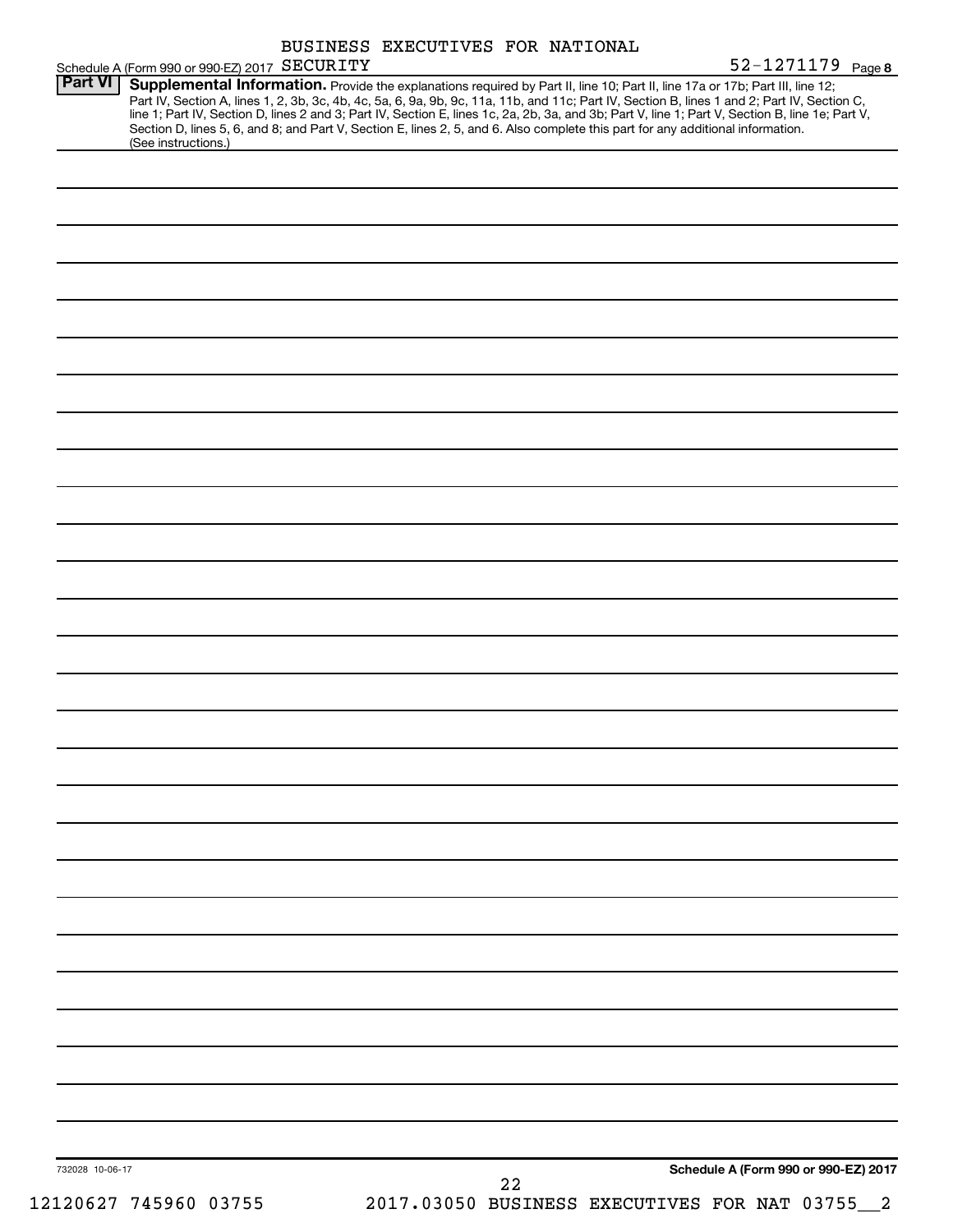|         |                                                                                                                                         |                                                                                                        |                                                                                                                                                                                                                                                                                                            | OMB No. 1545-0047                                   |  |  |  |  |  |
|---------|-----------------------------------------------------------------------------------------------------------------------------------------|--------------------------------------------------------------------------------------------------------|------------------------------------------------------------------------------------------------------------------------------------------------------------------------------------------------------------------------------------------------------------------------------------------------------------|-----------------------------------------------------|--|--|--|--|--|
|         | <b>Supplemental Financial Statements</b><br><b>SCHEDULE D</b><br>Complete if the organization answered "Yes" on Form 990,<br>(Form 990) |                                                                                                        |                                                                                                                                                                                                                                                                                                            |                                                     |  |  |  |  |  |
|         |                                                                                                                                         |                                                                                                        |                                                                                                                                                                                                                                                                                                            |                                                     |  |  |  |  |  |
|         | Department of the Treasury<br>Internal Revenue Service                                                                                  |                                                                                                        | Attach to Form 990.<br>Go to www.irs.gov/Form990 for instructions and the latest information.                                                                                                                                                                                                              | <b>Open to Public</b><br>Inspection                 |  |  |  |  |  |
|         | Name of the organization                                                                                                                | BUSINESS EXECUTIVES FOR NATIONAL<br><b>SECURITY</b>                                                    |                                                                                                                                                                                                                                                                                                            | <b>Employer identification number</b><br>52-1271179 |  |  |  |  |  |
| Part I  |                                                                                                                                         |                                                                                                        | Organizations Maintaining Donor Advised Funds or Other Similar Funds or Accounts. Complete if the                                                                                                                                                                                                          |                                                     |  |  |  |  |  |
|         |                                                                                                                                         | organization answered "Yes" on Form 990, Part IV, line 6.                                              |                                                                                                                                                                                                                                                                                                            |                                                     |  |  |  |  |  |
|         |                                                                                                                                         |                                                                                                        | (a) Donor advised funds                                                                                                                                                                                                                                                                                    | (b) Funds and other accounts                        |  |  |  |  |  |
| 1.      |                                                                                                                                         |                                                                                                        |                                                                                                                                                                                                                                                                                                            |                                                     |  |  |  |  |  |
| 2       |                                                                                                                                         | Aggregate value of contributions to (during year)                                                      |                                                                                                                                                                                                                                                                                                            |                                                     |  |  |  |  |  |
| 3       |                                                                                                                                         | Aggregate value of grants from (during year)                                                           |                                                                                                                                                                                                                                                                                                            |                                                     |  |  |  |  |  |
| 4       |                                                                                                                                         |                                                                                                        |                                                                                                                                                                                                                                                                                                            |                                                     |  |  |  |  |  |
| 5       |                                                                                                                                         |                                                                                                        | Did the organization inform all donors and donor advisors in writing that the assets held in donor advised funds                                                                                                                                                                                           |                                                     |  |  |  |  |  |
|         |                                                                                                                                         |                                                                                                        |                                                                                                                                                                                                                                                                                                            | Yes<br>No                                           |  |  |  |  |  |
| 6       |                                                                                                                                         |                                                                                                        | Did the organization inform all grantees, donors, and donor advisors in writing that grant funds can be used only                                                                                                                                                                                          |                                                     |  |  |  |  |  |
|         |                                                                                                                                         |                                                                                                        | for charitable purposes and not for the benefit of the donor or donor advisor, or for any other purpose conferring                                                                                                                                                                                         |                                                     |  |  |  |  |  |
|         | impermissible private benefit?                                                                                                          |                                                                                                        |                                                                                                                                                                                                                                                                                                            | Yes<br>No                                           |  |  |  |  |  |
| Part II |                                                                                                                                         |                                                                                                        | Conservation Easements. Complete if the organization answered "Yes" on Form 990, Part IV, line 7.                                                                                                                                                                                                          |                                                     |  |  |  |  |  |
| 1.      |                                                                                                                                         | Purpose(s) of conservation easements held by the organization (check all that apply).                  |                                                                                                                                                                                                                                                                                                            |                                                     |  |  |  |  |  |
|         |                                                                                                                                         | Preservation of land for public use (e.g., recreation or education)                                    | Preservation of a historically important land area                                                                                                                                                                                                                                                         |                                                     |  |  |  |  |  |
|         |                                                                                                                                         | Protection of natural habitat                                                                          | Preservation of a certified historic structure                                                                                                                                                                                                                                                             |                                                     |  |  |  |  |  |
|         |                                                                                                                                         | Preservation of open space                                                                             |                                                                                                                                                                                                                                                                                                            |                                                     |  |  |  |  |  |
| 2       |                                                                                                                                         |                                                                                                        | Complete lines 2a through 2d if the organization held a qualified conservation contribution in the form of a conservation easement on the last                                                                                                                                                             | Held at the End of the Tax Year                     |  |  |  |  |  |
|         | day of the tax year.                                                                                                                    |                                                                                                        |                                                                                                                                                                                                                                                                                                            | 2a                                                  |  |  |  |  |  |
| b       |                                                                                                                                         | Total acreage restricted by conservation easements                                                     |                                                                                                                                                                                                                                                                                                            | 2 <sub>b</sub>                                      |  |  |  |  |  |
| с       |                                                                                                                                         |                                                                                                        |                                                                                                                                                                                                                                                                                                            | 2c                                                  |  |  |  |  |  |
| d       |                                                                                                                                         |                                                                                                        | Number of conservation easements included in (c) acquired after 7/25/06, and not on a historic structure                                                                                                                                                                                                   |                                                     |  |  |  |  |  |
|         |                                                                                                                                         |                                                                                                        | listed in the National Register [111] Marshall Register [11] Marshall Register [11] Marshall Register [11] Marshall Register [11] Marshall Register [11] Marshall Register [11] Marshall Register [11] Marshall Register [11]                                                                              | 2d                                                  |  |  |  |  |  |
| 3       |                                                                                                                                         |                                                                                                        | Number of conservation easements modified, transferred, released, extinguished, or terminated by the organization during the tax                                                                                                                                                                           |                                                     |  |  |  |  |  |
|         | $year \triangleright$                                                                                                                   |                                                                                                        |                                                                                                                                                                                                                                                                                                            |                                                     |  |  |  |  |  |
| 4       |                                                                                                                                         | Number of states where property subject to conservation easement is located >                          |                                                                                                                                                                                                                                                                                                            |                                                     |  |  |  |  |  |
| 5       |                                                                                                                                         | Does the organization have a written policy regarding the periodic monitoring, inspection, handling of |                                                                                                                                                                                                                                                                                                            |                                                     |  |  |  |  |  |
|         |                                                                                                                                         | violations, and enforcement of the conservation easements it holds?                                    |                                                                                                                                                                                                                                                                                                            | Yes<br>No                                           |  |  |  |  |  |
| 6       |                                                                                                                                         |                                                                                                        | Staff and volunteer hours devoted to monitoring, inspecting, handling of violations, and enforcing conservation easements during the year                                                                                                                                                                  |                                                     |  |  |  |  |  |
|         |                                                                                                                                         |                                                                                                        |                                                                                                                                                                                                                                                                                                            |                                                     |  |  |  |  |  |
| 7       |                                                                                                                                         |                                                                                                        | Amount of expenses incurred in monitoring, inspecting, handling of violations, and enforcing conservation easements during the year                                                                                                                                                                        |                                                     |  |  |  |  |  |
|         | $\blacktriangleright$ \$                                                                                                                |                                                                                                        |                                                                                                                                                                                                                                                                                                            |                                                     |  |  |  |  |  |
| 8       |                                                                                                                                         |                                                                                                        | Does each conservation easement reported on line 2(d) above satisfy the requirements of section 170(h)(4)(B)(i)                                                                                                                                                                                            |                                                     |  |  |  |  |  |
|         |                                                                                                                                         |                                                                                                        |                                                                                                                                                                                                                                                                                                            | Yes<br><b>No</b>                                    |  |  |  |  |  |
| 9       |                                                                                                                                         |                                                                                                        | In Part XIII, describe how the organization reports conservation easements in its revenue and expense statement, and balance sheet, and                                                                                                                                                                    |                                                     |  |  |  |  |  |
|         |                                                                                                                                         |                                                                                                        | include, if applicable, the text of the footnote to the organization's financial statements that describes the organization's accounting for                                                                                                                                                               |                                                     |  |  |  |  |  |
|         | conservation easements.<br>Part III                                                                                                     |                                                                                                        | Organizations Maintaining Collections of Art, Historical Treasures, or Other Similar Assets.                                                                                                                                                                                                               |                                                     |  |  |  |  |  |
|         |                                                                                                                                         | Complete if the organization answered "Yes" on Form 990, Part IV, line 8.                              |                                                                                                                                                                                                                                                                                                            |                                                     |  |  |  |  |  |
|         |                                                                                                                                         |                                                                                                        |                                                                                                                                                                                                                                                                                                            |                                                     |  |  |  |  |  |
|         |                                                                                                                                         |                                                                                                        | 1a If the organization elected, as permitted under SFAS 116 (ASC 958), not to report in its revenue statement and balance sheet works of art,<br>historical treasures, or other similar assets held for public exhibition, education, or research in furtherance of public service, provide, in Part XIII, |                                                     |  |  |  |  |  |
|         |                                                                                                                                         | the text of the footnote to its financial statements that describes these items.                       |                                                                                                                                                                                                                                                                                                            |                                                     |  |  |  |  |  |
| b       |                                                                                                                                         |                                                                                                        | If the organization elected, as permitted under SFAS 116 (ASC 958), to report in its revenue statement and balance sheet works of art, historical                                                                                                                                                          |                                                     |  |  |  |  |  |
|         |                                                                                                                                         |                                                                                                        | treasures, or other similar assets held for public exhibition, education, or research in furtherance of public service, provide the following amounts                                                                                                                                                      |                                                     |  |  |  |  |  |
|         | relating to these items:                                                                                                                |                                                                                                        |                                                                                                                                                                                                                                                                                                            |                                                     |  |  |  |  |  |
|         |                                                                                                                                         |                                                                                                        |                                                                                                                                                                                                                                                                                                            |                                                     |  |  |  |  |  |
|         |                                                                                                                                         | (ii) Assets included in Form 990, Part X                                                               |                                                                                                                                                                                                                                                                                                            | $\blacktriangleright$ \$                            |  |  |  |  |  |
| 2       |                                                                                                                                         |                                                                                                        | If the organization received or held works of art, historical treasures, or other similar assets for financial gain, provide                                                                                                                                                                               |                                                     |  |  |  |  |  |
|         |                                                                                                                                         | the following amounts required to be reported under SFAS 116 (ASC 958) relating to these items:        |                                                                                                                                                                                                                                                                                                            |                                                     |  |  |  |  |  |
| а       |                                                                                                                                         |                                                                                                        |                                                                                                                                                                                                                                                                                                            | - \$<br>▶                                           |  |  |  |  |  |
|         |                                                                                                                                         |                                                                                                        |                                                                                                                                                                                                                                                                                                            | $\blacktriangleright$ s                             |  |  |  |  |  |
|         |                                                                                                                                         | LHA For Paperwork Reduction Act Notice, see the Instructions for Form 990.                             |                                                                                                                                                                                                                                                                                                            | Schedule D (Form 990) 2017                          |  |  |  |  |  |

732051 10-09-17

12120627 745960 03755 2017.03050 BUSINESS EXECUTIVES FOR NAT 03755\_\_2 23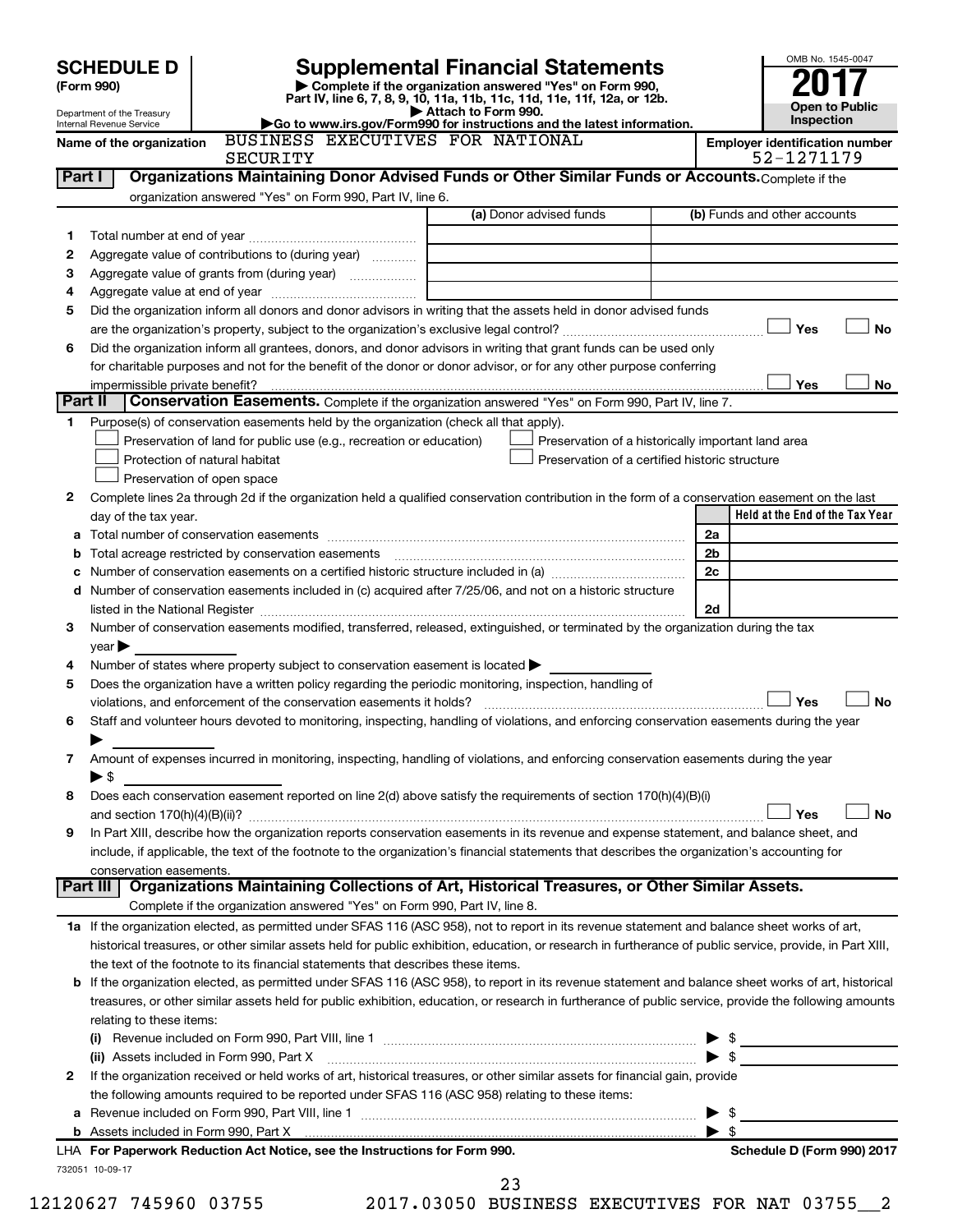| BUSINESS EXECUTIVES FOR NATIONAL |  |
|----------------------------------|--|
|                                  |  |

|        | <b>SECURITY</b><br>Schedule D (Form 990) 2017                                                                                                                                                                                  | EXPLOITIVED TOR NAIIONA |                |                                                                                                                       |                                                         |                | 52-1271179 Page 2   |
|--------|--------------------------------------------------------------------------------------------------------------------------------------------------------------------------------------------------------------------------------|-------------------------|----------------|-----------------------------------------------------------------------------------------------------------------------|---------------------------------------------------------|----------------|---------------------|
|        | Part III<br>Organizations Maintaining Collections of Art, Historical Treasures, or Other Similar Assets (continued)                                                                                                            |                         |                |                                                                                                                       |                                                         |                |                     |
| 3      | Using the organization's acquisition, accession, and other records, check any of the following that are a significant use of its collection items                                                                              |                         |                |                                                                                                                       |                                                         |                |                     |
|        | (check all that apply):                                                                                                                                                                                                        |                         |                |                                                                                                                       |                                                         |                |                     |
| a      | Public exhibition                                                                                                                                                                                                              | d                       |                | Loan or exchange programs                                                                                             |                                                         |                |                     |
| b      | Scholarly research                                                                                                                                                                                                             | e                       | Other          | <u> 1989 - Johann Harry Barn, mars and de Branch and de Branch and de Branch and de Branch and de Branch and de B</u> |                                                         |                |                     |
| c      | Preservation for future generations                                                                                                                                                                                            |                         |                |                                                                                                                       |                                                         |                |                     |
| 4      | Provide a description of the organization's collections and explain how they further the organization's exempt purpose in Part XIII.                                                                                           |                         |                |                                                                                                                       |                                                         |                |                     |
| 5      | During the year, did the organization solicit or receive donations of art, historical treasures, or other similar assets                                                                                                       |                         |                |                                                                                                                       |                                                         |                |                     |
|        |                                                                                                                                                                                                                                |                         |                |                                                                                                                       |                                                         | Yes            | No                  |
|        | Part IV<br>Escrow and Custodial Arrangements. Complete if the organization answered "Yes" on Form 990, Part IV, line 9, or                                                                                                     |                         |                |                                                                                                                       |                                                         |                |                     |
|        | reported an amount on Form 990, Part X, line 21.                                                                                                                                                                               |                         |                |                                                                                                                       |                                                         |                |                     |
|        | 1a Is the organization an agent, trustee, custodian or other intermediary for contributions or other assets not included                                                                                                       |                         |                |                                                                                                                       |                                                         |                |                     |
|        | on Form 990, Part X? [11] matter contracts and contracts and contracts are contracted as a form 990, Part X?                                                                                                                   |                         |                |                                                                                                                       |                                                         | Yes            | No                  |
|        | b If "Yes," explain the arrangement in Part XIII and complete the following table:                                                                                                                                             |                         |                |                                                                                                                       |                                                         |                |                     |
|        |                                                                                                                                                                                                                                |                         |                |                                                                                                                       |                                                         | Amount         |                     |
|        | c Beginning balance measurements and the contract of the contract of the contract of the contract of the contract of the contract of the contract of the contract of the contract of the contract of the contract of the contr |                         |                |                                                                                                                       | 1c                                                      |                |                     |
|        |                                                                                                                                                                                                                                |                         |                |                                                                                                                       | 1d                                                      |                |                     |
|        | Distributions during the year manufactured and an account of the year manufactured and the year manufactured and the year manufactured and the year manufactured and the year manufactured and the year manufactured and the y |                         |                |                                                                                                                       | 1e                                                      |                |                     |
| f.     | Ending balance manufactured and contract the contract of the contract of the contract of the contract of the contract of the contract of the contract of the contract of the contract of the contract of the contract of the c |                         |                |                                                                                                                       | 1f                                                      |                |                     |
|        | 2a Did the organization include an amount on Form 990, Part X, line 21, for escrow or custodial account liability?                                                                                                             |                         |                |                                                                                                                       |                                                         | Yes            | No                  |
|        | <b>b</b> If "Yes," explain the arrangement in Part XIII. Check here if the explanation has been provided on Part XIII                                                                                                          |                         |                |                                                                                                                       |                                                         |                |                     |
| Part V | <b>Endowment Funds.</b> Complete if the organization answered "Yes" on Form 990, Part IV, line 10.                                                                                                                             |                         |                |                                                                                                                       |                                                         |                |                     |
|        |                                                                                                                                                                                                                                | (a) Current year        | (b) Prior year |                                                                                                                       | (c) Two years back $\vert$ (d) Three years back $\vert$ |                | (e) Four years back |
|        | 1a Beginning of year balance                                                                                                                                                                                                   |                         |                |                                                                                                                       |                                                         |                |                     |
|        |                                                                                                                                                                                                                                |                         |                |                                                                                                                       |                                                         |                |                     |
|        | c Net investment earnings, gains, and losses                                                                                                                                                                                   |                         |                |                                                                                                                       |                                                         |                |                     |
| d      |                                                                                                                                                                                                                                |                         |                |                                                                                                                       |                                                         |                |                     |
|        | <b>e</b> Other expenditures for facilities                                                                                                                                                                                     |                         |                |                                                                                                                       |                                                         |                |                     |
|        | and programs                                                                                                                                                                                                                   |                         |                |                                                                                                                       |                                                         |                |                     |
| f.     |                                                                                                                                                                                                                                |                         |                |                                                                                                                       |                                                         |                |                     |
|        |                                                                                                                                                                                                                                |                         |                |                                                                                                                       |                                                         |                |                     |
| g<br>2 | Provide the estimated percentage of the current year end balance (line 1g, column (a)) held as:                                                                                                                                |                         |                |                                                                                                                       |                                                         |                |                     |
| a      | Board designated or quasi-endowment                                                                                                                                                                                            |                         |                |                                                                                                                       |                                                         |                |                     |
| b      | Permanent endowment                                                                                                                                                                                                            | %                       |                |                                                                                                                       |                                                         |                |                     |
|        | c Temporarily restricted endowment $\blacktriangleright$                                                                                                                                                                       | %                       |                |                                                                                                                       |                                                         |                |                     |
|        | The percentages on lines 2a, 2b, and 2c should equal 100%.                                                                                                                                                                     |                         |                |                                                                                                                       |                                                         |                |                     |
|        | 3a Are there endowment funds not in the possession of the organization that are held and administered for the organization                                                                                                     |                         |                |                                                                                                                       |                                                         |                |                     |
|        |                                                                                                                                                                                                                                |                         |                |                                                                                                                       |                                                         |                | Yes<br>No.          |
|        | by:                                                                                                                                                                                                                            |                         |                |                                                                                                                       |                                                         |                |                     |
|        | (i)                                                                                                                                                                                                                            |                         |                |                                                                                                                       |                                                         | 3a(i)          |                     |
|        |                                                                                                                                                                                                                                |                         |                |                                                                                                                       |                                                         | 3a(ii)         |                     |
|        | Describe in Part XIII the intended uses of the organization's endowment funds.                                                                                                                                                 |                         |                |                                                                                                                       |                                                         | 3b             |                     |
|        | Part VI<br>Land, Buildings, and Equipment.                                                                                                                                                                                     |                         |                |                                                                                                                       |                                                         |                |                     |
|        | Complete if the organization answered "Yes" on Form 990, Part IV, line 11a. See Form 990, Part X, line 10.                                                                                                                     |                         |                |                                                                                                                       |                                                         |                |                     |
|        | Description of property                                                                                                                                                                                                        | (a) Cost or other       |                | (b) Cost or other                                                                                                     | (c) Accumulated                                         | (d) Book value |                     |
|        |                                                                                                                                                                                                                                | basis (investment)      |                | basis (other)                                                                                                         | depreciation                                            |                |                     |
|        |                                                                                                                                                                                                                                |                         |                |                                                                                                                       |                                                         |                |                     |
|        |                                                                                                                                                                                                                                |                         |                |                                                                                                                       |                                                         |                |                     |
|        |                                                                                                                                                                                                                                |                         |                |                                                                                                                       |                                                         |                |                     |
|        |                                                                                                                                                                                                                                |                         |                | 142, 113.                                                                                                             | 129,504.                                                |                | 12,609.             |
|        |                                                                                                                                                                                                                                |                         |                | 103, 243.                                                                                                             | 102,479.                                                |                | 764.                |
|        | Total. Add lines 1a through 1e. (Column (d) must equal Form 990, Part X, column (B), line 10c.)                                                                                                                                |                         |                |                                                                                                                       |                                                         |                | 13,373.             |

**Schedule D (Form 990) 2017**

732052 10-09-17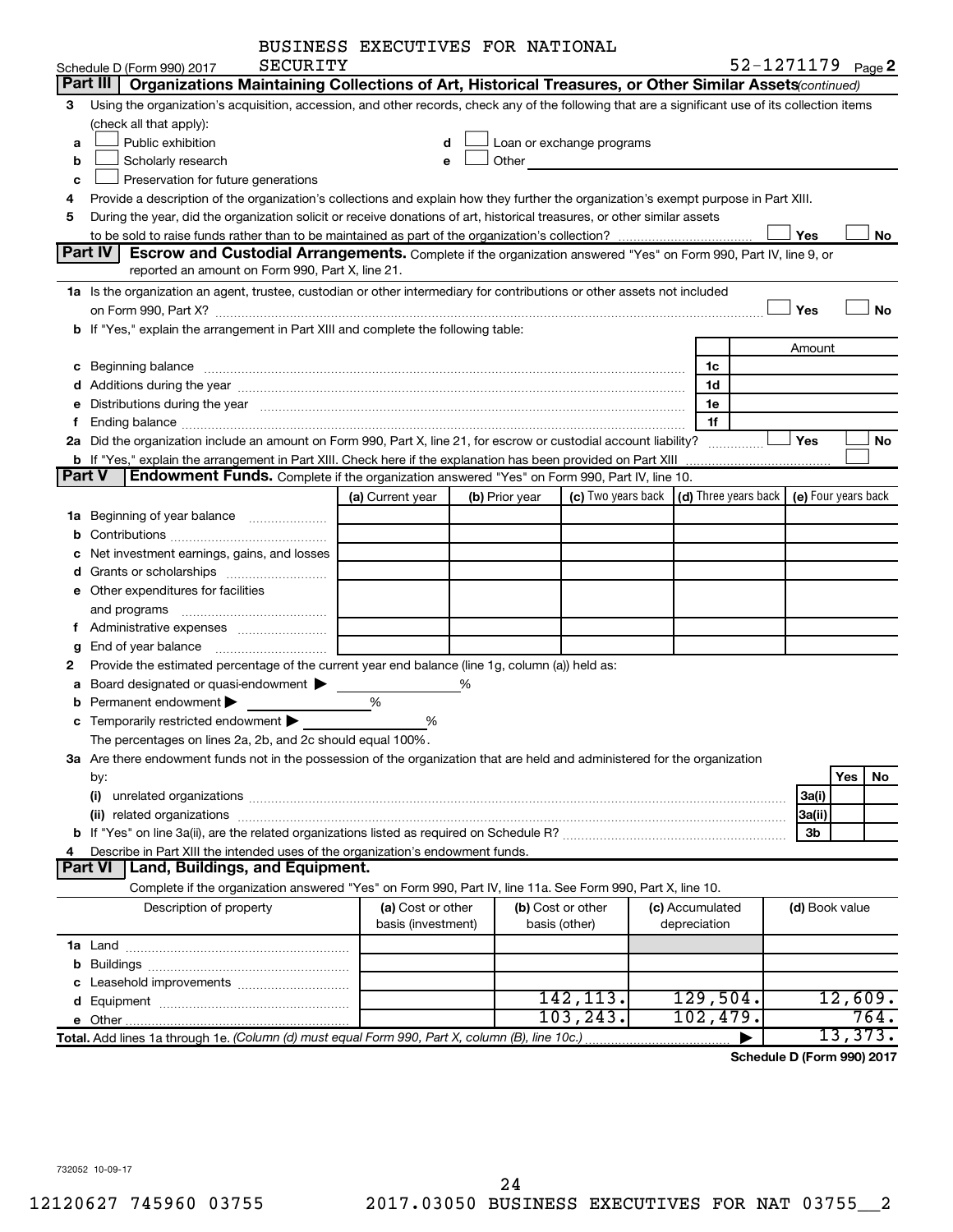|                  | BUSINESS EXECUTIVES FOR NATIONAL |  |            |
|------------------|----------------------------------|--|------------|
| <b>SECIIRTTY</b> |                                  |  | 52-1271179 |

|                                                     | (c) Method of valuation: Cost or end-of-year market value                                                                                                                                                                                                                                                                                                                                                                                                                                 |
|-----------------------------------------------------|-------------------------------------------------------------------------------------------------------------------------------------------------------------------------------------------------------------------------------------------------------------------------------------------------------------------------------------------------------------------------------------------------------------------------------------------------------------------------------------------|
|                                                     |                                                                                                                                                                                                                                                                                                                                                                                                                                                                                           |
|                                                     |                                                                                                                                                                                                                                                                                                                                                                                                                                                                                           |
|                                                     |                                                                                                                                                                                                                                                                                                                                                                                                                                                                                           |
|                                                     |                                                                                                                                                                                                                                                                                                                                                                                                                                                                                           |
|                                                     |                                                                                                                                                                                                                                                                                                                                                                                                                                                                                           |
|                                                     |                                                                                                                                                                                                                                                                                                                                                                                                                                                                                           |
|                                                     |                                                                                                                                                                                                                                                                                                                                                                                                                                                                                           |
|                                                     |                                                                                                                                                                                                                                                                                                                                                                                                                                                                                           |
|                                                     |                                                                                                                                                                                                                                                                                                                                                                                                                                                                                           |
|                                                     |                                                                                                                                                                                                                                                                                                                                                                                                                                                                                           |
|                                                     |                                                                                                                                                                                                                                                                                                                                                                                                                                                                                           |
|                                                     |                                                                                                                                                                                                                                                                                                                                                                                                                                                                                           |
|                                                     |                                                                                                                                                                                                                                                                                                                                                                                                                                                                                           |
|                                                     |                                                                                                                                                                                                                                                                                                                                                                                                                                                                                           |
|                                                     | (c) Method of valuation: Cost or end-of-year market value                                                                                                                                                                                                                                                                                                                                                                                                                                 |
|                                                     |                                                                                                                                                                                                                                                                                                                                                                                                                                                                                           |
|                                                     |                                                                                                                                                                                                                                                                                                                                                                                                                                                                                           |
|                                                     |                                                                                                                                                                                                                                                                                                                                                                                                                                                                                           |
|                                                     |                                                                                                                                                                                                                                                                                                                                                                                                                                                                                           |
|                                                     |                                                                                                                                                                                                                                                                                                                                                                                                                                                                                           |
|                                                     |                                                                                                                                                                                                                                                                                                                                                                                                                                                                                           |
|                                                     |                                                                                                                                                                                                                                                                                                                                                                                                                                                                                           |
|                                                     |                                                                                                                                                                                                                                                                                                                                                                                                                                                                                           |
|                                                     |                                                                                                                                                                                                                                                                                                                                                                                                                                                                                           |
|                                                     |                                                                                                                                                                                                                                                                                                                                                                                                                                                                                           |
|                                                     |                                                                                                                                                                                                                                                                                                                                                                                                                                                                                           |
|                                                     |                                                                                                                                                                                                                                                                                                                                                                                                                                                                                           |
|                                                     | (b) Book value                                                                                                                                                                                                                                                                                                                                                                                                                                                                            |
|                                                     |                                                                                                                                                                                                                                                                                                                                                                                                                                                                                           |
|                                                     |                                                                                                                                                                                                                                                                                                                                                                                                                                                                                           |
|                                                     |                                                                                                                                                                                                                                                                                                                                                                                                                                                                                           |
|                                                     |                                                                                                                                                                                                                                                                                                                                                                                                                                                                                           |
|                                                     |                                                                                                                                                                                                                                                                                                                                                                                                                                                                                           |
|                                                     |                                                                                                                                                                                                                                                                                                                                                                                                                                                                                           |
|                                                     |                                                                                                                                                                                                                                                                                                                                                                                                                                                                                           |
|                                                     |                                                                                                                                                                                                                                                                                                                                                                                                                                                                                           |
|                                                     |                                                                                                                                                                                                                                                                                                                                                                                                                                                                                           |
|                                                     |                                                                                                                                                                                                                                                                                                                                                                                                                                                                                           |
|                                                     |                                                                                                                                                                                                                                                                                                                                                                                                                                                                                           |
|                                                     |                                                                                                                                                                                                                                                                                                                                                                                                                                                                                           |
|                                                     |                                                                                                                                                                                                                                                                                                                                                                                                                                                                                           |
|                                                     |                                                                                                                                                                                                                                                                                                                                                                                                                                                                                           |
|                                                     |                                                                                                                                                                                                                                                                                                                                                                                                                                                                                           |
|                                                     |                                                                                                                                                                                                                                                                                                                                                                                                                                                                                           |
|                                                     |                                                                                                                                                                                                                                                                                                                                                                                                                                                                                           |
|                                                     |                                                                                                                                                                                                                                                                                                                                                                                                                                                                                           |
|                                                     |                                                                                                                                                                                                                                                                                                                                                                                                                                                                                           |
|                                                     |                                                                                                                                                                                                                                                                                                                                                                                                                                                                                           |
|                                                     |                                                                                                                                                                                                                                                                                                                                                                                                                                                                                           |
|                                                     |                                                                                                                                                                                                                                                                                                                                                                                                                                                                                           |
|                                                     |                                                                                                                                                                                                                                                                                                                                                                                                                                                                                           |
| (b) Book value<br>(b) Book value<br>(a) Description | Complete if the organization answered "Yes" on Form 990, Part IV, line 11b. See Form 990, Part X, line 12.<br>Complete if the organization answered "Yes" on Form 990, Part IV, line 11c. See Form 990, Part X, line 13.<br>Complete if the organization answered "Yes" on Form 990, Part IV, line 11d. See Form 990, Part X, line 15.<br>Complete if the organization answered "Yes" on Form 990, Part IV, line 11e or 11f. See Form 990, Part X, line 25.<br>(b) Book value<br>35, 236. |

732053 10-09-17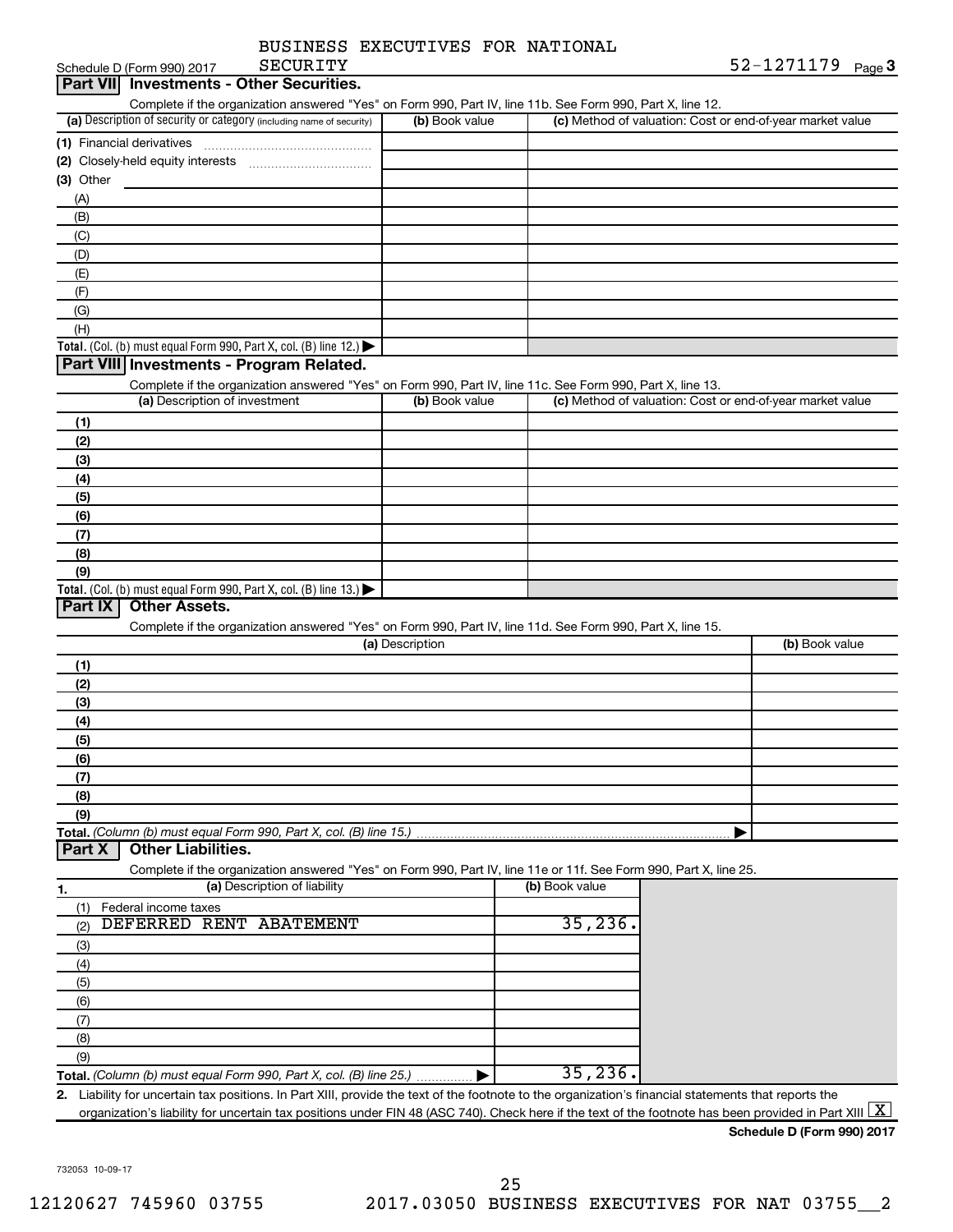| BUSINESS EXECUTIVES FOR NATIONAL |  |
|----------------------------------|--|
|                                  |  |

|   | <b>SECURITY</b><br>Schedule D (Form 990) 2017                                                                           |                |           |                | $52 - 1271179$ Page 4 |
|---|-------------------------------------------------------------------------------------------------------------------------|----------------|-----------|----------------|-----------------------|
|   | Reconciliation of Revenue per Audited Financial Statements With Revenue per Return.<br><b>Part XI</b>                   |                |           |                |                       |
|   | Complete if the organization answered "Yes" on Form 990, Part IV, line 12a.                                             |                |           |                |                       |
| 1 | Total revenue, gains, and other support per audited financial statements                                                |                |           | $\blacksquare$ | 8,041,007.            |
| 2 | Amounts included on line 1 but not on Form 990, Part VIII, line 12:                                                     |                |           |                |                       |
| a |                                                                                                                         | 2a             | 156,092.  |                |                       |
|   |                                                                                                                         | 2 <sub>b</sub> |           |                |                       |
| с |                                                                                                                         | 2c             |           |                |                       |
| d |                                                                                                                         | 2d             | 489, 346. |                |                       |
| e | Add lines 2a through 2d                                                                                                 |                |           | 2е             | 645,438.              |
| 3 |                                                                                                                         |                |           | $\mathbf{3}$   | 7,395,569.            |
| 4 | Amounts included on Form 990, Part VIII, line 12, but not on line 1:                                                    |                |           |                |                       |
|   |                                                                                                                         | 4a             |           |                |                       |
|   |                                                                                                                         | 4 <sub>b</sub> |           |                |                       |
|   | c Add lines 4a and 4b                                                                                                   |                |           | 4c             | 0.                    |
|   |                                                                                                                         |                | 5         | 7,395,569.     |                       |
|   | Part XII   Reconciliation of Expenses per Audited Financial Statements With Expenses per Return.                        |                |           |                |                       |
|   | Complete if the organization answered "Yes" on Form 990, Part IV, line 12a.                                             |                |           |                |                       |
| 1 |                                                                                                                         |                |           |                | 6,329,931.            |
| 2 | Amounts included on line 1 but not on Form 990, Part IX, line 25:                                                       |                |           |                |                       |
| a |                                                                                                                         | 2a             |           |                |                       |
| b |                                                                                                                         | 2 <sub>b</sub> |           |                |                       |
|   | Other losses                                                                                                            |                |           |                |                       |
| d |                                                                                                                         | 2c             |           |                |                       |
|   |                                                                                                                         | 2d             | 489,346.  |                |                       |
| е | Add lines 2a through 2d <b>continuum contract and all contract and all contract and all contract and all contract a</b> |                |           | 2e             | 489,346.              |
| з |                                                                                                                         |                |           | $\mathbf{a}$   | 5,840,585.            |
| 4 | Amounts included on Form 990, Part IX, line 25, but not on line 1:                                                      |                |           |                |                       |
| a |                                                                                                                         | 4a             |           |                |                       |
|   |                                                                                                                         | 4 <sub>h</sub> |           |                |                       |
|   | c Add lines 4a and 4b                                                                                                   |                |           | 4c             | 0.                    |
| 5 |                                                                                                                         |                |           | 5              | 5,840,585.            |
|   | Part XIII Supplemental Information.                                                                                     |                |           |                |                       |

Provide the descriptions required for Part II, lines 3, 5, and 9; Part III, lines 1a and 4; Part IV, lines 1b and 2b; Part V, line 4; Part X, line 2; Part XI, lines 2d and 4b; and Part XII, lines 2d and 4b. Also complete this part to provide any additional information.

PART X, LINE 2:

FOR THE YEAR ENDED DECEMBER 31, 2017, BENS HAS DOCUMENTED ITS

CONSIDERATION OF FASB ASC 740-10, INCOME TAXES, THAT PROVIDES GUIDANCE FOR

REPORTING UNCERTAINTY IN INCOME TAXES AND HAS DETERMINED THAT NO MATERIAL

UNCERTAIN TAX POSITIONS QUALIFY FOR EITHER RECOGNITION OR DISCLOSURE IN

THE FINANCIAL STATEMENTS.

PART XI, LINE 2D - OTHER ADJUSTMENTS:

SPECIAL EVENT EXPENSES REPORTED AS EXPENSE ON THE FINANCIAL 480,342.

STATEMENTS AND NETTED AGAINST REVENUE ON FORM 990, PART VIII,

LINE 8B.

|                 | LOSS ON DISPOSAL OF FIXED ASSETS REPORTED AS EXPENSE |  |     |  | ON | 004.                       |
|-----------------|------------------------------------------------------|--|-----|--|----|----------------------------|
| 732054 10-09-17 |                                                      |  |     |  |    | Schedule D (Form 990) 2017 |
|                 |                                                      |  | ∠ ס |  |    |                            |

12120627 745960 03755 2017.03050 BUSINESS EXECUTIVES FOR NAT 03755\_\_2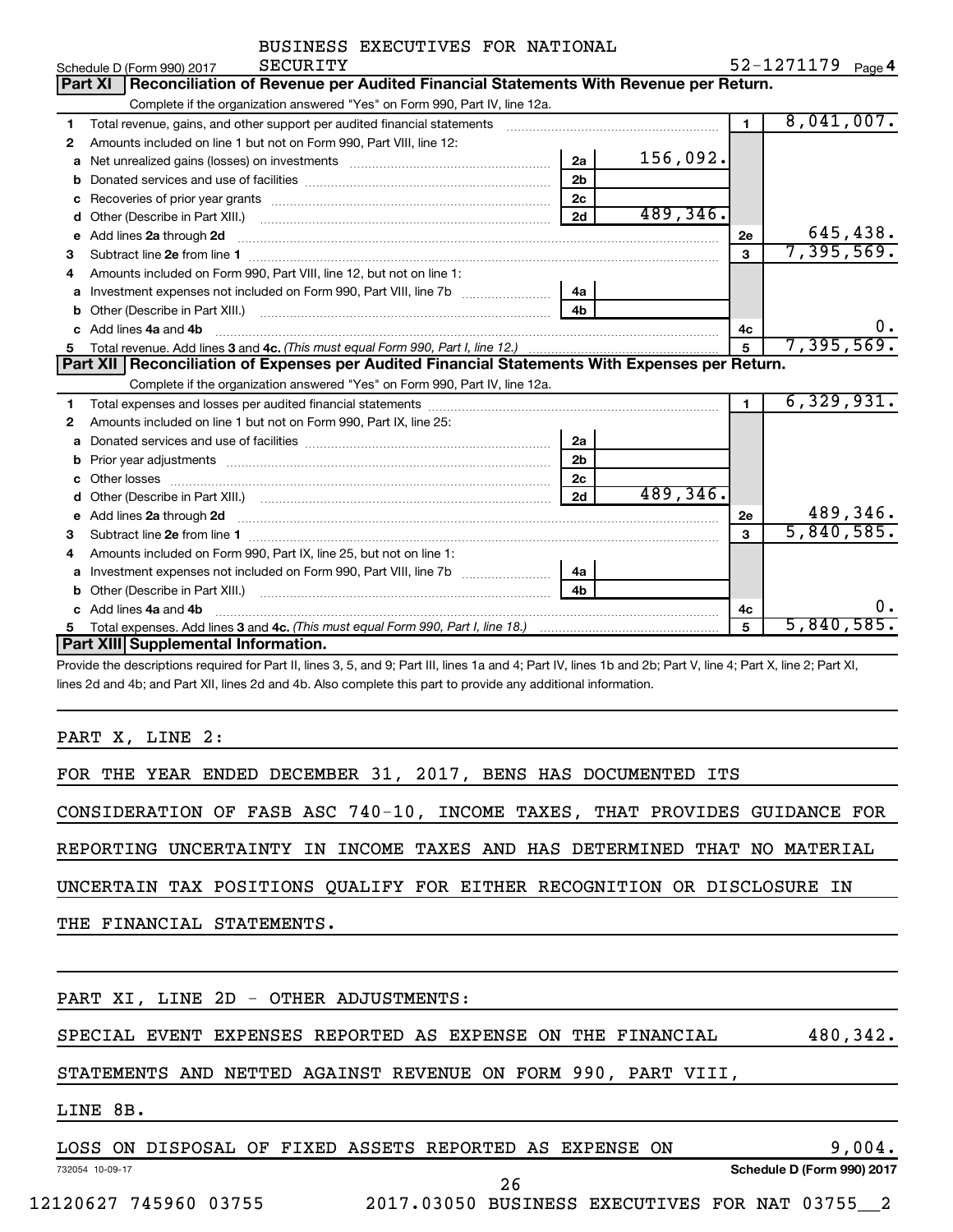| Part XIII Supplemental Information (continued)                                                               |          |
|--------------------------------------------------------------------------------------------------------------|----------|
| THE FINANCIAL STATEMENTS AND NETTED AGAINST REVENUE ON                                                       |          |
| PART VIII, LINE 7B.                                                                                          |          |
| TOTAL TO SCHEDULE D, PART XI, LINE 2D                                                                        | 489,346. |
|                                                                                                              |          |
| PART XII, LINE 2D - OTHER ADJUSTMENTS:                                                                       |          |
| SPECIAL EVENT EXPENSES REPORTED AS EXPENSE ON THE FINANCIAL                                                  | 480,342. |
| STATEMENTS AND NETTED AGAINST REVENUE ON FORM 990, PART VIII,                                                |          |
| LINE 8B.                                                                                                     |          |
| LOSS ON DISPOSAL OF FIXED ASSETS REPORTED AS EXPENSE ON                                                      | 9,004.   |
| THE FINANCIAL STATEMENTS AND NETTED AGAINST REVENUE ON                                                       |          |
| PART VIII, LINE 7B.                                                                                          |          |
| TOTAL TO SCHEDULE D, PART XII, LINE 2D<br><u> 1980 - Johann Barbara, martxa amerikan personal (h. 1980).</u> | 489,346. |
|                                                                                                              |          |
|                                                                                                              |          |
|                                                                                                              |          |
|                                                                                                              |          |
|                                                                                                              |          |
|                                                                                                              |          |
|                                                                                                              |          |
|                                                                                                              |          |
|                                                                                                              |          |
|                                                                                                              |          |
|                                                                                                              |          |
|                                                                                                              |          |
|                                                                                                              |          |
|                                                                                                              |          |
|                                                                                                              |          |
|                                                                                                              |          |

Schedule D (Form 990) 2017 Page

BUSINESS EXECUTIVES FOR NATIONAL

**SECURITY** 22-1271179 Page 5

732055 10-09-17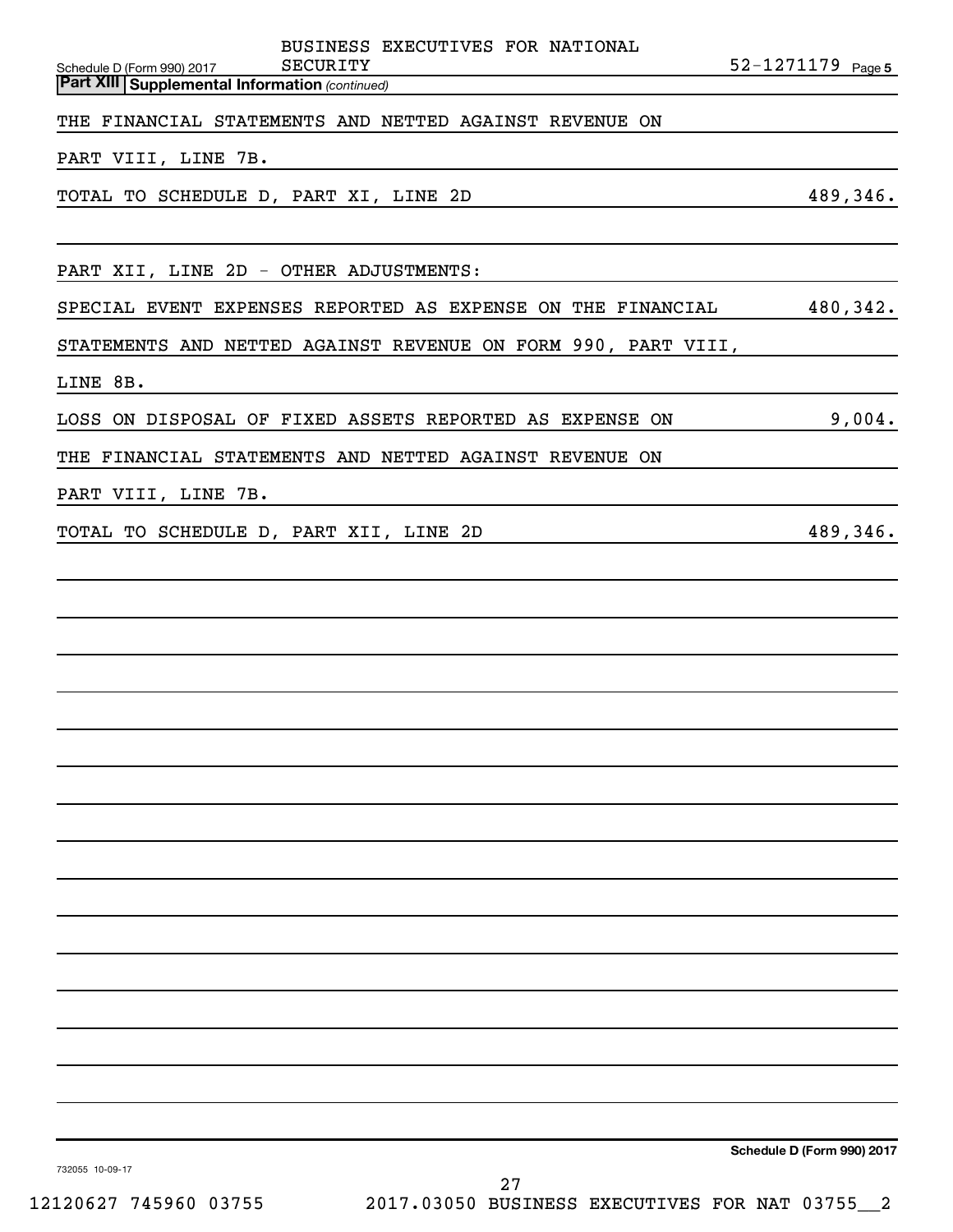| <b>SCHEDULE G</b><br>(Form 990 or 990-EZ)<br>Department of the Treasury<br>Internal Revenue Service                                                                        |                                  | OMB No. 1545-0047<br><b>Open to Public</b><br>Inspection                                                                                                                                                                                                                                                                                                                                                                                                                                                                                           |                                         |                                 |                                                                            |                                                                            |     |                                                         |  |  |
|----------------------------------------------------------------------------------------------------------------------------------------------------------------------------|----------------------------------|----------------------------------------------------------------------------------------------------------------------------------------------------------------------------------------------------------------------------------------------------------------------------------------------------------------------------------------------------------------------------------------------------------------------------------------------------------------------------------------------------------------------------------------------------|-----------------------------------------|---------------------------------|----------------------------------------------------------------------------|----------------------------------------------------------------------------|-----|---------------------------------------------------------|--|--|
| Name of the organization                                                                                                                                                   | <b>SECURITY</b>                  | Go to www.irs.gov/Form990 for the latest instructions.<br>BUSINESS EXECUTIVES FOR NATIONAL                                                                                                                                                                                                                                                                                                                                                                                                                                                         |                                         |                                 |                                                                            | 52-1271179                                                                 |     | <b>Employer identification number</b>                   |  |  |
| Part I<br>Fundraising Activities. Complete if the organization answered "Yes" on Form 990, Part IV, line 17. Form 990-EZ filers are not<br>required to complete this part. |                                  |                                                                                                                                                                                                                                                                                                                                                                                                                                                                                                                                                    |                                         |                                 |                                                                            |                                                                            |     |                                                         |  |  |
| Mail solicitations<br>a<br>b<br>Phone solicitations<br>с<br>In-person solicitations<br>d<br>compensated at least \$5,000 by the organization.                              | Internet and email solicitations | 1 Indicate whether the organization raised funds through any of the following activities. Check all that apply.<br>е<br>f<br>Special fundraising events<br>g<br>2 a Did the organization have a written or oral agreement with any individual (including officers, directors, trustees, or<br>key employees listed in Form 990, Part VII) or entity in connection with professional fundraising services?<br>b If "Yes," list the 10 highest paid individuals or entities (fundraisers) pursuant to agreements under which the fundraiser is to be |                                         |                                 | Solicitation of non-government grants<br>Solicitation of government grants |                                                                            | Yes | <b>No</b>                                               |  |  |
| (i) Name and address of individual<br>or entity (fundraiser)                                                                                                               |                                  | (ii) Activity                                                                                                                                                                                                                                                                                                                                                                                                                                                                                                                                      | (iii) Did<br>fundraiser<br>have custody | or control of<br>contributions? | (iv) Gross receipts<br>from activity                                       | (v) Amount paid<br>to (or retained by)<br>fundraiser<br>listed in col. (i) |     | (vi) Amount paid<br>to (or retained by)<br>organization |  |  |
|                                                                                                                                                                            |                                  |                                                                                                                                                                                                                                                                                                                                                                                                                                                                                                                                                    | Yes                                     | No                              |                                                                            |                                                                            |     |                                                         |  |  |
|                                                                                                                                                                            |                                  |                                                                                                                                                                                                                                                                                                                                                                                                                                                                                                                                                    |                                         |                                 |                                                                            |                                                                            |     |                                                         |  |  |
|                                                                                                                                                                            |                                  |                                                                                                                                                                                                                                                                                                                                                                                                                                                                                                                                                    |                                         |                                 |                                                                            |                                                                            |     |                                                         |  |  |
|                                                                                                                                                                            |                                  |                                                                                                                                                                                                                                                                                                                                                                                                                                                                                                                                                    |                                         |                                 |                                                                            |                                                                            |     |                                                         |  |  |
|                                                                                                                                                                            |                                  |                                                                                                                                                                                                                                                                                                                                                                                                                                                                                                                                                    |                                         |                                 |                                                                            |                                                                            |     |                                                         |  |  |
|                                                                                                                                                                            |                                  |                                                                                                                                                                                                                                                                                                                                                                                                                                                                                                                                                    |                                         |                                 |                                                                            |                                                                            |     |                                                         |  |  |
|                                                                                                                                                                            |                                  |                                                                                                                                                                                                                                                                                                                                                                                                                                                                                                                                                    |                                         |                                 |                                                                            |                                                                            |     |                                                         |  |  |
|                                                                                                                                                                            |                                  |                                                                                                                                                                                                                                                                                                                                                                                                                                                                                                                                                    |                                         |                                 |                                                                            |                                                                            |     |                                                         |  |  |
|                                                                                                                                                                            |                                  |                                                                                                                                                                                                                                                                                                                                                                                                                                                                                                                                                    |                                         |                                 |                                                                            |                                                                            |     |                                                         |  |  |
|                                                                                                                                                                            |                                  |                                                                                                                                                                                                                                                                                                                                                                                                                                                                                                                                                    |                                         |                                 |                                                                            |                                                                            |     |                                                         |  |  |
| Total                                                                                                                                                                      |                                  |                                                                                                                                                                                                                                                                                                                                                                                                                                                                                                                                                    |                                         |                                 |                                                                            |                                                                            |     |                                                         |  |  |
| or licensing.                                                                                                                                                              |                                  | 3 List all states in which the organization is registered or licensed to solicit contributions or has been notified it is exempt from registration                                                                                                                                                                                                                                                                                                                                                                                                 |                                         |                                 |                                                                            |                                                                            |     |                                                         |  |  |
|                                                                                                                                                                            |                                  |                                                                                                                                                                                                                                                                                                                                                                                                                                                                                                                                                    |                                         |                                 |                                                                            |                                                                            |     |                                                         |  |  |
|                                                                                                                                                                            |                                  |                                                                                                                                                                                                                                                                                                                                                                                                                                                                                                                                                    |                                         |                                 |                                                                            |                                                                            |     |                                                         |  |  |
|                                                                                                                                                                            |                                  |                                                                                                                                                                                                                                                                                                                                                                                                                                                                                                                                                    |                                         |                                 |                                                                            |                                                                            |     |                                                         |  |  |
|                                                                                                                                                                            |                                  |                                                                                                                                                                                                                                                                                                                                                                                                                                                                                                                                                    |                                         |                                 |                                                                            |                                                                            |     |                                                         |  |  |
|                                                                                                                                                                            |                                  |                                                                                                                                                                                                                                                                                                                                                                                                                                                                                                                                                    |                                         |                                 |                                                                            |                                                                            |     |                                                         |  |  |
|                                                                                                                                                                            |                                  |                                                                                                                                                                                                                                                                                                                                                                                                                                                                                                                                                    |                                         |                                 |                                                                            |                                                                            |     |                                                         |  |  |
|                                                                                                                                                                            |                                  |                                                                                                                                                                                                                                                                                                                                                                                                                                                                                                                                                    |                                         |                                 |                                                                            |                                                                            |     |                                                         |  |  |

**For Paperwork Reduction Act Notice, see the Instructions for Form 990 or 990-EZ. Schedule G (Form 990 or 990-EZ) 2017** LHA

732081 09-13-17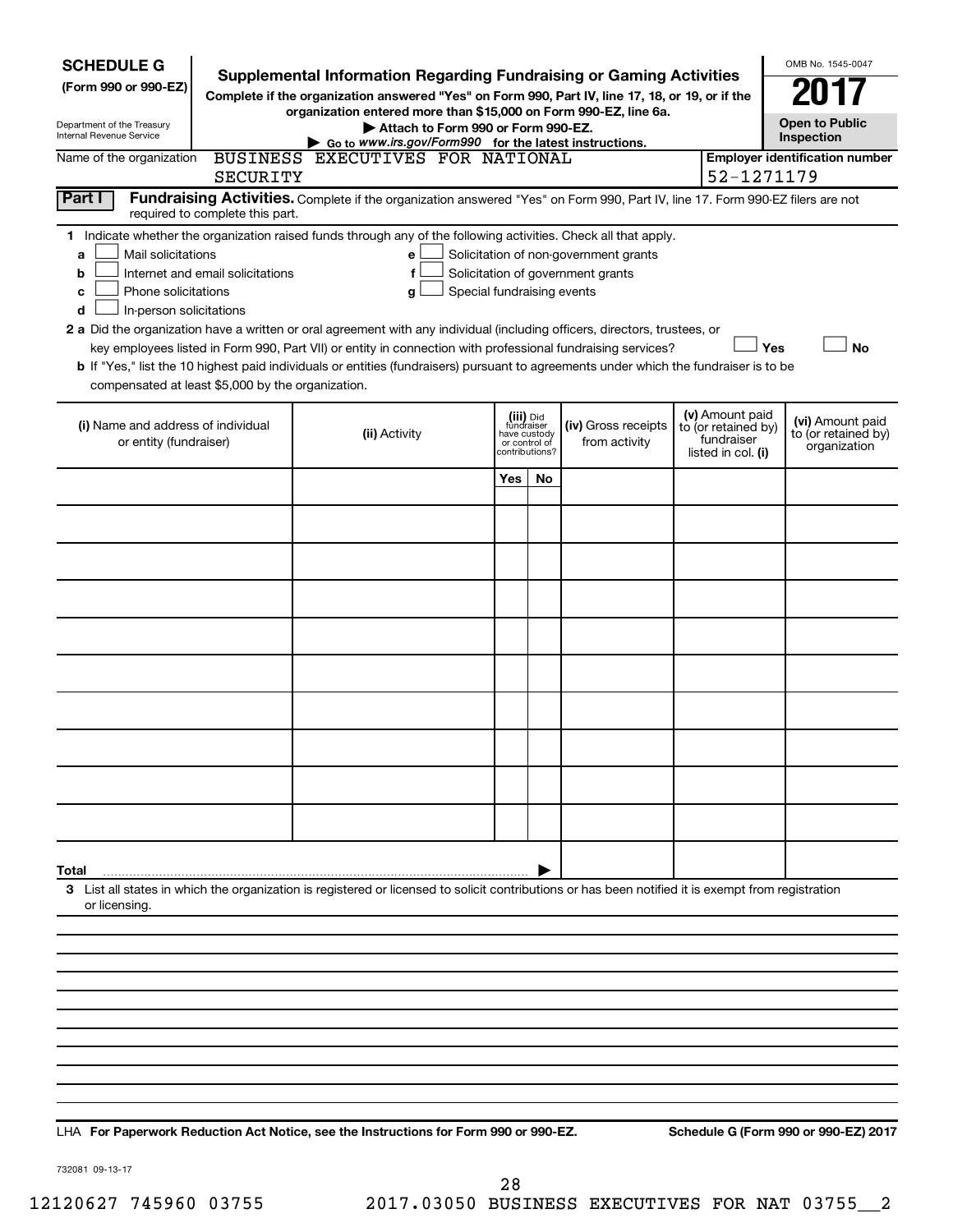Schedule G (Form 990 or 990-EZ) 2017  ${\tt SECURITY}$ BUSINESS EXECUTIVES FOR NATIONAL

### **2** SECURITY 52-1271179

Part II | Fundraising Events. Complete if the organization answered "Yes" on Form 990, Part IV, line 18, or reported more than \$15,000 of fundraising event contributions and gross income on Form 990-EZ, lines 1 and 6b. List events with gross receipts greater than \$5,000. **(a)** Event #1  $\vert$  **(b)** Event #2 (c) Other events **(d)**  Total events NONE (add col. (a) through DC DINNER NY DINNER col. **(c)**) (event type) (event type) (total number) Revenue 918,900. 1,268,700. 2,187,600. **1** Gross receipts ~~~~~~~~~~~~~~ 722,925. 1,017,800. 1,740,725. **2** Less: Contributions ~~~~~~~~~~~ 195,975. 250,900. 250. **3** Gross income (line 1 minus line 2) . . . . . . . . . . . . **4** Cash prizes ~~~~~~~~~~~~~~~ **5** Noncash prizes ~~~~~~~~~~~~~ Direct Expenses Direct Expenses **6** Rent/facility costs ~~~~~~~~~~~~ 137,841. 262,066. 399,907. **7** Food and beverages **with the State Proof 8** Entertainment ~~~~~~~~~~~~~~ 32,700. 47,735. 80,435. **9** Other direct expenses  $\ldots$  **............................** 480,342. **10** Direct expense summary. Add lines 4 through 9 in column (d) ~~~~~~~~~~~~ -33,467. **11** Net income summary. Subtract line 10 from line 3, column (d) | Part III | Gaming. Complete if the organization answered "Yes" on Form 990, Part IV, line 19, or reported more than \$15,000 on Form 990-EZ, line 6a. (b) Pull tabs/instant (d) Total gaming (add Revenue **(a)** Bingo **a b**ingo/progressive bingo **(c)** Other gaming bingo/progressive bingo col. (a) through col. (c)) Gross revenue **1 2** Cash prizes ~~~~~~~~~~~~~~~ Expenses Direct Expenses **3** Noncash prizes ~~~~~~~~~~~~~ Direct **4** Rent/facility costs ~~~~~~~~~~~~ **5** Other direct expenses  $|\Box$  Yes  $\qquad \%$   $|\Box$  Yes  $\qquad \%$   $|\Box$ **Yes Yes Yes** % % %  $|\Box$  No  $|\Box$  No  $|\Box$ **6** Volunteer labor ~~~~~~~~~~~~~ **No No No 7** Direct expense summary. Add lines 2 through 5 in column (d) ~~~~~~~~~~~~~~~~~~~~~~~~ | **8** Net gaming income summary. Subtract line 7 from line 1, column (d) | **9** Enter the state(s) in which the organization conducts gaming activities:  $|$  Yes **Yes No a** Is the organization licensed to conduct gaming activities in each of these states? ~~~~~~~~~~~~~~~~~~~~ **b** If "No," explain: **10 a** Were any of the organization's gaming licenses revoked, suspended, or terminated during the tax year? ~~~~~~~~~ † † **Yes No b** If "Yes," explain: **Schedule G (Form 990 or 990-EZ) 2017** 732082 09-13-17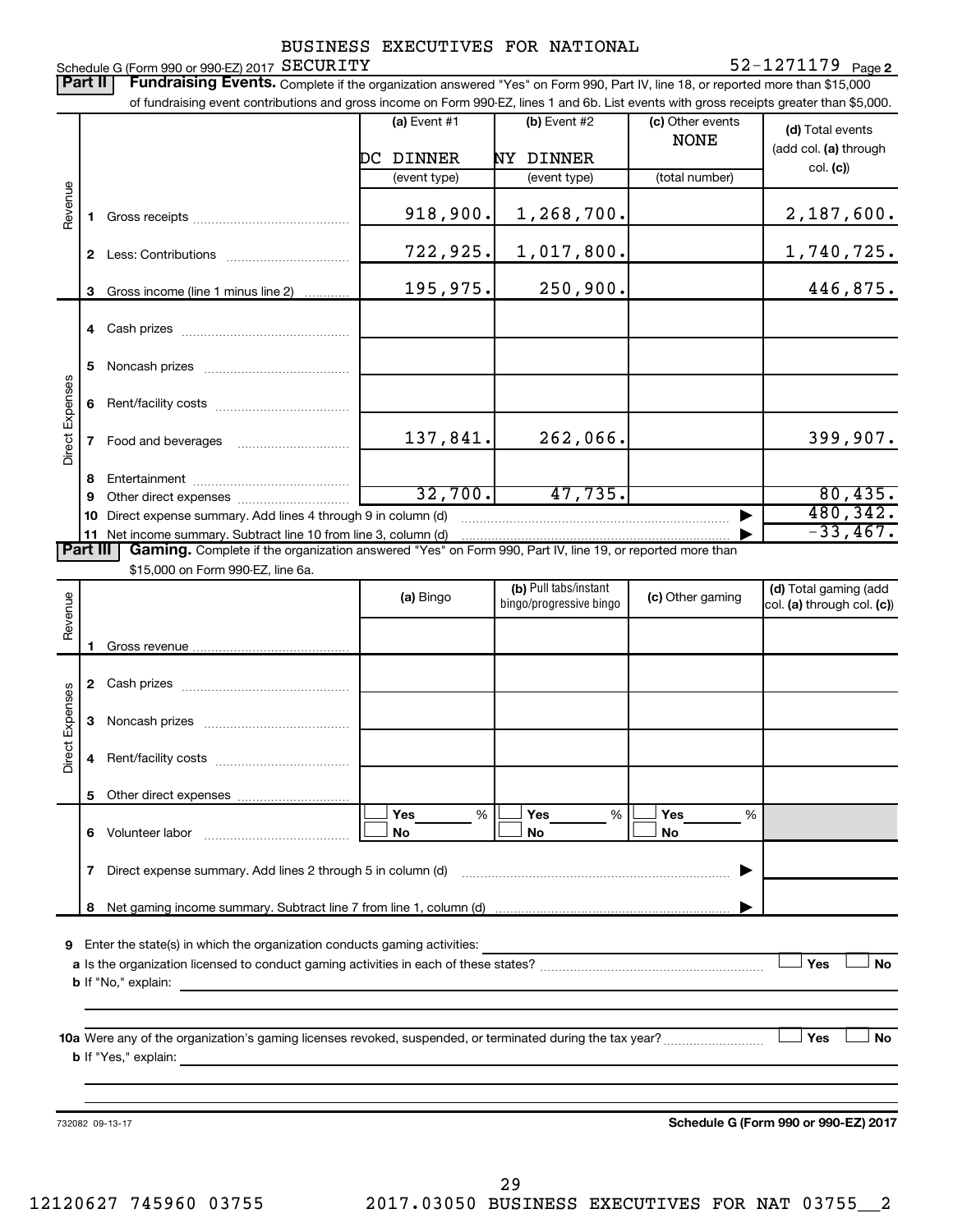|    | BUSINESS EXECUTIVES FOR NATIONAL                                                                                                                                                                                                              |                       |           |
|----|-----------------------------------------------------------------------------------------------------------------------------------------------------------------------------------------------------------------------------------------------|-----------------------|-----------|
|    | Schedule G (Form 990 or 990-EZ) 2017 SECURITY                                                                                                                                                                                                 | $52 - 1271179$ Page 3 |           |
|    |                                                                                                                                                                                                                                               | Yes                   | No        |
|    | 12 Is the organization a grantor, beneficiary or trustee of a trust, or a member of a partnership or other entity formed                                                                                                                      | Yes                   | No        |
|    | 13 Indicate the percentage of gaming activity conducted in:                                                                                                                                                                                   |                       |           |
|    |                                                                                                                                                                                                                                               | 13а                   | %         |
|    |                                                                                                                                                                                                                                               | 13b                   | $\%$      |
|    | 14 Enter the name and address of the person who prepares the organization's gaming/special events books and records:                                                                                                                          |                       |           |
|    | Name $\blacktriangleright$<br>and the control of the control of the control of the control of the control of the control of the control of the                                                                                                |                       |           |
|    | Address $\blacktriangleright$                                                                                                                                                                                                                 |                       |           |
|    | 15a Does the organization have a contract with a third party from whom the organization receives gaming revenue?                                                                                                                              | Yes                   | <b>No</b> |
|    |                                                                                                                                                                                                                                               |                       |           |
|    | of gaming revenue retained by the third party $\triangleright$ \$                                                                                                                                                                             |                       |           |
|    | c If "Yes," enter name and address of the third party:                                                                                                                                                                                        |                       |           |
|    | Name $\blacktriangleright$<br><u> 1989 - John Harry Harry Harry Harry Harry Harry Harry Harry Harry Harry Harry Harry Harry Harry Harry Harry H</u>                                                                                           |                       |           |
|    | Address $\blacktriangleright$                                                                                                                                                                                                                 |                       |           |
| 16 | Gaming manager information:                                                                                                                                                                                                                   |                       |           |
|    | Name $\blacktriangleright$<br><u> 1989 - Johann Harry Harry Harry Harry Harry Harry Harry Harry Harry Harry Harry Harry Harry Harry Harry Harry</u>                                                                                           |                       |           |
|    | Gaming manager compensation > \$                                                                                                                                                                                                              |                       |           |
|    | Description of services provided > example and the contract of the contract of the contract of the contract of                                                                                                                                |                       |           |
|    |                                                                                                                                                                                                                                               |                       |           |
|    |                                                                                                                                                                                                                                               |                       |           |
|    | Director/officer<br>Employee<br>Independent contractor                                                                                                                                                                                        |                       |           |
|    | 17 Mandatory distributions:                                                                                                                                                                                                                   |                       |           |
|    | a Is the organization required under state law to make charitable distributions from the gaming proceeds to                                                                                                                                   |                       |           |
|    | retain the state gaming license?                                                                                                                                                                                                              | Yes                   | <b>No</b> |
|    | b Enter the amount of distributions required under state law to be distributed to other exempt organizations or spent in the                                                                                                                  |                       |           |
|    | organization's own exempt activities during the tax year $\triangleright$ \$<br><b>Part IV</b><br>Supplemental Information. Provide the explanations required by Part I, line 2b, columns (iii) and (v); and Part III, lines 9, 9b, 10b, 15b, |                       |           |
|    | 15c, 16, and 17b, as applicable. Also provide any additional information. See instructions.                                                                                                                                                   |                       |           |
|    |                                                                                                                                                                                                                                               |                       |           |
|    |                                                                                                                                                                                                                                               |                       |           |
|    |                                                                                                                                                                                                                                               |                       |           |
|    |                                                                                                                                                                                                                                               |                       |           |
|    |                                                                                                                                                                                                                                               |                       |           |
|    |                                                                                                                                                                                                                                               |                       |           |
|    |                                                                                                                                                                                                                                               |                       |           |
|    |                                                                                                                                                                                                                                               |                       |           |
|    |                                                                                                                                                                                                                                               |                       |           |
|    |                                                                                                                                                                                                                                               |                       |           |
|    |                                                                                                                                                                                                                                               |                       |           |
|    |                                                                                                                                                                                                                                               |                       |           |
|    |                                                                                                                                                                                                                                               |                       |           |
|    | Schedule G (Form 990 or 990-EZ) 2017<br>732083 09-13-17                                                                                                                                                                                       |                       |           |
|    | 30                                                                                                                                                                                                                                            |                       |           |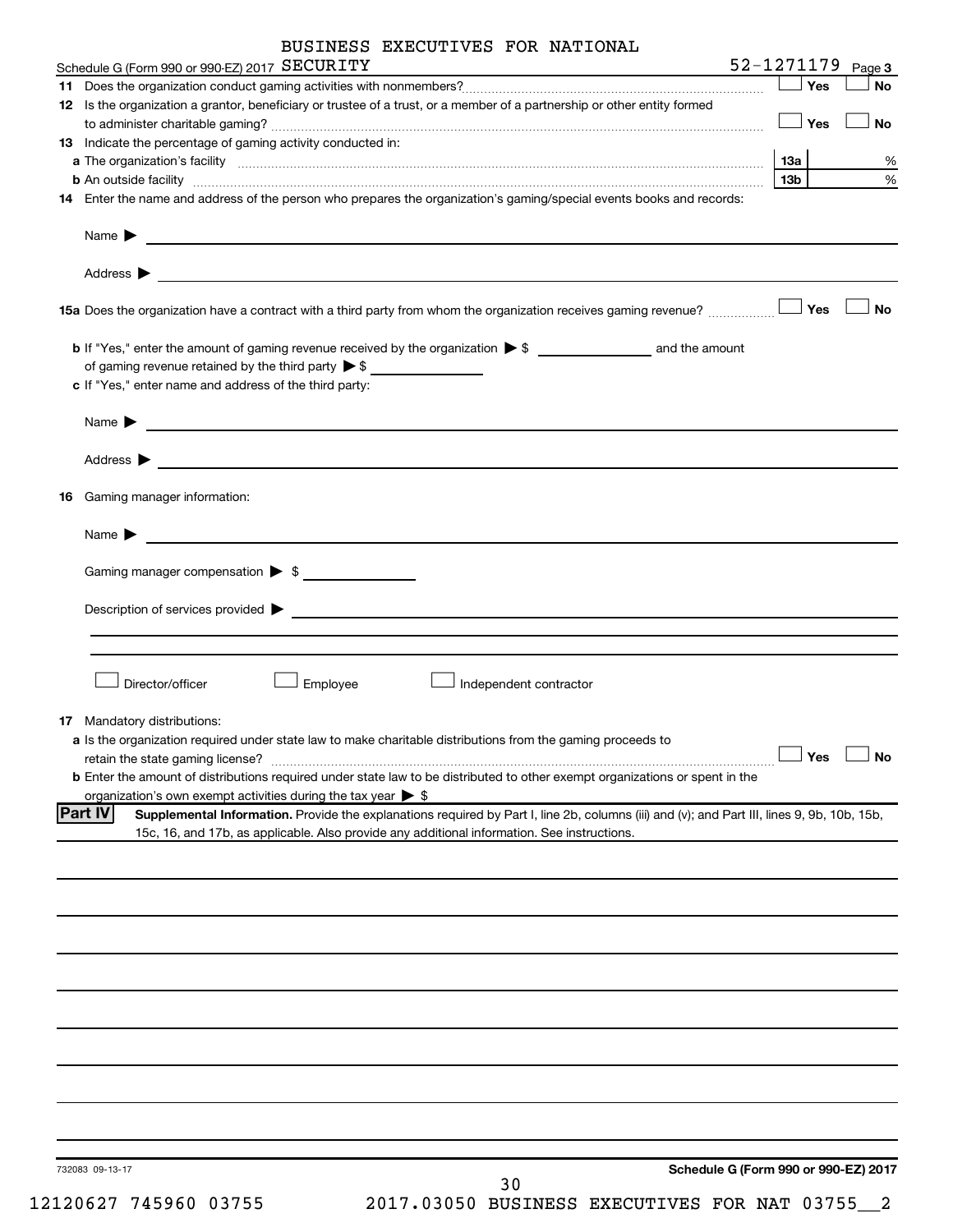|                 |                                                                                                   | SECURITY | BUSINESS EXECUTIVES FOR NATIONAL |    | 52-1271179 Page 4               |  |
|-----------------|---------------------------------------------------------------------------------------------------|----------|----------------------------------|----|---------------------------------|--|
|                 | Schedule G (Form 990 or 990-EZ) SECURITY<br><b>Part IV   Supplemental Information</b> (continued) |          |                                  |    |                                 |  |
|                 |                                                                                                   |          |                                  |    |                                 |  |
|                 |                                                                                                   |          |                                  |    |                                 |  |
|                 |                                                                                                   |          |                                  |    |                                 |  |
|                 |                                                                                                   |          |                                  |    |                                 |  |
|                 |                                                                                                   |          |                                  |    |                                 |  |
|                 |                                                                                                   |          |                                  |    |                                 |  |
|                 |                                                                                                   |          |                                  |    |                                 |  |
|                 |                                                                                                   |          |                                  |    |                                 |  |
|                 |                                                                                                   |          |                                  |    |                                 |  |
|                 |                                                                                                   |          |                                  |    |                                 |  |
|                 |                                                                                                   |          |                                  |    |                                 |  |
|                 |                                                                                                   |          |                                  |    |                                 |  |
|                 |                                                                                                   |          |                                  |    |                                 |  |
|                 |                                                                                                   |          |                                  |    |                                 |  |
|                 |                                                                                                   |          |                                  |    |                                 |  |
|                 |                                                                                                   |          |                                  |    |                                 |  |
|                 |                                                                                                   |          |                                  |    |                                 |  |
|                 |                                                                                                   |          |                                  |    |                                 |  |
|                 |                                                                                                   |          |                                  |    |                                 |  |
|                 |                                                                                                   |          |                                  |    |                                 |  |
|                 |                                                                                                   |          |                                  |    |                                 |  |
|                 |                                                                                                   |          |                                  |    |                                 |  |
|                 |                                                                                                   |          |                                  |    |                                 |  |
|                 |                                                                                                   |          |                                  |    |                                 |  |
|                 |                                                                                                   |          |                                  |    |                                 |  |
|                 |                                                                                                   |          |                                  |    |                                 |  |
|                 |                                                                                                   |          |                                  |    |                                 |  |
|                 |                                                                                                   |          |                                  |    |                                 |  |
|                 |                                                                                                   |          |                                  |    |                                 |  |
|                 |                                                                                                   |          |                                  |    |                                 |  |
|                 |                                                                                                   |          |                                  |    |                                 |  |
|                 |                                                                                                   |          |                                  |    |                                 |  |
|                 |                                                                                                   |          |                                  |    |                                 |  |
|                 |                                                                                                   |          |                                  |    |                                 |  |
|                 |                                                                                                   |          |                                  |    |                                 |  |
|                 |                                                                                                   |          |                                  |    |                                 |  |
|                 |                                                                                                   |          |                                  |    |                                 |  |
|                 |                                                                                                   |          |                                  |    |                                 |  |
|                 |                                                                                                   |          |                                  |    |                                 |  |
|                 |                                                                                                   |          |                                  |    |                                 |  |
|                 |                                                                                                   |          |                                  |    |                                 |  |
|                 |                                                                                                   |          |                                  |    |                                 |  |
|                 |                                                                                                   |          |                                  |    |                                 |  |
|                 |                                                                                                   |          |                                  |    |                                 |  |
|                 |                                                                                                   |          |                                  |    |                                 |  |
|                 |                                                                                                   |          |                                  |    |                                 |  |
|                 |                                                                                                   |          |                                  |    |                                 |  |
|                 |                                                                                                   |          |                                  |    | Schedule G (Form 990 or 990-EZ) |  |
| 732084 04-01-17 |                                                                                                   |          |                                  |    |                                 |  |
|                 |                                                                                                   |          |                                  | 31 |                                 |  |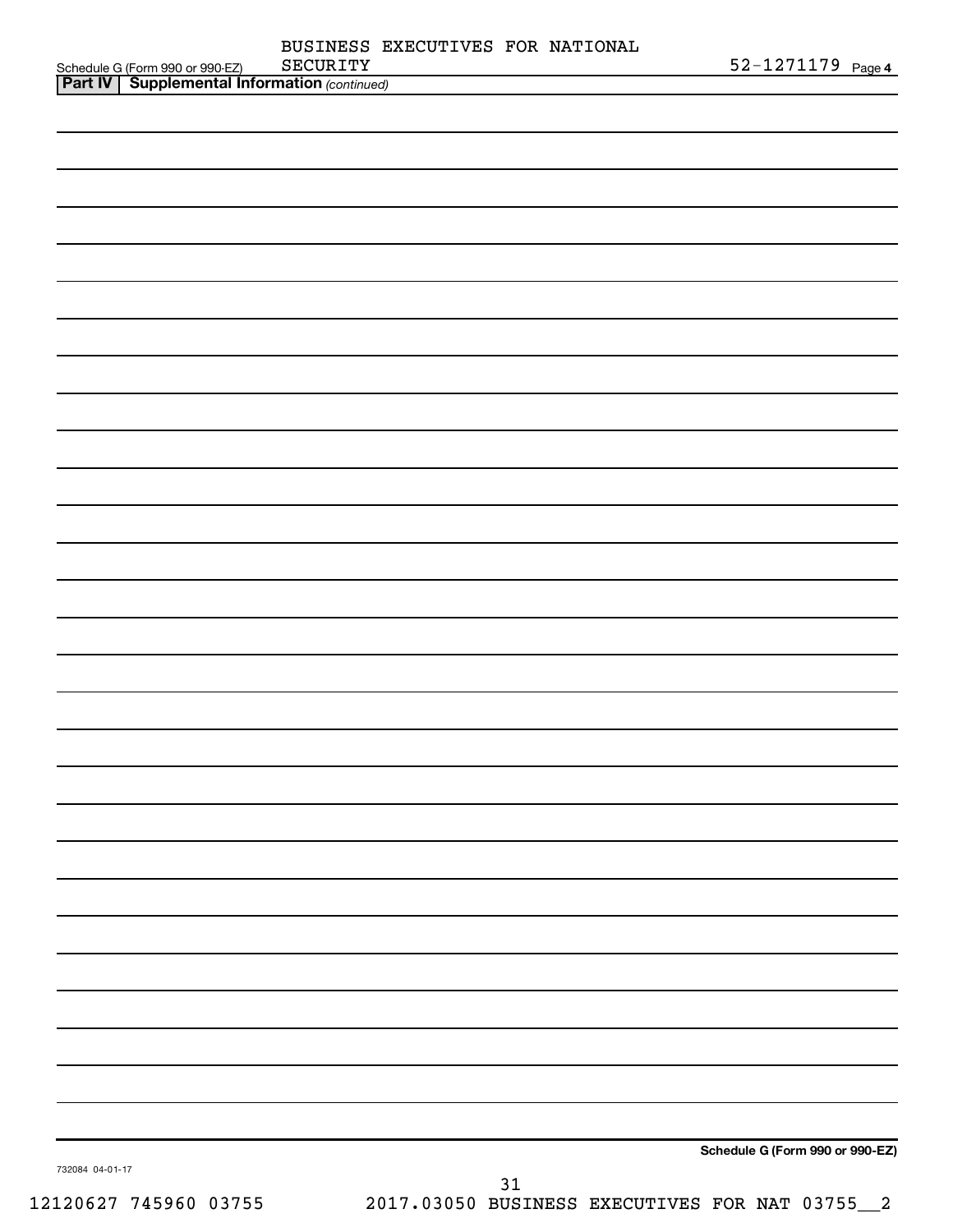| (Form 990)<br>For certain Officers, Directors, Trustees, Key Employees, and Highest<br><b>Compensated Employees</b><br>Complete if the organization answered "Yes" on Form 990, Part IV, line 23.<br><b>Open to Public</b><br>Attach to Form 990.<br>Department of the Treasury<br>Inspection<br>Internal Revenue Service<br>Go to www.irs.gov/Form990 for instructions and the latest information.<br>BUSINESS EXECUTIVES FOR NATIONAL<br><b>Employer identification number</b><br>Name of the organization<br>52-1271179<br><b>SECURITY</b><br><b>Questions Regarding Compensation</b><br>Part I<br>Yes<br>No<br><b>1a</b> Check the appropriate box(es) if the organization provided any of the following to or for a person listed on Form 990,<br>Part VII, Section A, line 1a. Complete Part III to provide any relevant information regarding these items.<br>First-class or charter travel<br>Housing allowance or residence for personal use<br>Travel for companions<br>Payments for business use of personal residence<br>Tax indemnification and gross-up payments<br>Health or social club dues or initiation fees<br>Discretionary spending account<br>Personal services (such as, maid, chauffeur, chef)<br><b>b</b> If any of the boxes on line 1a are checked, did the organization follow a written policy regarding payment or<br>1b<br>Did the organization require substantiation prior to reimbursing or allowing expenses incurred by all directors,<br>2<br>$\mathbf{2}$<br>Indicate which, if any, of the following the filing organization used to establish the compensation of the organization's<br>3<br>CEO/Executive Director. Check all that apply. Do not check any boxes for methods used by a related organization to<br>establish compensation of the CEO/Executive Director, but explain in Part III.<br>Written employment contract<br>Compensation committee<br>$\boxed{\textbf{X}}$ Compensation survey or study<br>Independent compensation consultant<br>$\vert \mathbf{X} \vert$ Approval by the board or compensation committee<br>Form 990 of other organizations<br>During the year, did any person listed on Form 990, Part VII, Section A, line 1a, with respect to the filing<br>4<br>organization or a related organization:<br>x<br>Receive a severance payment or change-of-control payment?<br>4a<br>а<br>$\overline{\textbf{x}}$<br>4b<br>b<br>X<br>4c<br>If "Yes" to any of lines 4a-c, list the persons and provide the applicable amounts for each item in Part III.<br>Only section 501(c)(3), 501(c)(4), and 501(c)(29) organizations must complete lines 5-9.<br>For persons listed on Form 990, Part VII, Section A, line 1a, did the organization pay or accrue any compensation<br>contingent on the revenues of:<br>x<br>5a<br>х<br>5b<br>If "Yes" on line 5a or 5b, describe in Part III.<br>6 For persons listed on Form 990, Part VII, Section A, line 1a, did the organization pay or accrue any compensation<br>contingent on the net earnings of:<br>x<br>6a<br>х<br>6b<br>If "Yes" on line 6a or 6b, describe in Part III.<br>7 For persons listed on Form 990, Part VII, Section A, line 1a, did the organization provide any nonfixed payments<br>х<br>$\overline{7}$<br>8 Were any amounts reported on Form 990, Part VII, paid or accrued pursuant to a contract that was subject to the<br>x<br>8 | <b>SCHEDULE J</b> | <b>Compensation Information</b> | OMB No. 1545-0047 |  |
|-------------------------------------------------------------------------------------------------------------------------------------------------------------------------------------------------------------------------------------------------------------------------------------------------------------------------------------------------------------------------------------------------------------------------------------------------------------------------------------------------------------------------------------------------------------------------------------------------------------------------------------------------------------------------------------------------------------------------------------------------------------------------------------------------------------------------------------------------------------------------------------------------------------------------------------------------------------------------------------------------------------------------------------------------------------------------------------------------------------------------------------------------------------------------------------------------------------------------------------------------------------------------------------------------------------------------------------------------------------------------------------------------------------------------------------------------------------------------------------------------------------------------------------------------------------------------------------------------------------------------------------------------------------------------------------------------------------------------------------------------------------------------------------------------------------------------------------------------------------------------------------------------------------------------------------------------------------------------------------------------------------------------------------------------------------------------------------------------------------------------------------------------------------------------------------------------------------------------------------------------------------------------------------------------------------------------------------------------------------------------------------------------------------------------------------------------------------------------------------------------------------------------------------------------------------------------------------------------------------------------------------------------------------------------------------------------------------------------------------------------------------------------------------------------------------------------------------------------------------------------------------------------------------------------------------------------------------------------------------------------------------------------------------------------------------------------------------------------------------------------------------------------------------------------------------------------------------------------------------------------------------------------------------------------------------------------------------------------------------------------------|-------------------|---------------------------------|-------------------|--|
|                                                                                                                                                                                                                                                                                                                                                                                                                                                                                                                                                                                                                                                                                                                                                                                                                                                                                                                                                                                                                                                                                                                                                                                                                                                                                                                                                                                                                                                                                                                                                                                                                                                                                                                                                                                                                                                                                                                                                                                                                                                                                                                                                                                                                                                                                                                                                                                                                                                                                                                                                                                                                                                                                                                                                                                                                                                                                                                                                                                                                                                                                                                                                                                                                                                                                                                                                                               |                   |                                 |                   |  |
|                                                                                                                                                                                                                                                                                                                                                                                                                                                                                                                                                                                                                                                                                                                                                                                                                                                                                                                                                                                                                                                                                                                                                                                                                                                                                                                                                                                                                                                                                                                                                                                                                                                                                                                                                                                                                                                                                                                                                                                                                                                                                                                                                                                                                                                                                                                                                                                                                                                                                                                                                                                                                                                                                                                                                                                                                                                                                                                                                                                                                                                                                                                                                                                                                                                                                                                                                                               |                   |                                 |                   |  |
|                                                                                                                                                                                                                                                                                                                                                                                                                                                                                                                                                                                                                                                                                                                                                                                                                                                                                                                                                                                                                                                                                                                                                                                                                                                                                                                                                                                                                                                                                                                                                                                                                                                                                                                                                                                                                                                                                                                                                                                                                                                                                                                                                                                                                                                                                                                                                                                                                                                                                                                                                                                                                                                                                                                                                                                                                                                                                                                                                                                                                                                                                                                                                                                                                                                                                                                                                                               |                   |                                 |                   |  |
|                                                                                                                                                                                                                                                                                                                                                                                                                                                                                                                                                                                                                                                                                                                                                                                                                                                                                                                                                                                                                                                                                                                                                                                                                                                                                                                                                                                                                                                                                                                                                                                                                                                                                                                                                                                                                                                                                                                                                                                                                                                                                                                                                                                                                                                                                                                                                                                                                                                                                                                                                                                                                                                                                                                                                                                                                                                                                                                                                                                                                                                                                                                                                                                                                                                                                                                                                                               |                   |                                 |                   |  |
|                                                                                                                                                                                                                                                                                                                                                                                                                                                                                                                                                                                                                                                                                                                                                                                                                                                                                                                                                                                                                                                                                                                                                                                                                                                                                                                                                                                                                                                                                                                                                                                                                                                                                                                                                                                                                                                                                                                                                                                                                                                                                                                                                                                                                                                                                                                                                                                                                                                                                                                                                                                                                                                                                                                                                                                                                                                                                                                                                                                                                                                                                                                                                                                                                                                                                                                                                                               |                   |                                 |                   |  |
|                                                                                                                                                                                                                                                                                                                                                                                                                                                                                                                                                                                                                                                                                                                                                                                                                                                                                                                                                                                                                                                                                                                                                                                                                                                                                                                                                                                                                                                                                                                                                                                                                                                                                                                                                                                                                                                                                                                                                                                                                                                                                                                                                                                                                                                                                                                                                                                                                                                                                                                                                                                                                                                                                                                                                                                                                                                                                                                                                                                                                                                                                                                                                                                                                                                                                                                                                                               |                   |                                 |                   |  |
|                                                                                                                                                                                                                                                                                                                                                                                                                                                                                                                                                                                                                                                                                                                                                                                                                                                                                                                                                                                                                                                                                                                                                                                                                                                                                                                                                                                                                                                                                                                                                                                                                                                                                                                                                                                                                                                                                                                                                                                                                                                                                                                                                                                                                                                                                                                                                                                                                                                                                                                                                                                                                                                                                                                                                                                                                                                                                                                                                                                                                                                                                                                                                                                                                                                                                                                                                                               |                   |                                 |                   |  |
|                                                                                                                                                                                                                                                                                                                                                                                                                                                                                                                                                                                                                                                                                                                                                                                                                                                                                                                                                                                                                                                                                                                                                                                                                                                                                                                                                                                                                                                                                                                                                                                                                                                                                                                                                                                                                                                                                                                                                                                                                                                                                                                                                                                                                                                                                                                                                                                                                                                                                                                                                                                                                                                                                                                                                                                                                                                                                                                                                                                                                                                                                                                                                                                                                                                                                                                                                                               |                   |                                 |                   |  |
|                                                                                                                                                                                                                                                                                                                                                                                                                                                                                                                                                                                                                                                                                                                                                                                                                                                                                                                                                                                                                                                                                                                                                                                                                                                                                                                                                                                                                                                                                                                                                                                                                                                                                                                                                                                                                                                                                                                                                                                                                                                                                                                                                                                                                                                                                                                                                                                                                                                                                                                                                                                                                                                                                                                                                                                                                                                                                                                                                                                                                                                                                                                                                                                                                                                                                                                                                                               |                   |                                 |                   |  |
|                                                                                                                                                                                                                                                                                                                                                                                                                                                                                                                                                                                                                                                                                                                                                                                                                                                                                                                                                                                                                                                                                                                                                                                                                                                                                                                                                                                                                                                                                                                                                                                                                                                                                                                                                                                                                                                                                                                                                                                                                                                                                                                                                                                                                                                                                                                                                                                                                                                                                                                                                                                                                                                                                                                                                                                                                                                                                                                                                                                                                                                                                                                                                                                                                                                                                                                                                                               |                   |                                 |                   |  |
|                                                                                                                                                                                                                                                                                                                                                                                                                                                                                                                                                                                                                                                                                                                                                                                                                                                                                                                                                                                                                                                                                                                                                                                                                                                                                                                                                                                                                                                                                                                                                                                                                                                                                                                                                                                                                                                                                                                                                                                                                                                                                                                                                                                                                                                                                                                                                                                                                                                                                                                                                                                                                                                                                                                                                                                                                                                                                                                                                                                                                                                                                                                                                                                                                                                                                                                                                                               |                   |                                 |                   |  |
|                                                                                                                                                                                                                                                                                                                                                                                                                                                                                                                                                                                                                                                                                                                                                                                                                                                                                                                                                                                                                                                                                                                                                                                                                                                                                                                                                                                                                                                                                                                                                                                                                                                                                                                                                                                                                                                                                                                                                                                                                                                                                                                                                                                                                                                                                                                                                                                                                                                                                                                                                                                                                                                                                                                                                                                                                                                                                                                                                                                                                                                                                                                                                                                                                                                                                                                                                                               |                   |                                 |                   |  |
|                                                                                                                                                                                                                                                                                                                                                                                                                                                                                                                                                                                                                                                                                                                                                                                                                                                                                                                                                                                                                                                                                                                                                                                                                                                                                                                                                                                                                                                                                                                                                                                                                                                                                                                                                                                                                                                                                                                                                                                                                                                                                                                                                                                                                                                                                                                                                                                                                                                                                                                                                                                                                                                                                                                                                                                                                                                                                                                                                                                                                                                                                                                                                                                                                                                                                                                                                                               |                   |                                 |                   |  |
|                                                                                                                                                                                                                                                                                                                                                                                                                                                                                                                                                                                                                                                                                                                                                                                                                                                                                                                                                                                                                                                                                                                                                                                                                                                                                                                                                                                                                                                                                                                                                                                                                                                                                                                                                                                                                                                                                                                                                                                                                                                                                                                                                                                                                                                                                                                                                                                                                                                                                                                                                                                                                                                                                                                                                                                                                                                                                                                                                                                                                                                                                                                                                                                                                                                                                                                                                                               |                   |                                 |                   |  |
|                                                                                                                                                                                                                                                                                                                                                                                                                                                                                                                                                                                                                                                                                                                                                                                                                                                                                                                                                                                                                                                                                                                                                                                                                                                                                                                                                                                                                                                                                                                                                                                                                                                                                                                                                                                                                                                                                                                                                                                                                                                                                                                                                                                                                                                                                                                                                                                                                                                                                                                                                                                                                                                                                                                                                                                                                                                                                                                                                                                                                                                                                                                                                                                                                                                                                                                                                                               |                   |                                 |                   |  |
|                                                                                                                                                                                                                                                                                                                                                                                                                                                                                                                                                                                                                                                                                                                                                                                                                                                                                                                                                                                                                                                                                                                                                                                                                                                                                                                                                                                                                                                                                                                                                                                                                                                                                                                                                                                                                                                                                                                                                                                                                                                                                                                                                                                                                                                                                                                                                                                                                                                                                                                                                                                                                                                                                                                                                                                                                                                                                                                                                                                                                                                                                                                                                                                                                                                                                                                                                                               |                   |                                 |                   |  |
|                                                                                                                                                                                                                                                                                                                                                                                                                                                                                                                                                                                                                                                                                                                                                                                                                                                                                                                                                                                                                                                                                                                                                                                                                                                                                                                                                                                                                                                                                                                                                                                                                                                                                                                                                                                                                                                                                                                                                                                                                                                                                                                                                                                                                                                                                                                                                                                                                                                                                                                                                                                                                                                                                                                                                                                                                                                                                                                                                                                                                                                                                                                                                                                                                                                                                                                                                                               |                   |                                 |                   |  |
|                                                                                                                                                                                                                                                                                                                                                                                                                                                                                                                                                                                                                                                                                                                                                                                                                                                                                                                                                                                                                                                                                                                                                                                                                                                                                                                                                                                                                                                                                                                                                                                                                                                                                                                                                                                                                                                                                                                                                                                                                                                                                                                                                                                                                                                                                                                                                                                                                                                                                                                                                                                                                                                                                                                                                                                                                                                                                                                                                                                                                                                                                                                                                                                                                                                                                                                                                                               |                   |                                 |                   |  |
|                                                                                                                                                                                                                                                                                                                                                                                                                                                                                                                                                                                                                                                                                                                                                                                                                                                                                                                                                                                                                                                                                                                                                                                                                                                                                                                                                                                                                                                                                                                                                                                                                                                                                                                                                                                                                                                                                                                                                                                                                                                                                                                                                                                                                                                                                                                                                                                                                                                                                                                                                                                                                                                                                                                                                                                                                                                                                                                                                                                                                                                                                                                                                                                                                                                                                                                                                                               |                   |                                 |                   |  |
|                                                                                                                                                                                                                                                                                                                                                                                                                                                                                                                                                                                                                                                                                                                                                                                                                                                                                                                                                                                                                                                                                                                                                                                                                                                                                                                                                                                                                                                                                                                                                                                                                                                                                                                                                                                                                                                                                                                                                                                                                                                                                                                                                                                                                                                                                                                                                                                                                                                                                                                                                                                                                                                                                                                                                                                                                                                                                                                                                                                                                                                                                                                                                                                                                                                                                                                                                                               |                   |                                 |                   |  |
|                                                                                                                                                                                                                                                                                                                                                                                                                                                                                                                                                                                                                                                                                                                                                                                                                                                                                                                                                                                                                                                                                                                                                                                                                                                                                                                                                                                                                                                                                                                                                                                                                                                                                                                                                                                                                                                                                                                                                                                                                                                                                                                                                                                                                                                                                                                                                                                                                                                                                                                                                                                                                                                                                                                                                                                                                                                                                                                                                                                                                                                                                                                                                                                                                                                                                                                                                                               |                   |                                 |                   |  |
|                                                                                                                                                                                                                                                                                                                                                                                                                                                                                                                                                                                                                                                                                                                                                                                                                                                                                                                                                                                                                                                                                                                                                                                                                                                                                                                                                                                                                                                                                                                                                                                                                                                                                                                                                                                                                                                                                                                                                                                                                                                                                                                                                                                                                                                                                                                                                                                                                                                                                                                                                                                                                                                                                                                                                                                                                                                                                                                                                                                                                                                                                                                                                                                                                                                                                                                                                                               |                   |                                 |                   |  |
|                                                                                                                                                                                                                                                                                                                                                                                                                                                                                                                                                                                                                                                                                                                                                                                                                                                                                                                                                                                                                                                                                                                                                                                                                                                                                                                                                                                                                                                                                                                                                                                                                                                                                                                                                                                                                                                                                                                                                                                                                                                                                                                                                                                                                                                                                                                                                                                                                                                                                                                                                                                                                                                                                                                                                                                                                                                                                                                                                                                                                                                                                                                                                                                                                                                                                                                                                                               |                   |                                 |                   |  |
|                                                                                                                                                                                                                                                                                                                                                                                                                                                                                                                                                                                                                                                                                                                                                                                                                                                                                                                                                                                                                                                                                                                                                                                                                                                                                                                                                                                                                                                                                                                                                                                                                                                                                                                                                                                                                                                                                                                                                                                                                                                                                                                                                                                                                                                                                                                                                                                                                                                                                                                                                                                                                                                                                                                                                                                                                                                                                                                                                                                                                                                                                                                                                                                                                                                                                                                                                                               |                   |                                 |                   |  |
|                                                                                                                                                                                                                                                                                                                                                                                                                                                                                                                                                                                                                                                                                                                                                                                                                                                                                                                                                                                                                                                                                                                                                                                                                                                                                                                                                                                                                                                                                                                                                                                                                                                                                                                                                                                                                                                                                                                                                                                                                                                                                                                                                                                                                                                                                                                                                                                                                                                                                                                                                                                                                                                                                                                                                                                                                                                                                                                                                                                                                                                                                                                                                                                                                                                                                                                                                                               |                   |                                 |                   |  |
|                                                                                                                                                                                                                                                                                                                                                                                                                                                                                                                                                                                                                                                                                                                                                                                                                                                                                                                                                                                                                                                                                                                                                                                                                                                                                                                                                                                                                                                                                                                                                                                                                                                                                                                                                                                                                                                                                                                                                                                                                                                                                                                                                                                                                                                                                                                                                                                                                                                                                                                                                                                                                                                                                                                                                                                                                                                                                                                                                                                                                                                                                                                                                                                                                                                                                                                                                                               |                   |                                 |                   |  |
|                                                                                                                                                                                                                                                                                                                                                                                                                                                                                                                                                                                                                                                                                                                                                                                                                                                                                                                                                                                                                                                                                                                                                                                                                                                                                                                                                                                                                                                                                                                                                                                                                                                                                                                                                                                                                                                                                                                                                                                                                                                                                                                                                                                                                                                                                                                                                                                                                                                                                                                                                                                                                                                                                                                                                                                                                                                                                                                                                                                                                                                                                                                                                                                                                                                                                                                                                                               |                   |                                 |                   |  |
|                                                                                                                                                                                                                                                                                                                                                                                                                                                                                                                                                                                                                                                                                                                                                                                                                                                                                                                                                                                                                                                                                                                                                                                                                                                                                                                                                                                                                                                                                                                                                                                                                                                                                                                                                                                                                                                                                                                                                                                                                                                                                                                                                                                                                                                                                                                                                                                                                                                                                                                                                                                                                                                                                                                                                                                                                                                                                                                                                                                                                                                                                                                                                                                                                                                                                                                                                                               |                   |                                 |                   |  |
|                                                                                                                                                                                                                                                                                                                                                                                                                                                                                                                                                                                                                                                                                                                                                                                                                                                                                                                                                                                                                                                                                                                                                                                                                                                                                                                                                                                                                                                                                                                                                                                                                                                                                                                                                                                                                                                                                                                                                                                                                                                                                                                                                                                                                                                                                                                                                                                                                                                                                                                                                                                                                                                                                                                                                                                                                                                                                                                                                                                                                                                                                                                                                                                                                                                                                                                                                                               |                   |                                 |                   |  |
|                                                                                                                                                                                                                                                                                                                                                                                                                                                                                                                                                                                                                                                                                                                                                                                                                                                                                                                                                                                                                                                                                                                                                                                                                                                                                                                                                                                                                                                                                                                                                                                                                                                                                                                                                                                                                                                                                                                                                                                                                                                                                                                                                                                                                                                                                                                                                                                                                                                                                                                                                                                                                                                                                                                                                                                                                                                                                                                                                                                                                                                                                                                                                                                                                                                                                                                                                                               |                   |                                 |                   |  |
|                                                                                                                                                                                                                                                                                                                                                                                                                                                                                                                                                                                                                                                                                                                                                                                                                                                                                                                                                                                                                                                                                                                                                                                                                                                                                                                                                                                                                                                                                                                                                                                                                                                                                                                                                                                                                                                                                                                                                                                                                                                                                                                                                                                                                                                                                                                                                                                                                                                                                                                                                                                                                                                                                                                                                                                                                                                                                                                                                                                                                                                                                                                                                                                                                                                                                                                                                                               |                   |                                 |                   |  |
|                                                                                                                                                                                                                                                                                                                                                                                                                                                                                                                                                                                                                                                                                                                                                                                                                                                                                                                                                                                                                                                                                                                                                                                                                                                                                                                                                                                                                                                                                                                                                                                                                                                                                                                                                                                                                                                                                                                                                                                                                                                                                                                                                                                                                                                                                                                                                                                                                                                                                                                                                                                                                                                                                                                                                                                                                                                                                                                                                                                                                                                                                                                                                                                                                                                                                                                                                                               |                   |                                 |                   |  |
|                                                                                                                                                                                                                                                                                                                                                                                                                                                                                                                                                                                                                                                                                                                                                                                                                                                                                                                                                                                                                                                                                                                                                                                                                                                                                                                                                                                                                                                                                                                                                                                                                                                                                                                                                                                                                                                                                                                                                                                                                                                                                                                                                                                                                                                                                                                                                                                                                                                                                                                                                                                                                                                                                                                                                                                                                                                                                                                                                                                                                                                                                                                                                                                                                                                                                                                                                                               |                   |                                 |                   |  |
|                                                                                                                                                                                                                                                                                                                                                                                                                                                                                                                                                                                                                                                                                                                                                                                                                                                                                                                                                                                                                                                                                                                                                                                                                                                                                                                                                                                                                                                                                                                                                                                                                                                                                                                                                                                                                                                                                                                                                                                                                                                                                                                                                                                                                                                                                                                                                                                                                                                                                                                                                                                                                                                                                                                                                                                                                                                                                                                                                                                                                                                                                                                                                                                                                                                                                                                                                                               |                   |                                 |                   |  |
|                                                                                                                                                                                                                                                                                                                                                                                                                                                                                                                                                                                                                                                                                                                                                                                                                                                                                                                                                                                                                                                                                                                                                                                                                                                                                                                                                                                                                                                                                                                                                                                                                                                                                                                                                                                                                                                                                                                                                                                                                                                                                                                                                                                                                                                                                                                                                                                                                                                                                                                                                                                                                                                                                                                                                                                                                                                                                                                                                                                                                                                                                                                                                                                                                                                                                                                                                                               |                   |                                 |                   |  |
|                                                                                                                                                                                                                                                                                                                                                                                                                                                                                                                                                                                                                                                                                                                                                                                                                                                                                                                                                                                                                                                                                                                                                                                                                                                                                                                                                                                                                                                                                                                                                                                                                                                                                                                                                                                                                                                                                                                                                                                                                                                                                                                                                                                                                                                                                                                                                                                                                                                                                                                                                                                                                                                                                                                                                                                                                                                                                                                                                                                                                                                                                                                                                                                                                                                                                                                                                                               |                   |                                 |                   |  |
|                                                                                                                                                                                                                                                                                                                                                                                                                                                                                                                                                                                                                                                                                                                                                                                                                                                                                                                                                                                                                                                                                                                                                                                                                                                                                                                                                                                                                                                                                                                                                                                                                                                                                                                                                                                                                                                                                                                                                                                                                                                                                                                                                                                                                                                                                                                                                                                                                                                                                                                                                                                                                                                                                                                                                                                                                                                                                                                                                                                                                                                                                                                                                                                                                                                                                                                                                                               |                   |                                 |                   |  |
|                                                                                                                                                                                                                                                                                                                                                                                                                                                                                                                                                                                                                                                                                                                                                                                                                                                                                                                                                                                                                                                                                                                                                                                                                                                                                                                                                                                                                                                                                                                                                                                                                                                                                                                                                                                                                                                                                                                                                                                                                                                                                                                                                                                                                                                                                                                                                                                                                                                                                                                                                                                                                                                                                                                                                                                                                                                                                                                                                                                                                                                                                                                                                                                                                                                                                                                                                                               |                   |                                 |                   |  |
|                                                                                                                                                                                                                                                                                                                                                                                                                                                                                                                                                                                                                                                                                                                                                                                                                                                                                                                                                                                                                                                                                                                                                                                                                                                                                                                                                                                                                                                                                                                                                                                                                                                                                                                                                                                                                                                                                                                                                                                                                                                                                                                                                                                                                                                                                                                                                                                                                                                                                                                                                                                                                                                                                                                                                                                                                                                                                                                                                                                                                                                                                                                                                                                                                                                                                                                                                                               |                   |                                 |                   |  |
|                                                                                                                                                                                                                                                                                                                                                                                                                                                                                                                                                                                                                                                                                                                                                                                                                                                                                                                                                                                                                                                                                                                                                                                                                                                                                                                                                                                                                                                                                                                                                                                                                                                                                                                                                                                                                                                                                                                                                                                                                                                                                                                                                                                                                                                                                                                                                                                                                                                                                                                                                                                                                                                                                                                                                                                                                                                                                                                                                                                                                                                                                                                                                                                                                                                                                                                                                                               |                   |                                 |                   |  |
|                                                                                                                                                                                                                                                                                                                                                                                                                                                                                                                                                                                                                                                                                                                                                                                                                                                                                                                                                                                                                                                                                                                                                                                                                                                                                                                                                                                                                                                                                                                                                                                                                                                                                                                                                                                                                                                                                                                                                                                                                                                                                                                                                                                                                                                                                                                                                                                                                                                                                                                                                                                                                                                                                                                                                                                                                                                                                                                                                                                                                                                                                                                                                                                                                                                                                                                                                                               |                   |                                 |                   |  |
|                                                                                                                                                                                                                                                                                                                                                                                                                                                                                                                                                                                                                                                                                                                                                                                                                                                                                                                                                                                                                                                                                                                                                                                                                                                                                                                                                                                                                                                                                                                                                                                                                                                                                                                                                                                                                                                                                                                                                                                                                                                                                                                                                                                                                                                                                                                                                                                                                                                                                                                                                                                                                                                                                                                                                                                                                                                                                                                                                                                                                                                                                                                                                                                                                                                                                                                                                                               |                   |                                 |                   |  |
|                                                                                                                                                                                                                                                                                                                                                                                                                                                                                                                                                                                                                                                                                                                                                                                                                                                                                                                                                                                                                                                                                                                                                                                                                                                                                                                                                                                                                                                                                                                                                                                                                                                                                                                                                                                                                                                                                                                                                                                                                                                                                                                                                                                                                                                                                                                                                                                                                                                                                                                                                                                                                                                                                                                                                                                                                                                                                                                                                                                                                                                                                                                                                                                                                                                                                                                                                                               |                   |                                 |                   |  |
|                                                                                                                                                                                                                                                                                                                                                                                                                                                                                                                                                                                                                                                                                                                                                                                                                                                                                                                                                                                                                                                                                                                                                                                                                                                                                                                                                                                                                                                                                                                                                                                                                                                                                                                                                                                                                                                                                                                                                                                                                                                                                                                                                                                                                                                                                                                                                                                                                                                                                                                                                                                                                                                                                                                                                                                                                                                                                                                                                                                                                                                                                                                                                                                                                                                                                                                                                                               |                   |                                 |                   |  |
|                                                                                                                                                                                                                                                                                                                                                                                                                                                                                                                                                                                                                                                                                                                                                                                                                                                                                                                                                                                                                                                                                                                                                                                                                                                                                                                                                                                                                                                                                                                                                                                                                                                                                                                                                                                                                                                                                                                                                                                                                                                                                                                                                                                                                                                                                                                                                                                                                                                                                                                                                                                                                                                                                                                                                                                                                                                                                                                                                                                                                                                                                                                                                                                                                                                                                                                                                                               |                   |                                 |                   |  |
|                                                                                                                                                                                                                                                                                                                                                                                                                                                                                                                                                                                                                                                                                                                                                                                                                                                                                                                                                                                                                                                                                                                                                                                                                                                                                                                                                                                                                                                                                                                                                                                                                                                                                                                                                                                                                                                                                                                                                                                                                                                                                                                                                                                                                                                                                                                                                                                                                                                                                                                                                                                                                                                                                                                                                                                                                                                                                                                                                                                                                                                                                                                                                                                                                                                                                                                                                                               |                   |                                 |                   |  |
|                                                                                                                                                                                                                                                                                                                                                                                                                                                                                                                                                                                                                                                                                                                                                                                                                                                                                                                                                                                                                                                                                                                                                                                                                                                                                                                                                                                                                                                                                                                                                                                                                                                                                                                                                                                                                                                                                                                                                                                                                                                                                                                                                                                                                                                                                                                                                                                                                                                                                                                                                                                                                                                                                                                                                                                                                                                                                                                                                                                                                                                                                                                                                                                                                                                                                                                                                                               |                   |                                 |                   |  |
|                                                                                                                                                                                                                                                                                                                                                                                                                                                                                                                                                                                                                                                                                                                                                                                                                                                                                                                                                                                                                                                                                                                                                                                                                                                                                                                                                                                                                                                                                                                                                                                                                                                                                                                                                                                                                                                                                                                                                                                                                                                                                                                                                                                                                                                                                                                                                                                                                                                                                                                                                                                                                                                                                                                                                                                                                                                                                                                                                                                                                                                                                                                                                                                                                                                                                                                                                                               |                   |                                 |                   |  |
|                                                                                                                                                                                                                                                                                                                                                                                                                                                                                                                                                                                                                                                                                                                                                                                                                                                                                                                                                                                                                                                                                                                                                                                                                                                                                                                                                                                                                                                                                                                                                                                                                                                                                                                                                                                                                                                                                                                                                                                                                                                                                                                                                                                                                                                                                                                                                                                                                                                                                                                                                                                                                                                                                                                                                                                                                                                                                                                                                                                                                                                                                                                                                                                                                                                                                                                                                                               |                   |                                 |                   |  |
| If "Yes" on line 8, did the organization also follow the rebuttable presumption procedure described in<br>9<br>9                                                                                                                                                                                                                                                                                                                                                                                                                                                                                                                                                                                                                                                                                                                                                                                                                                                                                                                                                                                                                                                                                                                                                                                                                                                                                                                                                                                                                                                                                                                                                                                                                                                                                                                                                                                                                                                                                                                                                                                                                                                                                                                                                                                                                                                                                                                                                                                                                                                                                                                                                                                                                                                                                                                                                                                                                                                                                                                                                                                                                                                                                                                                                                                                                                                              |                   |                                 |                   |  |
| LHA For Paperwork Reduction Act Notice, see the Instructions for Form 990.<br>Schedule J (Form 990) 2017                                                                                                                                                                                                                                                                                                                                                                                                                                                                                                                                                                                                                                                                                                                                                                                                                                                                                                                                                                                                                                                                                                                                                                                                                                                                                                                                                                                                                                                                                                                                                                                                                                                                                                                                                                                                                                                                                                                                                                                                                                                                                                                                                                                                                                                                                                                                                                                                                                                                                                                                                                                                                                                                                                                                                                                                                                                                                                                                                                                                                                                                                                                                                                                                                                                                      |                   |                                 |                   |  |

732111 10-17-17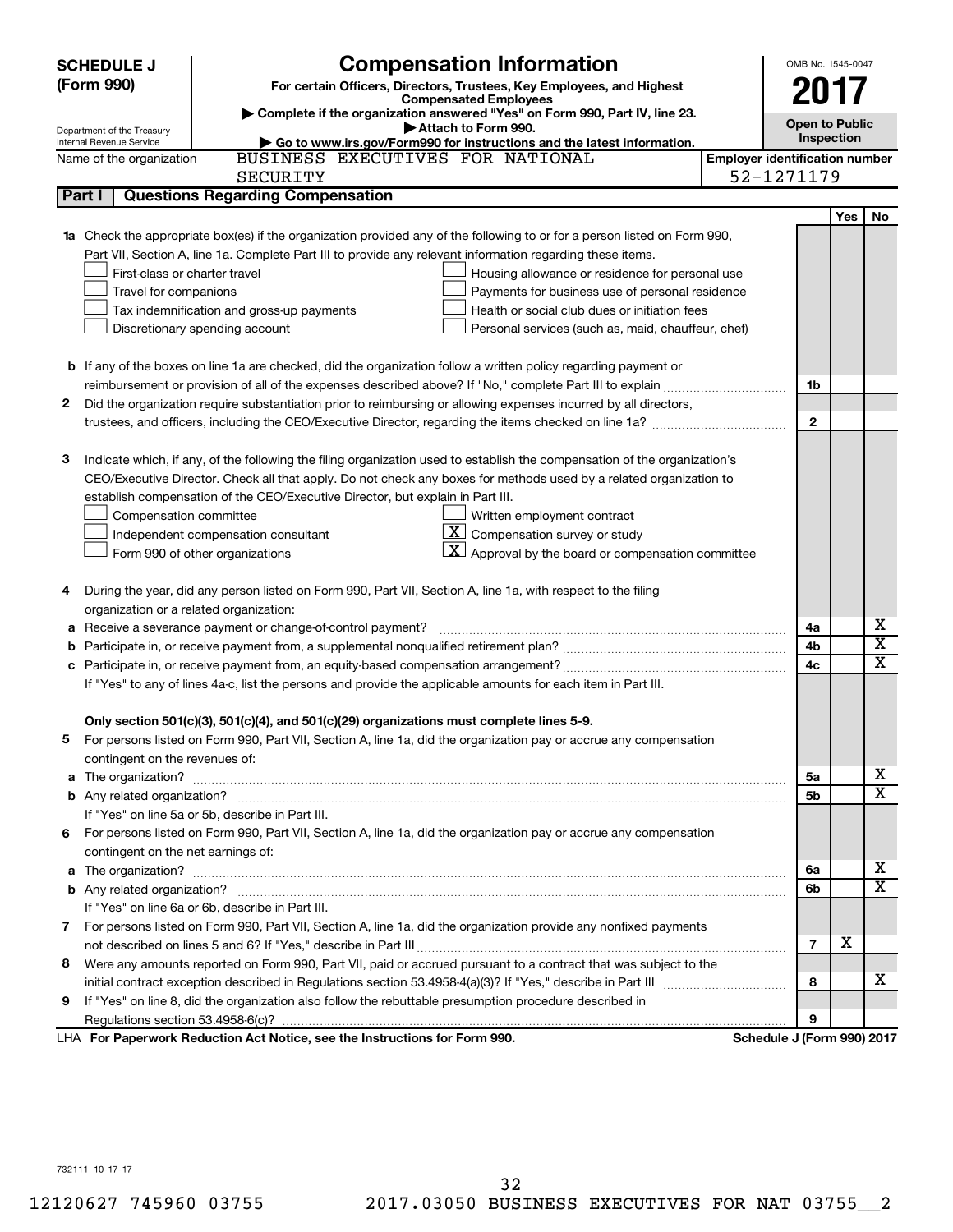Schedule J (Form 990) 2017 SECURITY

SECURITY 52-1271179

**2**

Part II | Officers, Directors, Trustees, Key Employees, and Highest Compensated Employees. Use duplicate copies if additional space is needed.

For each individual whose compensation must be reported on Schedule J, report compensation from the organization on row (i) and from related organizations, described in the instructions, on row (ii). Do not list any individuals that aren't listed on Form 990, Part VII.

Note: The sum of columns (B)(i)-(iii) for each listed individual must equal the total amount of Form 990, Part VII, Section A, line 1a, applicable column (D) and (E) amounts for that individual.

|                                      |      |                          | (B) Breakdown of W-2 and/or 1099-MISC compensation |                                           | (C) Retirement and             | (D) Nontaxable   | (E) Total of columns      | (F) Compensation                                           |
|--------------------------------------|------|--------------------------|----------------------------------------------------|-------------------------------------------|--------------------------------|------------------|---------------------------|------------------------------------------------------------|
| (A) Name and Title                   |      | (i) Base<br>compensation | (ii) Bonus &<br>incentive<br>compensation          | (iii) Other<br>reportable<br>compensation | other deferred<br>compensation | benefits         | $(B)(i)-(D)$              | in column (B)<br>reported as deferred<br>on prior Form 990 |
| NORTON A. SCHWARTZ<br>(1)            | (i)  | 406,588.                 | 84,000.                                            | 0.                                        | 10,800.                        | 11,986.          | 513, 374.                 | $0$ .                                                      |
| PRESIDENT & CEO                      | (ii) | 0.                       | $\Omega$ .                                         | $\overline{0}$ .                          | $\overline{\mathfrak{o}}$ .    | 0.               | $\Omega$ .                | $\overline{0}$ .                                           |
| GUY T. COSENTINO<br>(2)              | (i)  | 180, 510.                | 7,600.                                             | $\overline{\mathbf{0}}$ .                 | 7,511.                         | 8,300.           | 203,921.                  | $\overline{0}$ .                                           |
| COO AND SECRETARY                    | (ii) | 0.                       | $\Omega$ .                                         | Ο.                                        | 0.                             | 0.               | $\Omega$ .                | $\overline{0}$ .                                           |
| STEVEN W. LOWE<br>(3)                | (i)  | 127,576.                 | 6,500.                                             | $\overline{0}$ .                          | 5,397.                         | 24,790.          | 164, 263.                 | $\overline{0}$ .                                           |
| CFO AND TREASURER                    | (ii) | 0.                       | $\Omega$ .                                         | $\overline{0}$ .                          | $\overline{0}$ .               | 0.               | 0.                        | $\overline{0}$ .                                           |
| DEBORAH MCCARTHY<br>(4)              | (i)  | 130,582.                 | 6,800.                                             | $\overline{0}$ .                          | σ.                             | 22,632.          | 160,014.                  | $\overline{0}$ .                                           |
| SVP MEMBERSHIP STRATEGY & ENGAGEMENT | (ii) | 0.                       | $\Omega$ .                                         | $\overline{0}$ .                          | 0.                             | 0.               | 0.                        | $\overline{0}$ .                                           |
| KATHERINE KENNING<br>(5)             | (i)  | 135, 396.                | 2,700.                                             | σ.                                        | 5,321.                         | 12,075.          | 155,492.                  | $\overline{0}$ .                                           |
| DIRECTOR FOR CALIFORNIA              | (ii) | $\overline{0}$ .         | σ.                                                 | σ.                                        | $\overline{\mathfrak{o}}$ .    | 0.               | $\overline{0}$ .          | $\overline{0}$ .                                           |
| GENEVIEVE MOONIS<br>(6)              | (i)  | 123,878.                 | 6,800.                                             | $\overline{0}$ .                          | 5,879.                         | 31,351.          | 167,908.                  | $\overline{0}$ .                                           |
| SVP FOR MEMBERSHIP                   | (ii) | $\overline{0}$ .         | $\overline{0}$ .                                   | $\overline{0}$ .                          | $\overline{\mathfrak{o}}$ .    | $\overline{0}$ . | $\overline{\mathbf{0}}$ . | $\overline{0}$ .                                           |
|                                      | (i)  |                          |                                                    |                                           |                                |                  |                           |                                                            |
|                                      | (ii) |                          |                                                    |                                           |                                |                  |                           |                                                            |
|                                      | (i)  |                          |                                                    |                                           |                                |                  |                           |                                                            |
|                                      | (ii) |                          |                                                    |                                           |                                |                  |                           |                                                            |
|                                      | (i)  |                          |                                                    |                                           |                                |                  |                           |                                                            |
|                                      | (ii) |                          |                                                    |                                           |                                |                  |                           |                                                            |
|                                      | (i)  |                          |                                                    |                                           |                                |                  |                           |                                                            |
|                                      | (ii) |                          |                                                    |                                           |                                |                  |                           |                                                            |
|                                      | (i)  |                          |                                                    |                                           |                                |                  |                           |                                                            |
|                                      | (ii) |                          |                                                    |                                           |                                |                  |                           |                                                            |
|                                      | (i)  |                          |                                                    |                                           |                                |                  |                           |                                                            |
|                                      | (ii) |                          |                                                    |                                           |                                |                  |                           |                                                            |
|                                      | (i)  |                          |                                                    |                                           |                                |                  |                           |                                                            |
|                                      | (ii) |                          |                                                    |                                           |                                |                  |                           |                                                            |
|                                      | (i)  |                          |                                                    |                                           |                                |                  |                           |                                                            |
|                                      | (ii) |                          |                                                    |                                           |                                |                  |                           |                                                            |
|                                      | (i)  |                          |                                                    |                                           |                                |                  |                           |                                                            |
|                                      | (ii) |                          |                                                    |                                           |                                |                  |                           |                                                            |
|                                      | (i)  |                          |                                                    |                                           |                                |                  |                           |                                                            |
|                                      | (ii) |                          |                                                    |                                           |                                |                  |                           |                                                            |

**Schedule J (Form 990) 2017**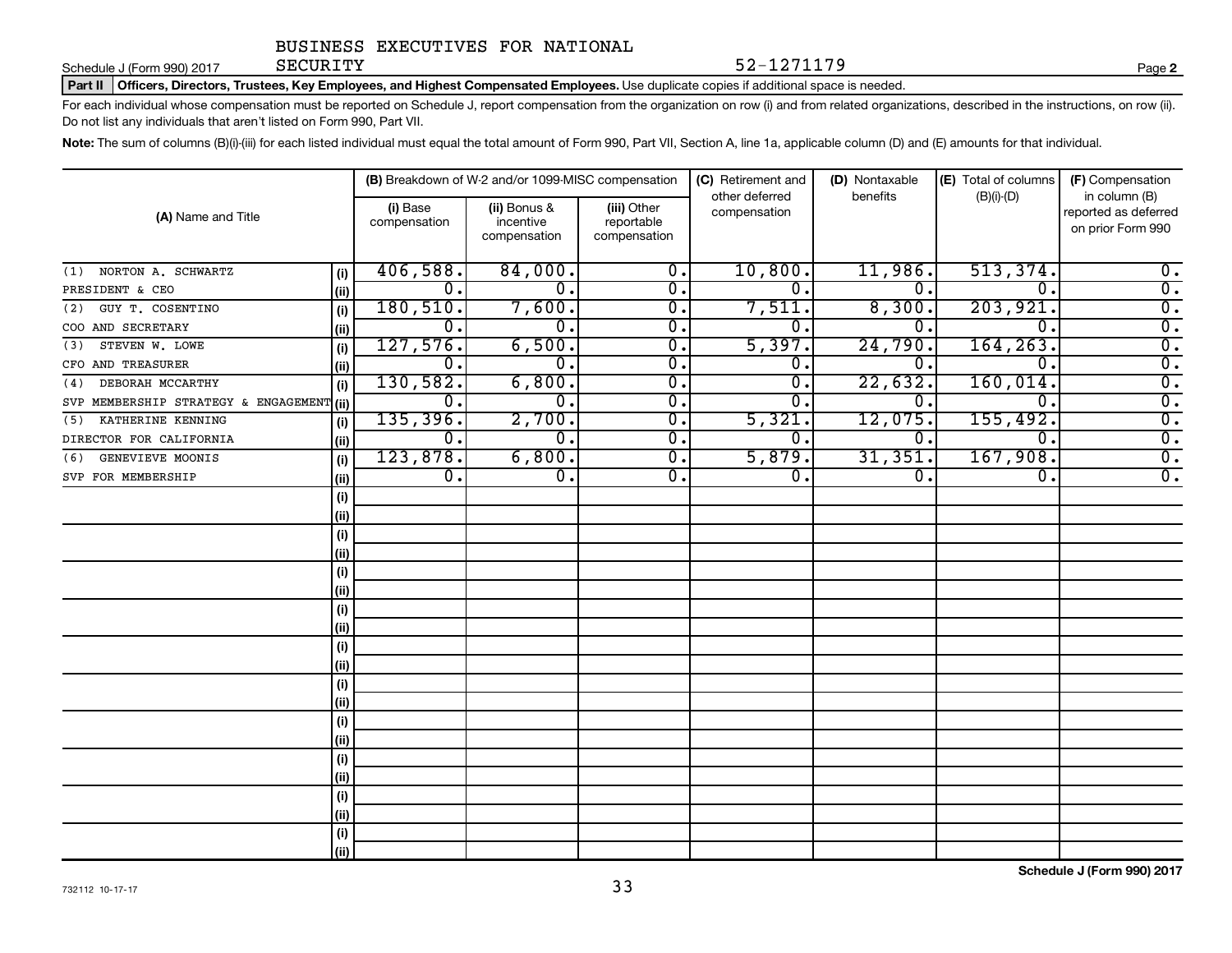Schedule J (Form 990) 2017 SECURITY

**3** SECURITY 52-1271179

#### **Part III Supplemental Information**

DEBORAH MCCARTHY 6,800

Provide the information, explanation, or descriptions required for Part I, lines 1a, 1b, 3, 4a, 4b, 4c, 5a, 5b, 6a, 6b, 7, and 8, and for Part II. Also complete this part for any additional information.

#### PART I, LINE 7:

|                  |        | THE FOLLOWING INDIVIDUALS RECEIVED BONUS COMPENSATION: |
|------------------|--------|--------------------------------------------------------|
| NORTON SCHWARTZ  | 84,000 |                                                        |
| GUY T. COSTINO   | 7,600  |                                                        |
| STEVEN LOWE      | 6,500  |                                                        |
| VICTORIA MCGRATH | 2,400  |                                                        |
| GENEVIEVE MOONIS | 6,800  |                                                        |
| KATERINE KENNING | 2,700  |                                                        |

**Schedule J (Form 990) 2017**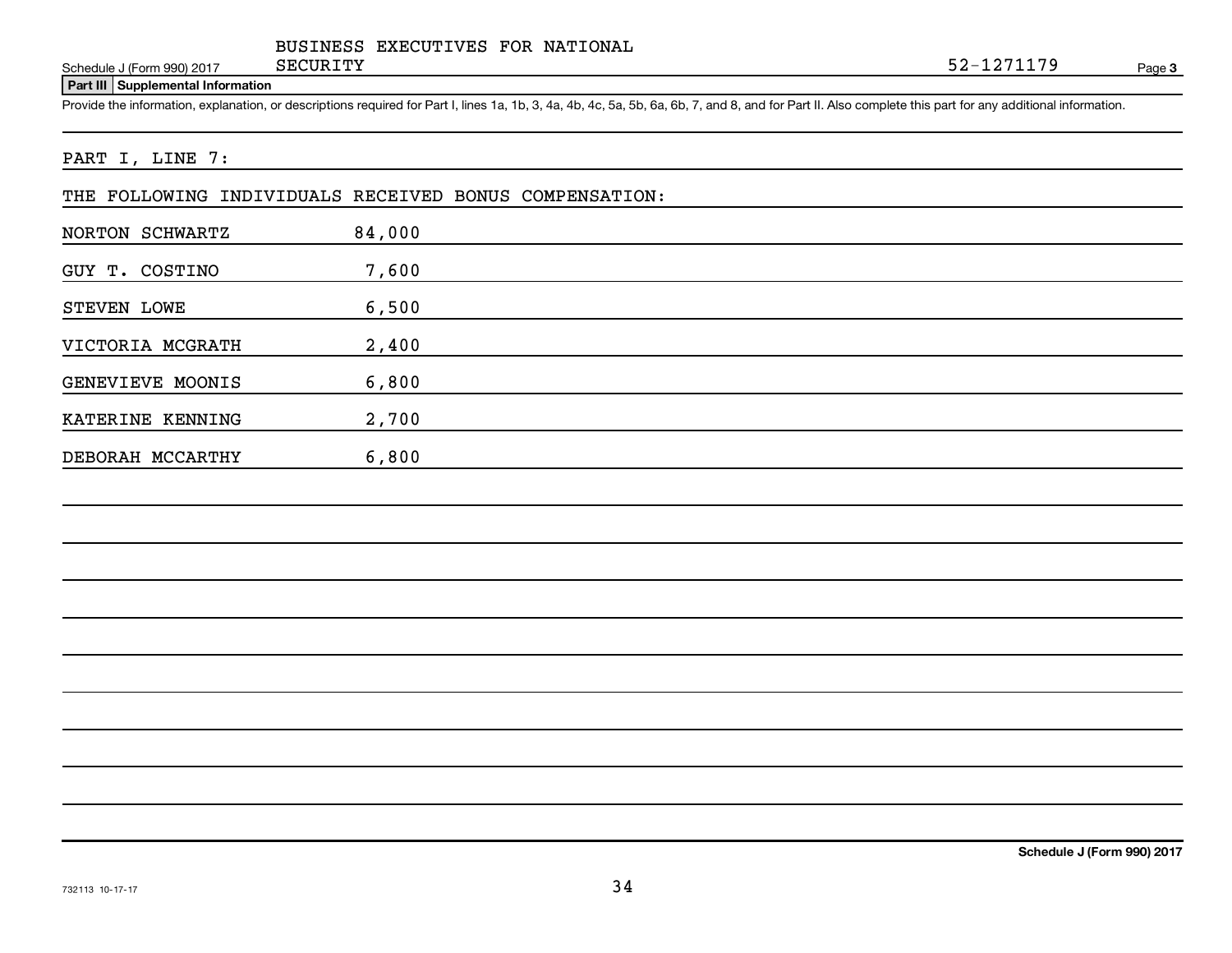|        | <b>SCHEDULE M</b>                                      |                                                                                         |                               | <b>Noncash Contributions</b>         |                                                                                                                                |                                       | OMB No. 1545-0047            |            |    |
|--------|--------------------------------------------------------|-----------------------------------------------------------------------------------------|-------------------------------|--------------------------------------|--------------------------------------------------------------------------------------------------------------------------------|---------------------------------------|------------------------------|------------|----|
|        | (Form 990)                                             |                                                                                         |                               |                                      |                                                                                                                                |                                       |                              |            |    |
|        |                                                        |                                                                                         |                               |                                      | > Complete if the organizations answered "Yes" on Form 990, Part IV, lines 29 or 30.                                           |                                       |                              |            |    |
|        | Department of the Treasury<br>Internal Revenue Service | Attach to Form 990.<br>Go to www.irs.gov/Form990 for the latest information.            |                               |                                      | <b>Open To Public</b><br>Inspection                                                                                            |                                       |                              |            |    |
|        | Name of the organization                               | BUSINESS EXECUTIVES FOR NATIONAL                                                        |                               |                                      |                                                                                                                                | <b>Employer identification number</b> |                              |            |    |
|        |                                                        | <b>SECURITY</b>                                                                         |                               |                                      |                                                                                                                                |                                       | 52-1271179                   |            |    |
| Part I | <b>Types of Property</b>                               |                                                                                         |                               |                                      |                                                                                                                                |                                       |                              |            |    |
|        |                                                        |                                                                                         | (a)<br>Check if<br>applicable | (b)<br>Number of<br>contributions or | (c)<br>Noncash contribution<br>amounts reported on<br>items contributed Form 990, Part VIII, line 1g                           | noncash contribution amounts          | (d)<br>Method of determining |            |    |
| 1      |                                                        |                                                                                         |                               |                                      |                                                                                                                                |                                       |                              |            |    |
| 2      |                                                        |                                                                                         |                               |                                      |                                                                                                                                |                                       |                              |            |    |
| З      |                                                        |                                                                                         |                               |                                      |                                                                                                                                |                                       |                              |            |    |
| 4      |                                                        | Books and publications                                                                  |                               |                                      |                                                                                                                                |                                       |                              |            |    |
| 5      |                                                        | Clothing and household goods                                                            |                               |                                      |                                                                                                                                |                                       |                              |            |    |
| 6      |                                                        | Cars and other vehicles                                                                 |                               |                                      |                                                                                                                                |                                       |                              |            |    |
| 7      |                                                        |                                                                                         |                               |                                      |                                                                                                                                |                                       |                              |            |    |
| 8      |                                                        |                                                                                         |                               |                                      |                                                                                                                                |                                       |                              |            |    |
| 9      |                                                        | Securities - Publicly traded                                                            | $\overline{\text{x}}$         | 10                                   | 115,934.FMV                                                                                                                    |                                       |                              |            |    |
| 10     |                                                        | Securities - Closely held stock                                                         |                               |                                      |                                                                                                                                |                                       |                              |            |    |
| 11     | Securities - Partnership, LLC, or                      |                                                                                         |                               |                                      |                                                                                                                                |                                       |                              |            |    |
|        | trust interests                                        |                                                                                         |                               |                                      |                                                                                                                                |                                       |                              |            |    |
| 12     |                                                        | Securities - Miscellaneous                                                              |                               |                                      |                                                                                                                                |                                       |                              |            |    |
| 13     | Qualified conservation contribution -                  |                                                                                         |                               |                                      |                                                                                                                                |                                       |                              |            |    |
|        |                                                        |                                                                                         |                               |                                      |                                                                                                                                |                                       |                              |            |    |
| 14     |                                                        | Qualified conservation contribution - Other                                             |                               |                                      |                                                                                                                                |                                       |                              |            |    |
| 15     |                                                        | Real estate - Residential                                                               |                               |                                      |                                                                                                                                |                                       |                              |            |    |
| 16     |                                                        | Real estate - Commercial                                                                |                               |                                      |                                                                                                                                |                                       |                              |            |    |
| 17     |                                                        |                                                                                         |                               |                                      |                                                                                                                                |                                       |                              |            |    |
| 18     |                                                        |                                                                                         |                               |                                      |                                                                                                                                |                                       |                              |            |    |
| 19     |                                                        |                                                                                         |                               |                                      |                                                                                                                                |                                       |                              |            |    |
| 20     |                                                        | Drugs and medical supplies                                                              |                               |                                      |                                                                                                                                |                                       |                              |            |    |
| 21     |                                                        |                                                                                         |                               |                                      |                                                                                                                                |                                       |                              |            |    |
| 22     |                                                        |                                                                                         |                               |                                      |                                                                                                                                |                                       |                              |            |    |
| 23     |                                                        |                                                                                         |                               |                                      |                                                                                                                                |                                       |                              |            |    |
| 24     |                                                        |                                                                                         |                               |                                      |                                                                                                                                |                                       |                              |            |    |
| 25     | Other                                                  | EVENT COSTS                                                                             | X                             | 12                                   |                                                                                                                                | 78,024.RECEIPT VALUE                  |                              |            |    |
| 26     | Other                                                  |                                                                                         |                               |                                      |                                                                                                                                |                                       |                              |            |    |
| 27     | Other                                                  |                                                                                         |                               |                                      |                                                                                                                                |                                       |                              |            |    |
| 28     | Other                                                  |                                                                                         |                               |                                      |                                                                                                                                |                                       |                              |            |    |
| 29     |                                                        | Number of Forms 8283 received by the organization during the tax year for contributions |                               |                                      |                                                                                                                                |                                       |                              |            |    |
|        |                                                        | for which the organization completed Form 8283, Part IV, Donee Acknowledgement          |                               |                                      | 29                                                                                                                             |                                       |                              | 0          |    |
|        |                                                        |                                                                                         |                               |                                      |                                                                                                                                |                                       |                              | <b>Yes</b> | No |
|        |                                                        |                                                                                         |                               |                                      | 30a During the year, did the organization receive by contribution any property reported in Part I, lines 1 through 28, that it |                                       |                              |            |    |
|        |                                                        |                                                                                         |                               |                                      | must hold for at least three years from the date of the initial contribution, and which isn't required to be used for          |                                       |                              |            |    |
|        |                                                        |                                                                                         |                               |                                      |                                                                                                                                |                                       | 30a                          |            | х  |
|        |                                                        | <b>b</b> If "Yes," describe the arrangement in Part II.                                 |                               |                                      |                                                                                                                                |                                       |                              |            |    |
| 31     |                                                        |                                                                                         |                               |                                      | Does the organization have a gift acceptance policy that requires the review of any nonstandard contributions?                 |                                       | 31                           | х          |    |
|        |                                                        |                                                                                         |                               |                                      | 32a Does the organization hire or use third parties or related organizations to solicit, process, or sell noncash              |                                       |                              |            |    |
|        | contributions?                                         |                                                                                         |                               |                                      |                                                                                                                                |                                       | 32a                          |            | х  |
|        | <b>b</b> If "Yes," describe in Part II.                |                                                                                         |                               |                                      |                                                                                                                                |                                       |                              |            |    |
| 33     |                                                        |                                                                                         |                               |                                      | If the organization didn't report an amount in column (c) for a type of property for which column (a) is checked,              |                                       |                              |            |    |
|        | describe in Part II.                                   |                                                                                         |                               |                                      |                                                                                                                                |                                       |                              |            |    |
| LHA    |                                                        | For Paperwork Reduction Act Notice, see the Instructions for Form 990.                  |                               |                                      |                                                                                                                                |                                       | Schedule M (Form 990) 2017   |            |    |

#### 732141 09-07-17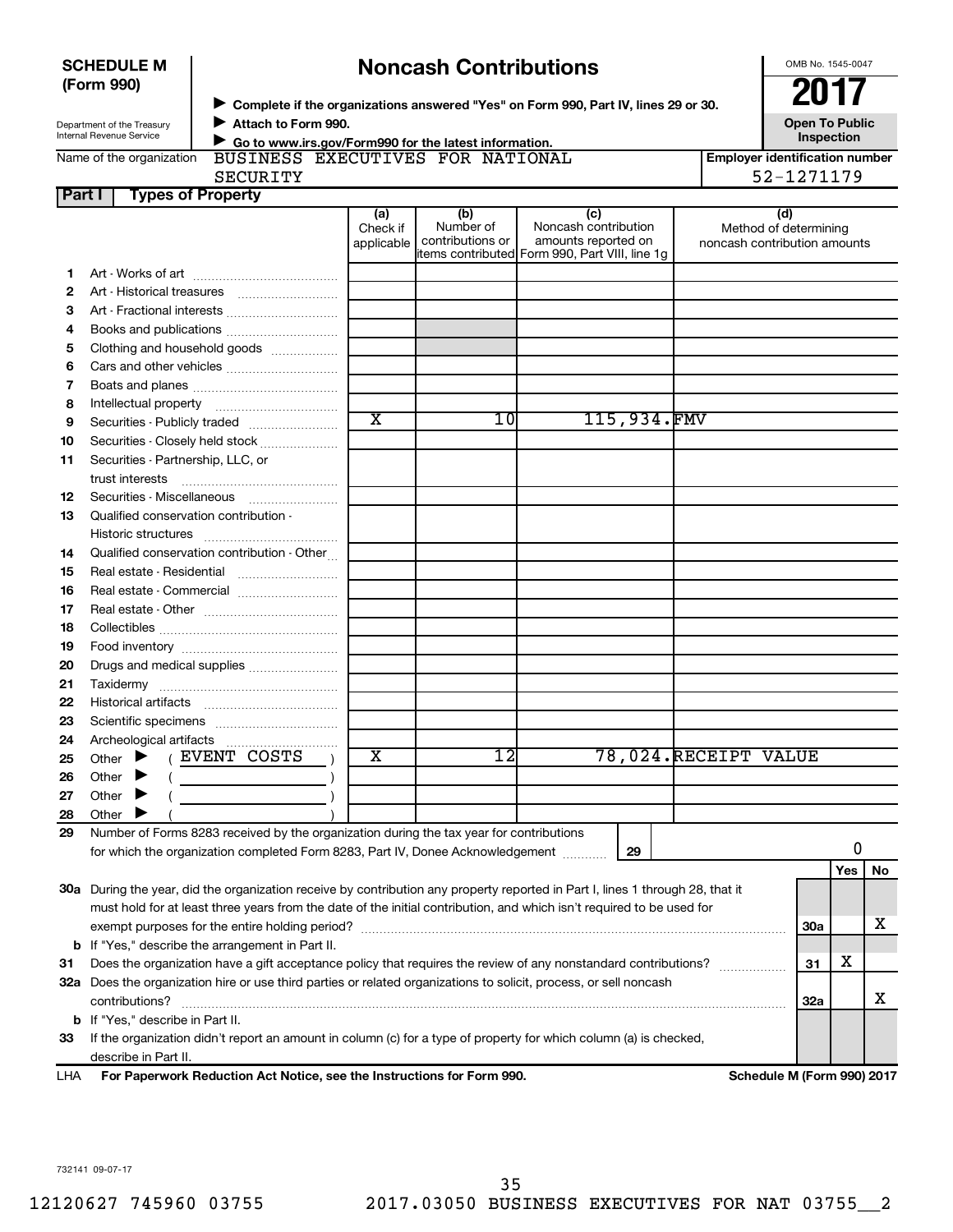| BUSINESS EXECUTIVES FOR NATIONAL                                                                                                                                                                                                                                                                                             |                            |        |
|------------------------------------------------------------------------------------------------------------------------------------------------------------------------------------------------------------------------------------------------------------------------------------------------------------------------------|----------------------------|--------|
| SECURITY<br>Schedule M (Form 990) 2017                                                                                                                                                                                                                                                                                       | 52-1271179                 | Page 2 |
| Part II<br>Supplemental Information. Provide the information required by Part I, lines 30b, 32b, and 33, and whether the organization<br>is reporting in Part I, column (b), the number of contributions, the number of items received, or a combination of both. Also complete<br>this part for any additional information. |                            |        |
| SCHEDULE M, PART I, COLUMN (B):                                                                                                                                                                                                                                                                                              |                            |        |
| THE NUMBER OF CONTRIBUTIONS HAVE BEEN REPORTED ON PART I, COLUMN (B).                                                                                                                                                                                                                                                        |                            |        |
|                                                                                                                                                                                                                                                                                                                              |                            |        |
|                                                                                                                                                                                                                                                                                                                              |                            |        |
|                                                                                                                                                                                                                                                                                                                              |                            |        |
|                                                                                                                                                                                                                                                                                                                              |                            |        |
|                                                                                                                                                                                                                                                                                                                              |                            |        |
|                                                                                                                                                                                                                                                                                                                              |                            |        |
|                                                                                                                                                                                                                                                                                                                              |                            |        |
|                                                                                                                                                                                                                                                                                                                              |                            |        |
|                                                                                                                                                                                                                                                                                                                              |                            |        |
|                                                                                                                                                                                                                                                                                                                              |                            |        |
|                                                                                                                                                                                                                                                                                                                              |                            |        |
|                                                                                                                                                                                                                                                                                                                              |                            |        |
|                                                                                                                                                                                                                                                                                                                              |                            |        |
|                                                                                                                                                                                                                                                                                                                              |                            |        |
|                                                                                                                                                                                                                                                                                                                              |                            |        |
|                                                                                                                                                                                                                                                                                                                              |                            |        |
|                                                                                                                                                                                                                                                                                                                              |                            |        |
|                                                                                                                                                                                                                                                                                                                              |                            |        |
|                                                                                                                                                                                                                                                                                                                              |                            |        |
|                                                                                                                                                                                                                                                                                                                              |                            |        |
|                                                                                                                                                                                                                                                                                                                              |                            |        |
|                                                                                                                                                                                                                                                                                                                              |                            |        |
|                                                                                                                                                                                                                                                                                                                              |                            |        |
|                                                                                                                                                                                                                                                                                                                              |                            |        |
|                                                                                                                                                                                                                                                                                                                              |                            |        |
| 732142 09-07-17                                                                                                                                                                                                                                                                                                              | Schedule M (Form 990) 2017 |        |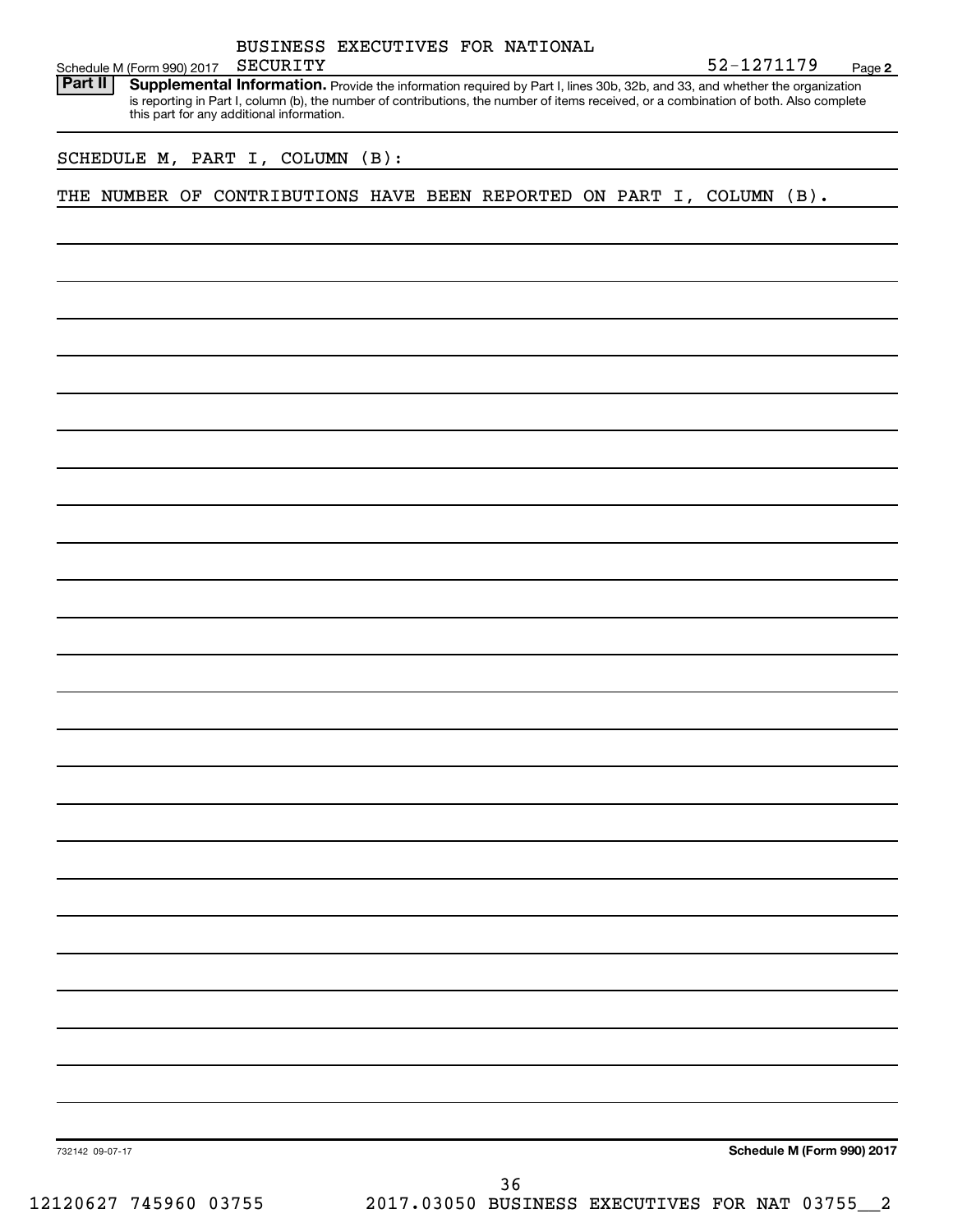**(Form 990 or 990-EZ)**

Department of the Treasury Internal Revenue Service Name of the organization

**Complete to provide information for responses to specific questions on Form 990 or 990-EZ or to provide any additional information. | Attach to Form 990 or 990-EZ. | Go to www.irs.gov/Form990 for the latest information. SCHEDULE O Supplemental Information to Form 990 or 990-EZ** <br>(Form 990 or 990-EZ) Complete to provide information for responses to specific questions on BUSINESS EXECUTIVES FOR NATIONAL



**Employer identification number** SECURITY 52-1271179

#### FORM 990 - AMENDED RETURN:

THIS RETURN IS BEING AMENDED TO ADD A BOARD MEMBER TO PART VII WHO WAS

INADVERTENTLY OMITTED FROM THE ORIGINALLY FILED RETURN. PART VI, LINES

1A AND 1B HAVE ALSO BEEN UPDATED ACCORDINGLY.

FORM 990, PART VI, SECTION B, LINE 11B:

THE FORM 990 WAS PREPARED BY THE OUTSIDE ACCOUNTANTS AND REVIEWED BY THE

CFO, CEO, COO, OUTSIDE LEGAL COUNSEL, RMTG (CPA), AND WITH THE AUDIT

COMMITTEE. A FINAL COPY OF THE 990 WAS SENT TO THE ENTIRE BOARD BEFORE

FILING.

FORM 990, PART VI, SECTION B, LINE 12C:

732211 09-07-17 LHA For Paperwork Reduction Act Notice, see the Instructions for Form 990 or 990-EZ. Schedule O (Form 990 or 990-EZ) (2017) A COPY OF THE CONFLICT OF INTEREST POLICY IS REVIEWED AND FOLLOWED BY ALL DIRECTORS, EMPLOYEES, AND OFFICERS. UNDER THE CONFLICT OF INTEREST RULES DESCRIBED IN THE BENS BYLAWS AND IN ITS EMPLOYEE HANDBOOK, AFFECTED PERSONS ARE REQUIRED TO AFFIRMATIVELY DISCLOSE ANY INTERESTS THAT COULD GIVE RISE TO A CONFLICT, NOT JUST ANNUALLY, BUT AT THE VERY TIME THE PERSON BECOMES AWARE THAT A POTENTIAL CONFLICT ARISES. ALL DIRECTORS ARE REMINDED OF THE ORGANIZATION'S CONFLICT OF INTEREST AT EACH MEETING OF THE BOARD. IN ADDITION, BEFORE ANY PROJECT IS UNDERTAKEN WITH U.S. GOVERNMENT PARTNERS, BENS MEMBERS AND STAFF WORKING ON THE PROJECT ARE REMINDED IN WRITING OF THE BENS CONFLICT OF INTEREST REQUIREMENTS. SENIOR BENS STAFF REGULARLY MONITOR PROJECTS AND ACTIVITIES TO HELP FURTHER AVOID ANY POTENTIAL CONFLICT OF INTEREST SITUATIONS. THE SECRETARY OF THE BENS BOARD OF DIRECTORS RECEIVES REPORTS OF POTENTIAL CONFLICTS OF INTEREST AND, AFTER 37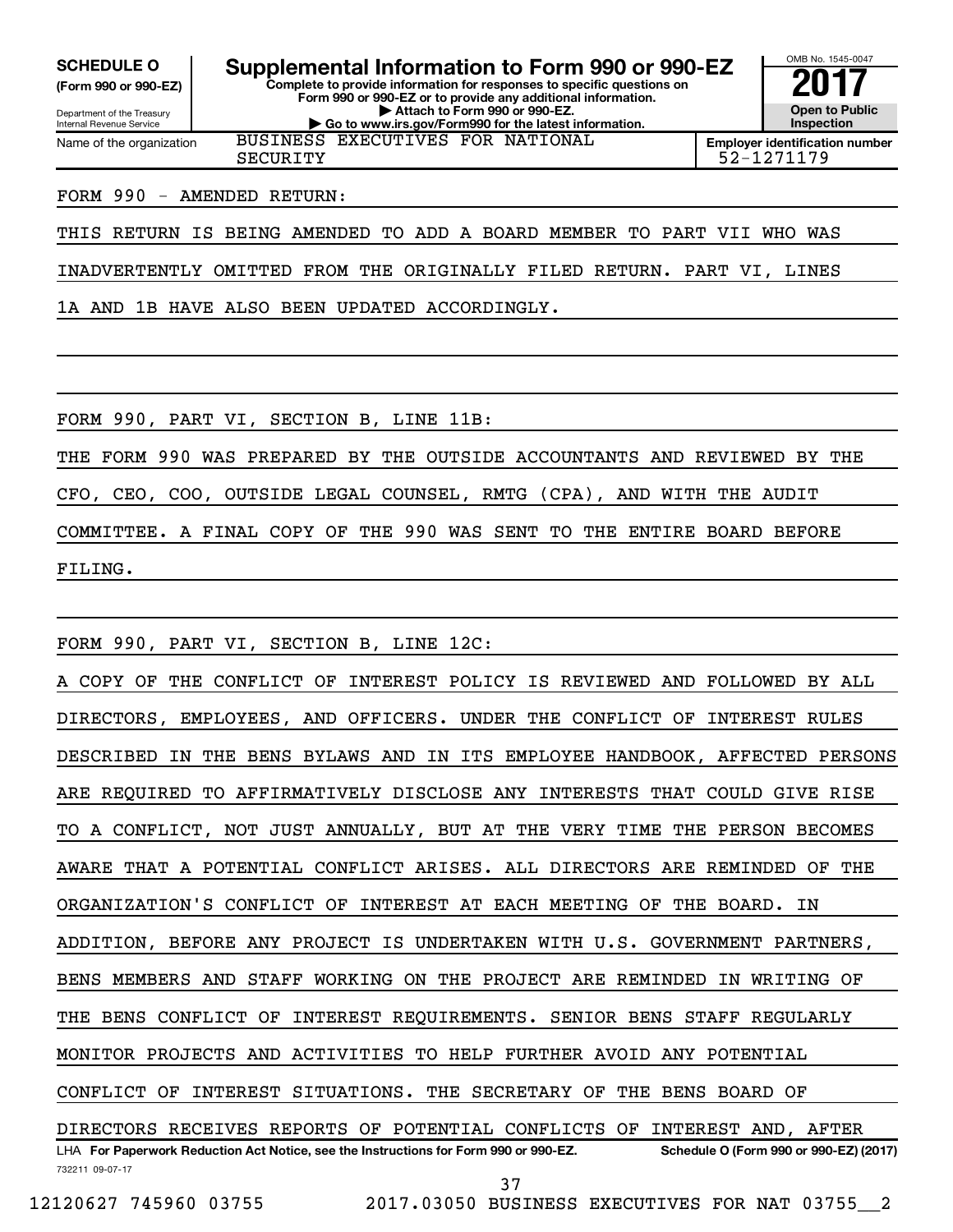| Schedule O (Form 990 or 990-EZ) (2017)                               |          |  |  | Page 2                                              |
|----------------------------------------------------------------------|----------|--|--|-----------------------------------------------------|
| Name of the organization BUSINESS EXECUTIVES FOR NATIONAL            | SECURITY |  |  | <b>Employer identification number</b><br>52-1271179 |
| REVIEWING AND CONSULTING WITH THE CHAIR OF THE GOVERNANCE COMMITTEE, |          |  |  |                                                     |
|                                                                      |          |  |  |                                                     |

DETERMINES APPROPRIATE ACTION. ALL BOARD MEMBERS AND STAFF SIGN A CONFLICT OF INTEREST STATEMENT ANNUALLY.

FORM 990, PART VI, SECTION B, LINE 15A:

THE EXECUTIVE COMMITTEE, WHOSE MEMBERS ARE CURRENT OR RETIRED SENIOR BUSINESS EXECUTIVES WHO SIT ON NUMEROUS NONPROFIT BOARDS, DETERMINES THE INITIAL SALARY AND ANY RAISES OR BONUSES FOR THE CEO. THIS DETERMINATION INCLUDES USE OF COMPARABLE SALARY AND DECISIONS ARE DOCUMENTED IN THE EXECUTIVE COMMITTEE MEETING MINUTES. THE LAST COMPENSATION REVIEW OF THE CEO TOOK PLACE IN JANUARY 2018.

THE CFO/TREASURER MAINTAINS A VARIETY OF NONPROFIT SALARY SURVEYS (INCLUDING ASAE), WHICH ARE USED BY THE CEO AND COO IN DETERMINING STAFF SALARIES.

FORM 990, PART VI, LINE 17, LIST OF STATES RECEIVING COPY OF FORM 990: AL,AR,CA,CT,FL,GA,HI,IL,KS,KY,MD,MA,MI,MS,NH,NJ,NM,NY,NC,OR,PA,RI,SC,TN,UT VA,WV,WI,MN

FORM 990, PART VI, SECTION C, LINE 19:

THE ORGANIZATION'S ARTICLES OF INCORPORATION, BYLAWS (INCLUDING DISCLOSURE OF CONFLICTS OF INTEREST - ARTICLE 3, SECTION 16), DONOR PRIVACY POLICY, AND FINANCIAL STATEMENTS ARE POSTED ON THE BENS WEBSITE (WWW.BENS.ORG).

FORM 990, PART VI, SECTION C, LINE 18:

THE ORGANIZATION POSTS ITS FORM 990 AND AUDITED FINANCIAL STATEMENTS ON

38

THE BENS WEBSITE.

732212 09-07-17